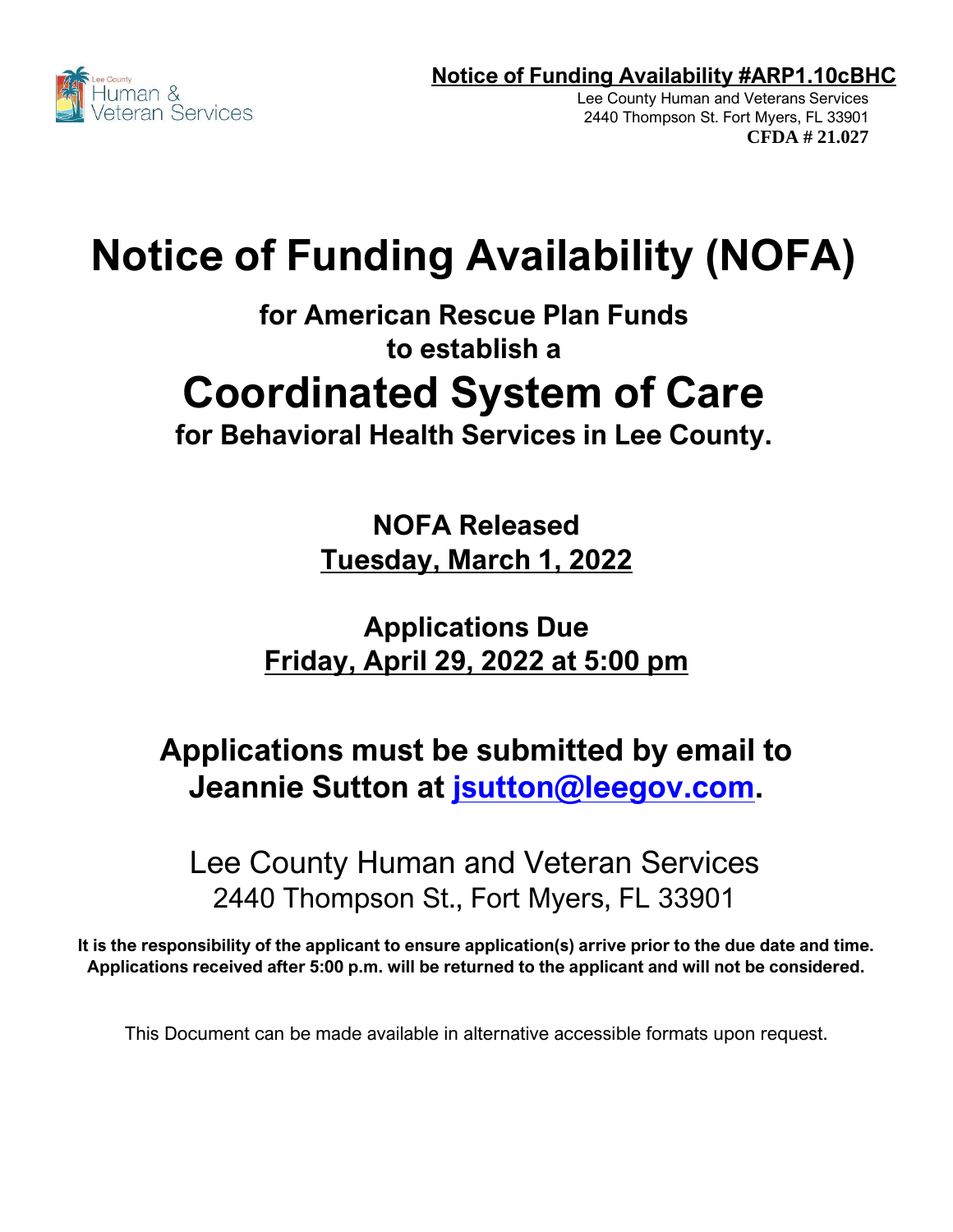

Lee County Human and Veterans Services 2440 Thompson St. Fort Myers, FL 33901 **CFDA # 21.027**

Lee County Human and Veteran Services (HVS) is issuing a Notice of Funding Availability (NOFA) for U.S. Treasury American Rescue Plan funds to support the following activities:

- designation of a lead agency to manage information system, conduct coordinated assessments, develop system-wide service protocols, convene and gather input from stakeholders, provide support and onboarding for governing board membership, and monitor and update analytics for measuring successful outcomes;
- design and implementation of a coordinated system of care for all behavioral health services in Lee County, as lead by the designated lead agency;
- development of a governing board to provide direction and oversight to the system;
- procurement of a data warehousing software capable of producing standardized data and reporting, from existing care management databases.

On March 11, 2021, the American Rescue Plan Act was signed into law, and established the Coronavirus State Fiscal Recovery Fund and Coronavirus Local Fiscal Recovery Funds, which together make up the Coronavirus State and Local Fiscal Recovery Funds ("SLFRF") program. This program is intended to provide support to State, territorial, local, and Tribal governments in responding to the economic and public health impacts of COVID-19 and in their efforts to contain impacts on their communities, residents, and businesses. $1$ 

Lee County received a direct allocation of \$149,675,549, from the U.S. Treasury. The Lee County Board of County Commissioners allocated approximately \$5,000,000 to develop and implement a coordinated system of care for behavioral health services in Lee County.

| <b>Funding Available</b> |
|--------------------------|
|                          |

U.S. Treasury American Rescue Plan Funds **\$5,000,000**

## **Min/Max Funding Request**

100% of funding will be awarded to a single lead agency who will be responsible for implementing all core elements of this project.

**This NOFA contains information and required forms for potential applicants to apply and compete for grant funds. Potential applicants are advised to read the materials carefully. The material in this NOFA does not represent all of the particular priorities, program components, or funding sources currently/potentially available through local, state, or federal funders and may change upon the release of NOFAs for the various funding sources.**

<sup>1</sup> <https://home.treasury.gov/system/files/136/SLFRF-Compliance-and-Reporting-Guidance.pdf>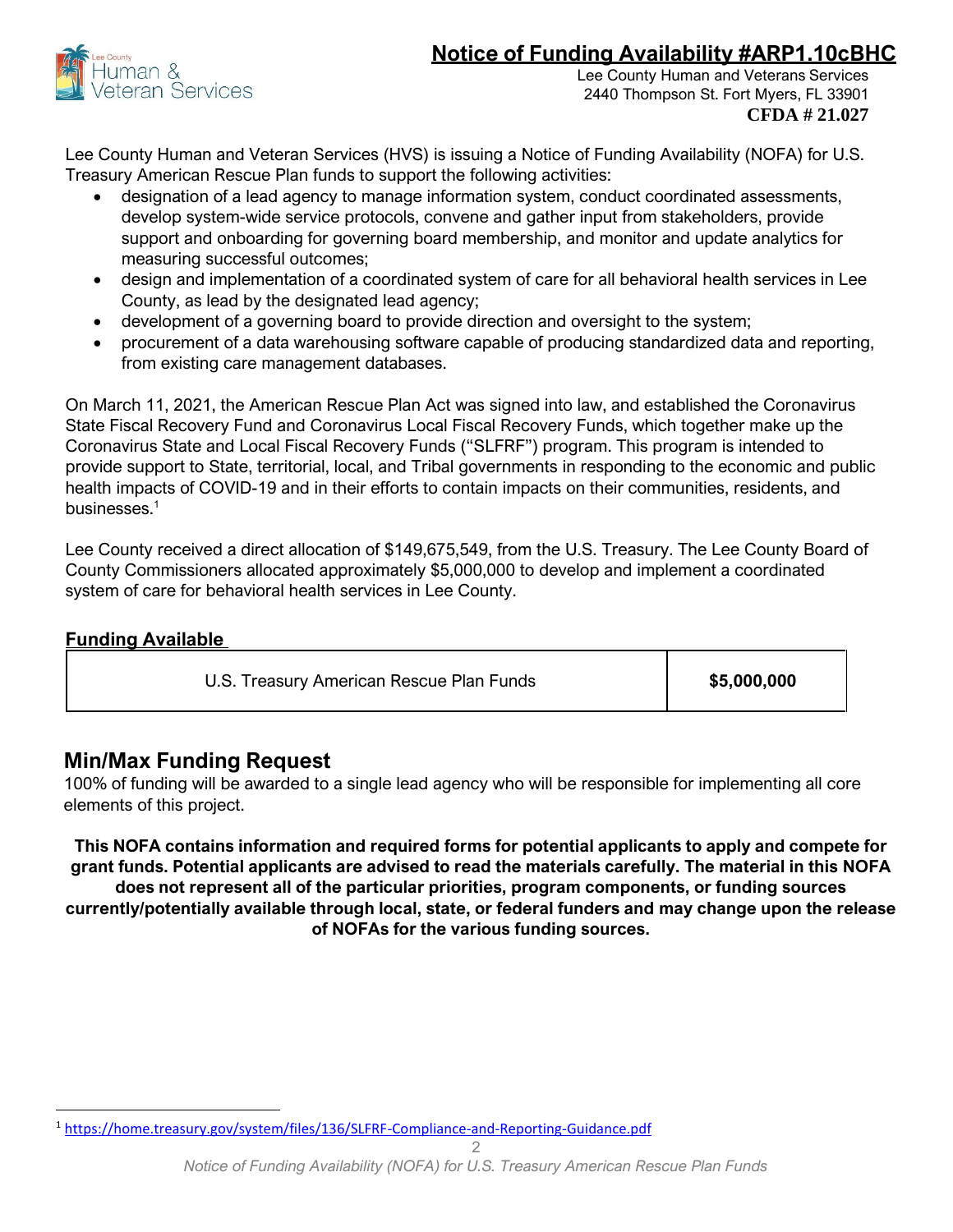

Lee County Human and Veterans Services 2440 Thompson St. Fort Myers, FL 33901 **CFDA # 21.027**

#### **Questions Regarding this NOFA**

Questions from potential applicants must be submitted in writing to Jeannie Sutton at [jsutton@leegov.com](mailto:jsutton@leegov.com) and be received no later than **Wednesday, March 23, 2022**. HVS will compile all questions and answers and provide responses to applicants no later than **5:00 pm, Friday, April 1, 2022**.

An optional NOFA meeting will be held on Wednesday, March 16, 2022 at 1:00 pm via Microsoft Teams:

ARP BH COC NOFA Meeting Wednesday, March 16, 2022 at 1:00 pm

Microsoft Teams meeting **Join on your computer or mobile app**  [Click here to join the meeting](https://teams.microsoft.com/l/meetup-join/19%3ameeting_YTMzZjIyYmQtODFkZi00ZTk3LThiNTItYTI1YWRlNDEwZDk5%40thread.v2/0?context=%7b%22Tid%22%3a%22455d8e4d-5bcc-4762-8166-68677f2224f1%22%2c%22Oid%22%3a%2208623523-83b0-4d0d-89d6-7b854b885116%22%7d) [Learn More](https://aka.ms/JoinTeamsMeeting) | [Meeting options](https://teams.microsoft.com/meetingOptions/?organizerId=08623523-83b0-4d0d-89d6-7b854b885116&tenantId=455d8e4d-5bcc-4762-8166-68677f2224f1&threadId=19_meeting_YTMzZjIyYmQtODFkZi00ZTk3LThiNTItYTI1YWRlNDEwZDk5@thread.v2&messageId=0&language=en-US)

Successful applications must meet the guidelines provided in this Request for Applications (NOFA). To submit an application for consideration, complete the submission requirements listed here within.

| Selection |  |
|-----------|--|
|           |  |
|           |  |
|           |  |

### **The organization of this RFP is as follows:**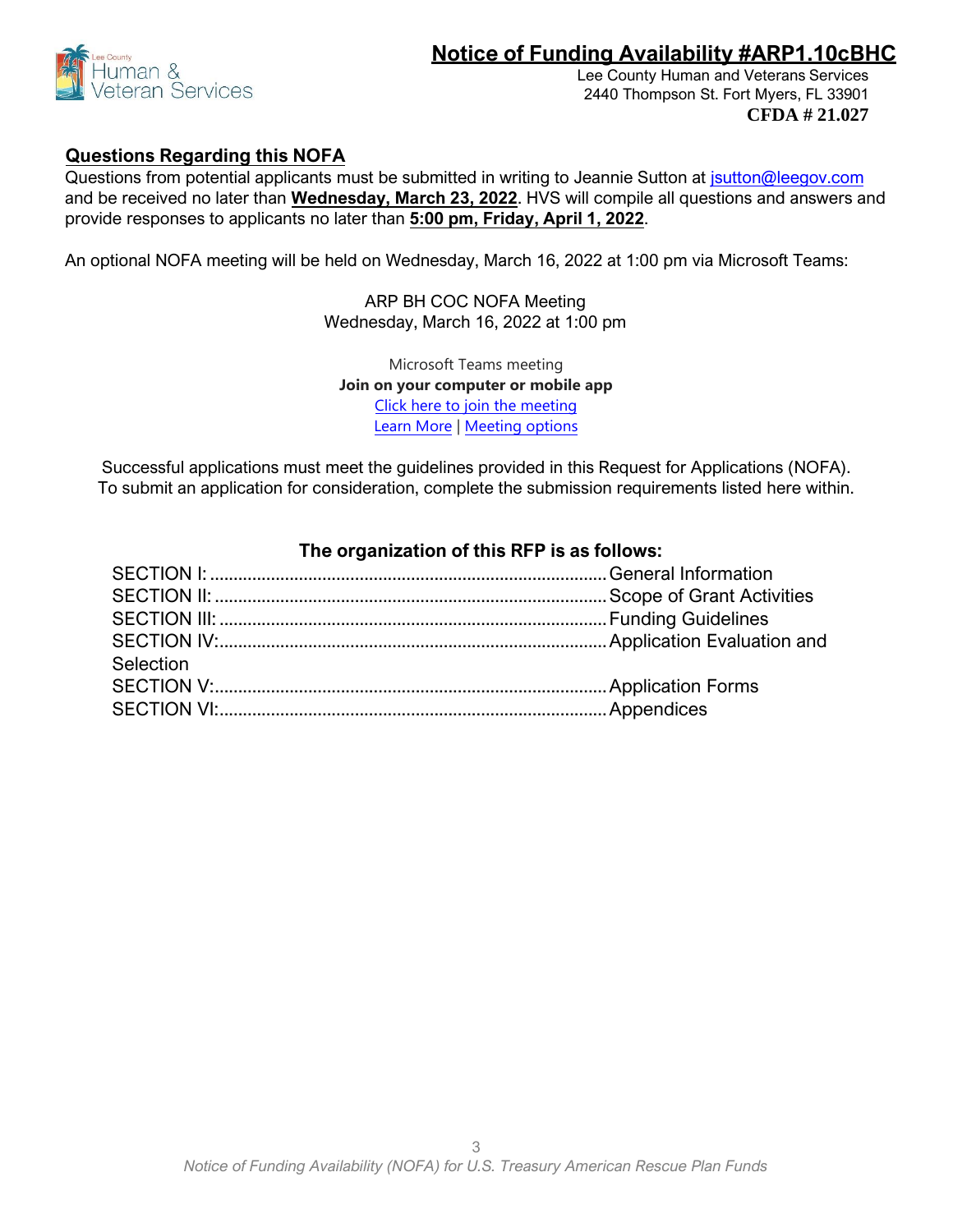

# **SECTION I: General Information**

### **Project Completion Timeframes**

The selected lead agency should be able to begin Phase 1 within 3-6 months following the award of funding. Funds must be fully obligated by December 31, 2024. All program funds must be drawn down by December 31, 2026.

## **Critical Dates and Timeline**

| Tuesday, March 1, 2022    |           | HVS Issued Notice of Funding Availability #ARP1.10cBHC                                                                                         |
|---------------------------|-----------|------------------------------------------------------------------------------------------------------------------------------------------------|
| Wednesday, March 16, 2022 | 1:00 PM   | <b>Microsoft Teams meeting</b><br>Join on your computer or mobile app<br>Click here to join the meeting<br><b>Learn More</b>   Meeting options |
| Wednesday, March 23, 2022 | $5:00$ PM | Deadline for questions regarding NOFA                                                                                                          |
| Friday, April 1, 2022     | $5:00$ PM | Responses to NOFA Questions posted on website                                                                                                  |
| Friday, April 29, 2022    | 5:00 PM   | <b>SUBMISSION DEADLINE - Project Applications</b>                                                                                              |
|                           |           | <b>Application Ranking Meeting</b><br>Members will meet to score each project application using the published<br>Scoring Criteria.             |
| Wednesday, May 20, 2022   | $9:00$ AM | Microsoft Teams meeting<br>Join on your computer or mobile app<br>Click here to join the meeting<br><b>Learn More</b>   Meeting options        |
|                           |           |                                                                                                                                                |

### **Applicant Eligibility**

All public (local government) and private non-profit agencies that **demonstrate relevant experience and sufficient capacity to carry out all required activities** are eligible to apply. The ideal lead agency will be one that is not a direct provider of services, however, being a direct service provider does not make an entity ineligible to apply.

### ATTACHMENT: **Applicant must include proof of 501(c)3 status with submission.**

Applicant must also meet all the following requirements

*(documentation does not need to be included with submission, but may be requested at a later time):* 

**•** Demonstrate sufficient capacity and experience to fulfill all responsibilities of the lead agency.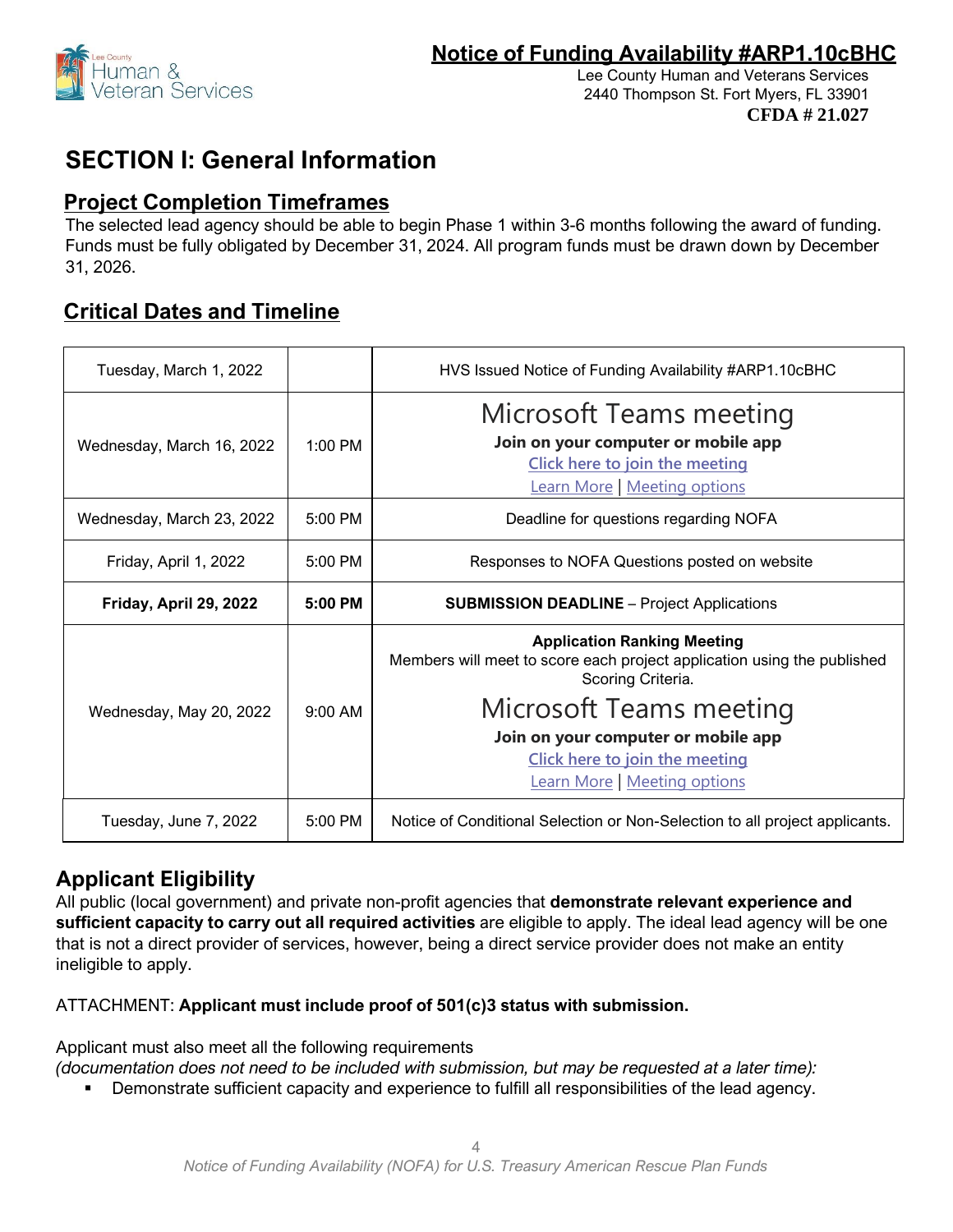

Lee County Human and Veterans Services 2440 Thompson St. Fort Myers, FL 33901 **CFDA # 21.027**

- Independent certified audited financial statement of the most recent or immediate prior fiscal year, including the management letter and written response.
- Current CPA's Peer Review letter.
- Most recent Form 990.
- Monthly Financial Statements (within last 60 days).

Any applicant on the excluded parties list [\(www.sam.gov/SAM/\)](http://www.sam.gov/SAM/) will be considered **ineligible** for funding.

# **SECTION II: Scope of Grant Activities**

Lee County is seeking a lead agency to spearhead the development and implementation of a comprehensive system of care for behavioral health services in Lee County. This model is sometimes referred to as a continuum of care. The lead agency will take the lead to form a governing board and to design and implement a coordinated service system for all behavioral health services within Lee County. This effort will be undertaken in three phases. First, the strategic planning phase, the selected lead agency will complete a written strategic plan, develop capacity within the lead agency and establish a governing board. Second, the implementation phase, will include the implementation of the strategic plan, procurement and deployment of a universal data management plan, development of performance standards, and implementation of a Coordinated Entry System. The last phase focuses on increasing participation and ensuring sustainability through ongoing performance and compliance monitoring, pursuit of additional funding sources, and expansion of the role of the coordinated system of care into other care systems. Throughout each phase of this process the selected lead agency will work closely with Lee County Human and Veteran Services staff to ensure a collaborative and comprehensive system is designed and implemented.

### **Phase 1 Deliverables:**

- 1. **Strategic Plan.** Develop a description of current behavioral health systems and resources in Lee County, including existing meetings, committees, stakeholders, peer groups, etc. Complete an analysis of best practices for coordinated care systems and design a desired future, integrated system approach to delivering behavioral health and substance use disorder care. The strategic plan will detail opportunities for improvement and success criteria. The lead agency must develop a strategic plan to design and implement a service system within Lee County that meets the needs of all individuals (including unaccompanied youth) and families, monitors provider performance and is focused on sustainability and service expansion. At a minimum, the plan must include a plan for the integration of all Core Elements of the Behavioral Health Continuum of Care Model:
	- · Outreach, engagement, and assessment;
	- · Prevention and Diversion Strategies;
	- · Treatment;
	- · Discharge Planning; and
	- · Long Term Recovery to Prevent Recidivism.
- 2. **Lead Agency Development.** The selected lead agency must use the information identified within the Strategic Plan to outline and create an organizational structure to support the implementation and maintenance of a coordinated system of care for behavioral health services in Lee County. The lead agency must develop an organizational chart depicting a clear and sustainable management structure,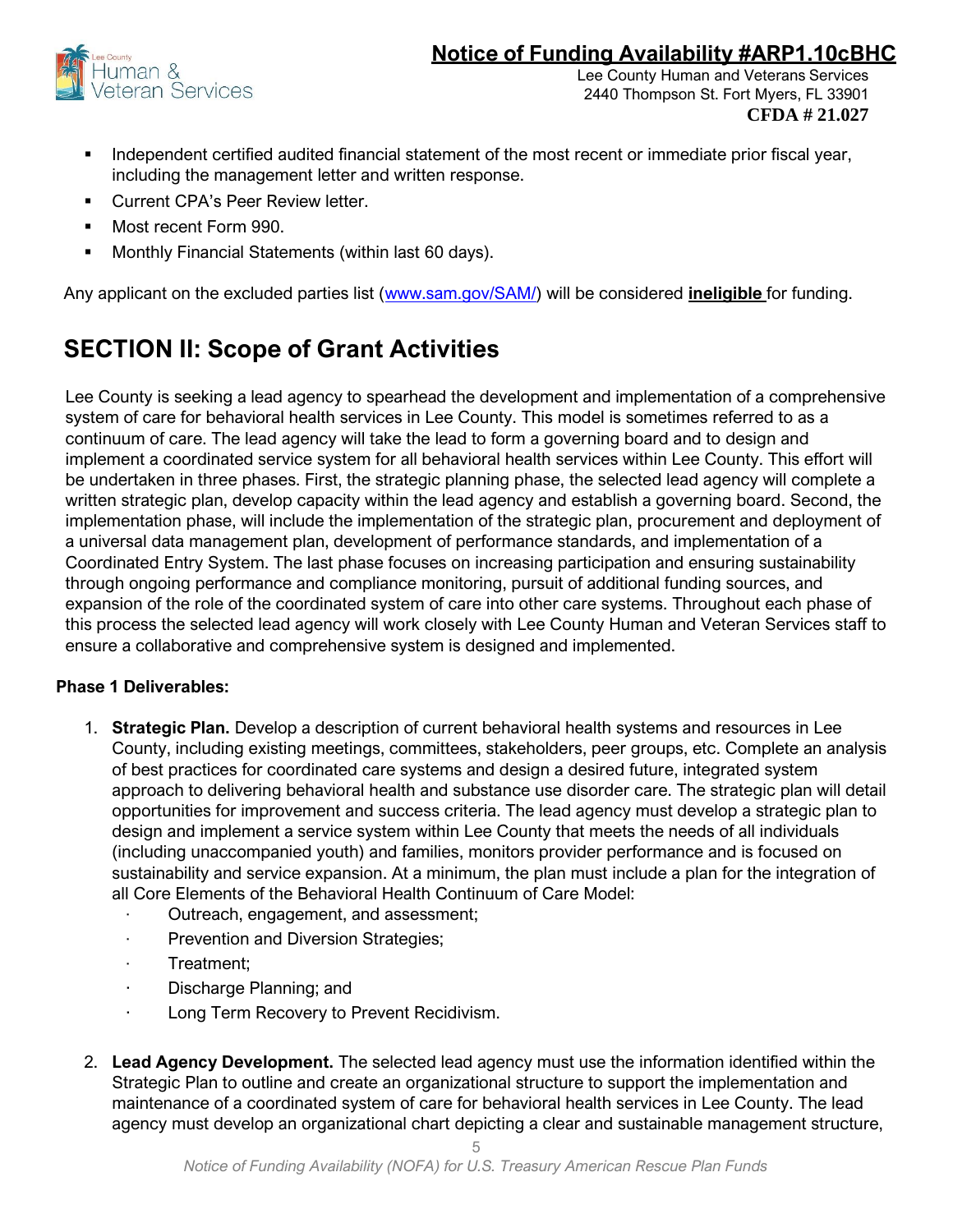

Lee County Human and Veterans Services 2440 Thompson St. Fort Myers, FL 33901 **CFDA # 21.027**

descriptions for all positions, requirement and onboarding plan for staff, and compensation plans.

- 3. **Governing Board.** The selected lead agency must adopt and follow a written process to select board members to provide oversight to the system of care. The board should be comprised of decision makers from organizations that have a stake in the delivery of behavioral heath services. No single organization shall have more than 1 voting member, and 1 alternate member. No service sector (i.e. physical health, behavioral health, government, law enforcement, etc.) shall have more that 35% of the available seats on the governing board. The governing board membership must include:
	- a. at least one person who has lived experience accessing and using behavioral health systems in Lee County or in another municipality;
	- b. at least on person from each of the following sectors:
		- i. organizations and projects serving homeless sub-populations (such as persons with substance use disorders; persons with HIV/AIDS, veterans, the chronically homeless, families with children, unaccompanied youth, the seriously mentally ill, and victims of domestic violence, dating violence, sexual assault, and stalking),
		- ii. the local Homeless Continuum of Care,
		- iii. emergency medical services,
		- iv. physical health care services,
		- v. behavioral health care services,
		- vi. local businesses,
		- vii. Lee County Schools,
		- viii. local governments,
		- ix. public housing authorities,
		- x. elected officials,
		- xi. private philanthropists,
		- xii. affordable housing developers
		- xiii. law enforcement, and
		- xiv. organizations that serve veterans.

#### **Phase 2 Deliverables:**

Once established, the lead agency is expected to coordinate with all local stakeholders and the governing board, to establish and implement the following system elements:

- 1. **Governance Charter.** In consultation with the governing board develop, follow, and update annually a governance charter, which will include all procedures and policies; and a code of conduct and recusal process for the board, its chair(s), and any person acting on behalf of the board. The charter must detail the standards for:
	- a. Holding meetings of all stakeholders, with published agendas, at least semi-annually,
	- b. Making an invitation for new members to join the governing board publicly available within the geographic at least annually,
	- c. Appointing additional committees, subcommittees, or workgroups, as needed.
	- d. Membership Terms,
	- e. Voting, and
	- f. Board Structure.
- 2. **Universal Data Management System.** The selected lead agency will take the lead in coordination with the governing board to establish a universal data management system capable of seamless data

6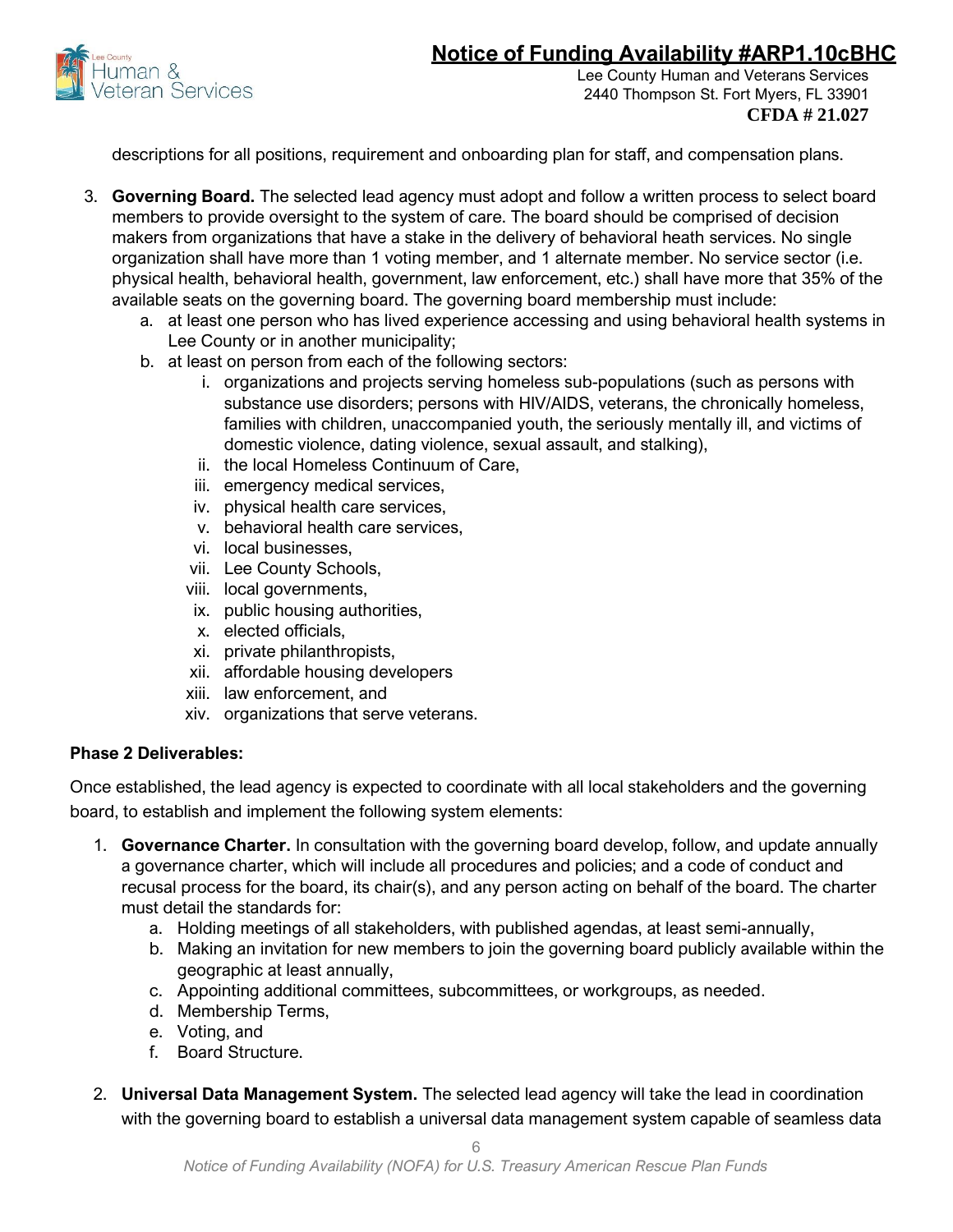

Lee County Human and Veterans Services 2440 Thompson St. Fort Myers, FL 33901 **CFDA # 21.027**

integration across multiple behavioral health records systems, including, but not limited to:

- a. Warehousing data from existing tracking systems used by providers of mental health and substance abuse services in Lee County,
- b. Producing de-identified reporting information,
- c. Making referrals between providers of mental health and substance abuse services in Lee County, and
- d. Serving as the single point on entry (coordinated entry system) for all new referrals into the behavioral health system of care.
- 3. **Performance Standards.** The selected lead agency will take the lead in coordination with the governing board, Central Florida Behavioral Health Network, the Substance Abuse and Mental Health Services Administration, and providers of mental health and substance abuse services in Lee County to establish system wide standards and/or policies and procedures for each of the following elements:
	- a. reporting and data management, include privacy plan, security plan, and data quality plan for universal data management system,
	- b. a single coordinated entry process the ensures access, assessment, prioritization, and referral for services,
	- c. service delivery standards, including performance metrics appropriate for population and program type,
	- d. recipient performance monitoring and outcome evaluation, including actions to be taken against poor performers,
	- e. procurement and subcontracting,
	- f. uniform releases of information, consent forms, and written agreements to standardize access to information across all providers of mental health and substance abuse services in Lee County,
	- g. evaluating individuals' and families' eligibility for assistance,
	- h. determining and prioritizing which eligible individuals and families will receive assistance through outpatient care, residential care, assertive community treatment, assisted outpatient therapy, and all other available services, and
	- i. processes for securing additional funding resources
- 4. **Coordinated Entry.** In consultation with providers of mental health and substance abuse services in Lee County, the selected lead agency will establish and operate (directly or through subrecipient) either a coordinated entry system that provides an initial, comprehensive assessment of the needs of individuals and families for services. The lead will develop a specific policy to guide the operation of the coordinated entry system which includes how its system will address the needs of individuals and families who are fleeing, or attempting to flee, domestic violence, dating violence, sexual assault, or stalking, but who are seeking services.

#### **Phase 3 Deliverables:**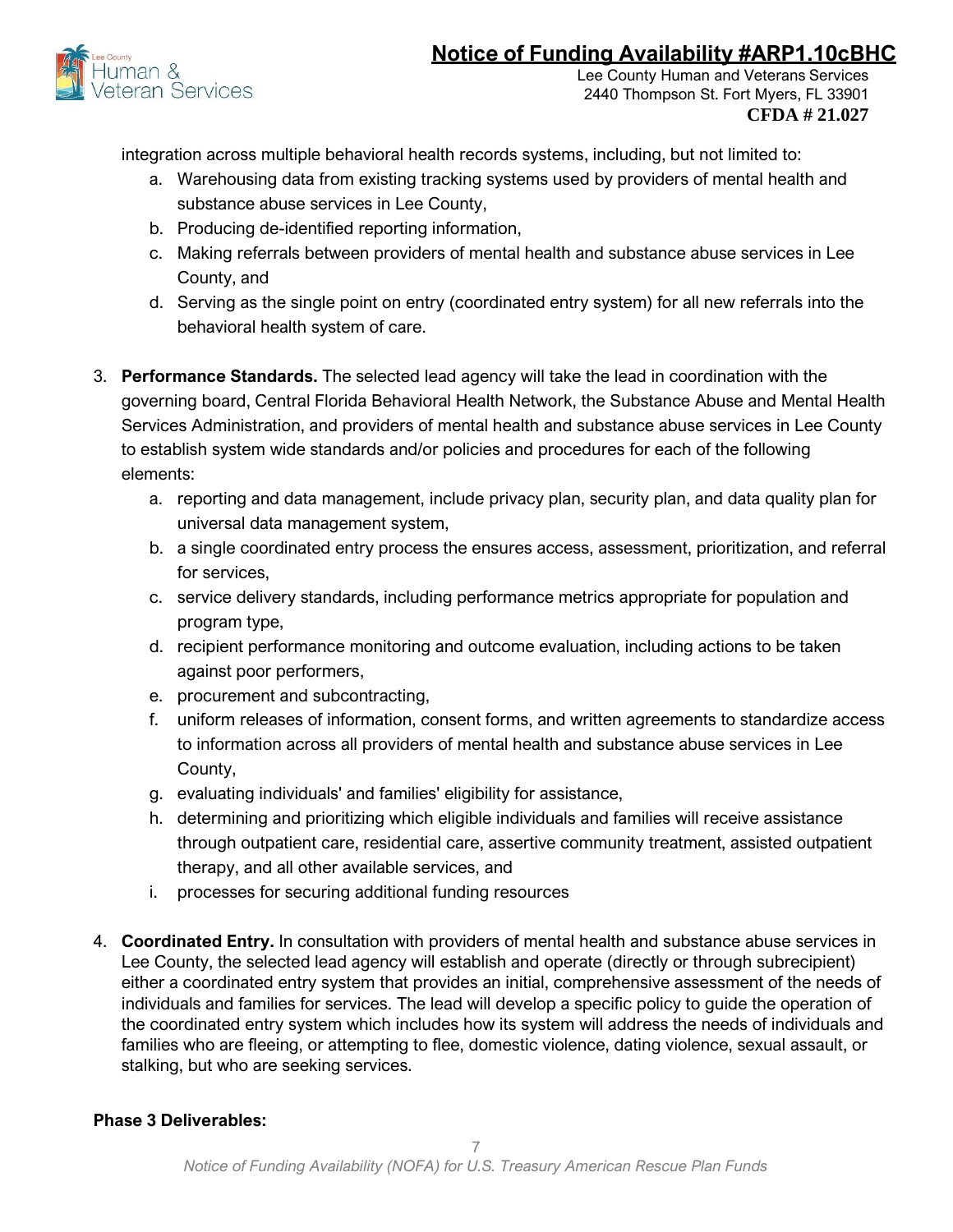

Lee County Human and Veterans Services 2440 Thompson St. Fort Myers, FL 33901 **CFDA # 21.027**

Once established, the lead agency is expected to coordinate with all local stakeholders and the governing board on an ongoing basis, to fulfill the following responsibilities:

#### 1. **Participation**.

- a. Ensure consistent participation of all Lee County providers of mental health and substance abuse services in the universal data management system.
- b. Ensure consistent participation of all Lee County providers of mental health and substance abuse services in the universal data management system.
- c. Representatives from the selected lead agency must attend all applicable community based meetings related to behavioral health and the other needs of clients, including, but not limited to: Lee County Homeless Continuum of Care Governing Board, Lee County Homeless Continuum of Care General Membership, Circuit 20 Regional Council, and Lee County Funder's Forum meetings.

#### **2. Compliance.**

a. Ensure the universal data management system is administered in compliance with requirements prescribed by HIPPA, the Agency for Health Care Administration, and other applicable laws and regulations.

#### **3. Performance.**

- a. Produce an annual performance report and gaps analysis of the needs and services available within the geographic area;
	- i. Report must be made available to the public for review and must be presented to the governing board.
	- ii. Report must include an evaluation of each Core Element of the BH Continuum of Care Model, and an evaluation of the effectiveness of the universal data management system.
- b. Conduct at least quarterly evaluation of behavioral health provider performance. Evaluation must result in the publication of data visualizations (dashboard, whitepaper, etc.) displaying each providers performance in comparison to the established system wide performance metrics.

#### **4. Sustainability.**

- a. Provide information required by providers of mental health and substance abuse services in Lee County to complete competitive funding applications, re-accreditations, and any other audits or planning efforts;
- b. Provide, either directly or through subcontract, training and technical assistance to providers of mental health and substance abuse services in Lee County, as needed.
- c. Actively research and pursue, as possible, funding through all available federal, state, and local sources to ensure the sustainability of the lead agency, the coordinated system of care, and the provision and expansion of behavioral health services.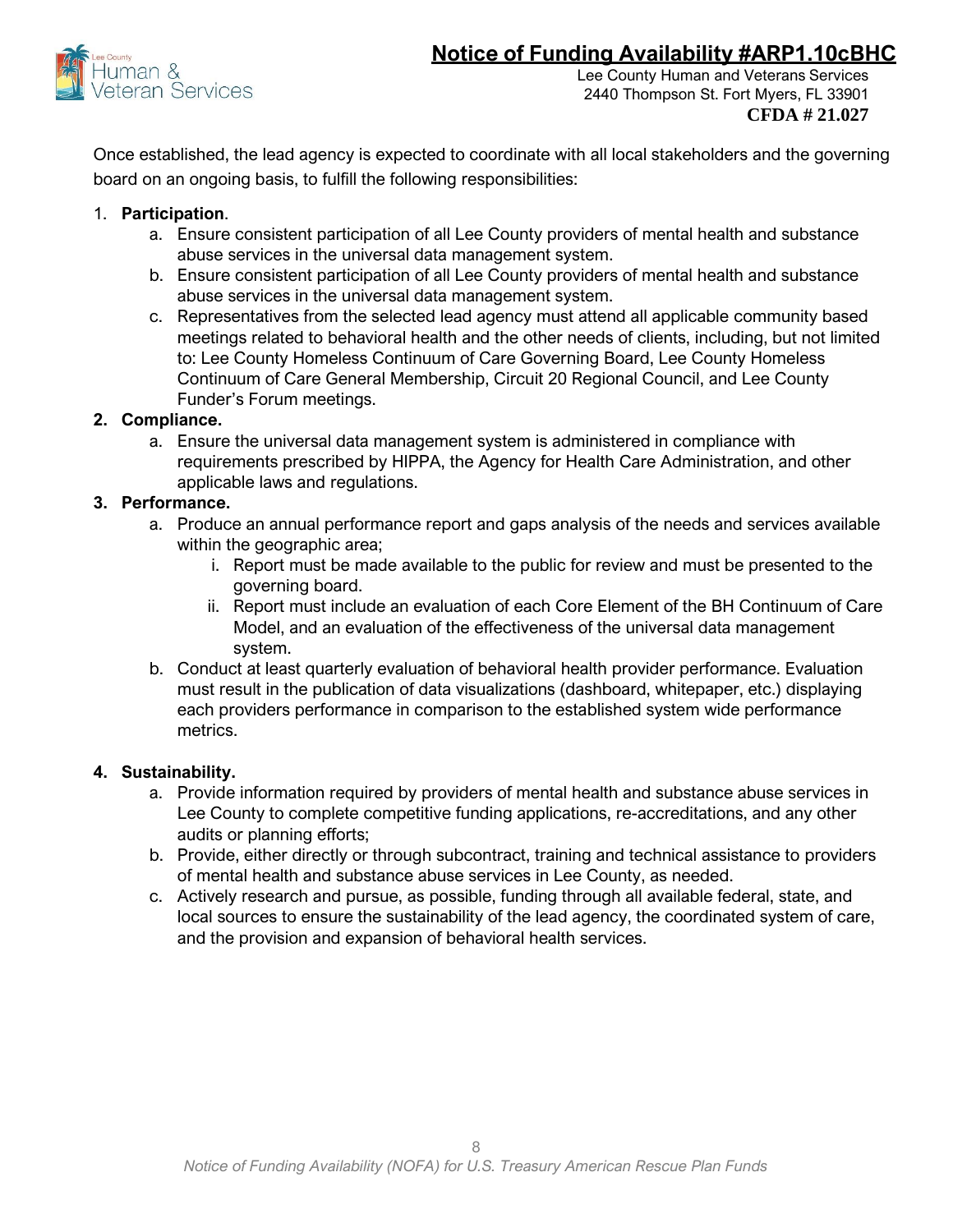

### **Eligible Costs**

Funding may be used to support projects can be used for the following activity types:

*Note: This list of eligible costs is not comprehensive. Other costs may be eligible if justified.*

- o Staffing
	- Funds must be used to support staff costs to ensure adequate staffing levels to fulfill all of the responsibilities listed above.
- o Hardware and Software
	- Funds must be used to support the hardware and software needed to identify, implement and maintain a universal data management system that meets the requirements listed above.
- o Training and Technical Assistance
	- Funds may be used to support training and technical assistance for providers of mental health and substance abuse services in Lee County.
	- Funds be may used to support training and technical assistance for the newly designated lead agency.
- o Operating and Administrative Expenses
	- A **maximum of 5%** of funds may be used to support the operating and administrative expenses of the newly designated lead agency. Costs may include, but are not limited to, building lease, office supplies/equipment, vehicle expenses, etc.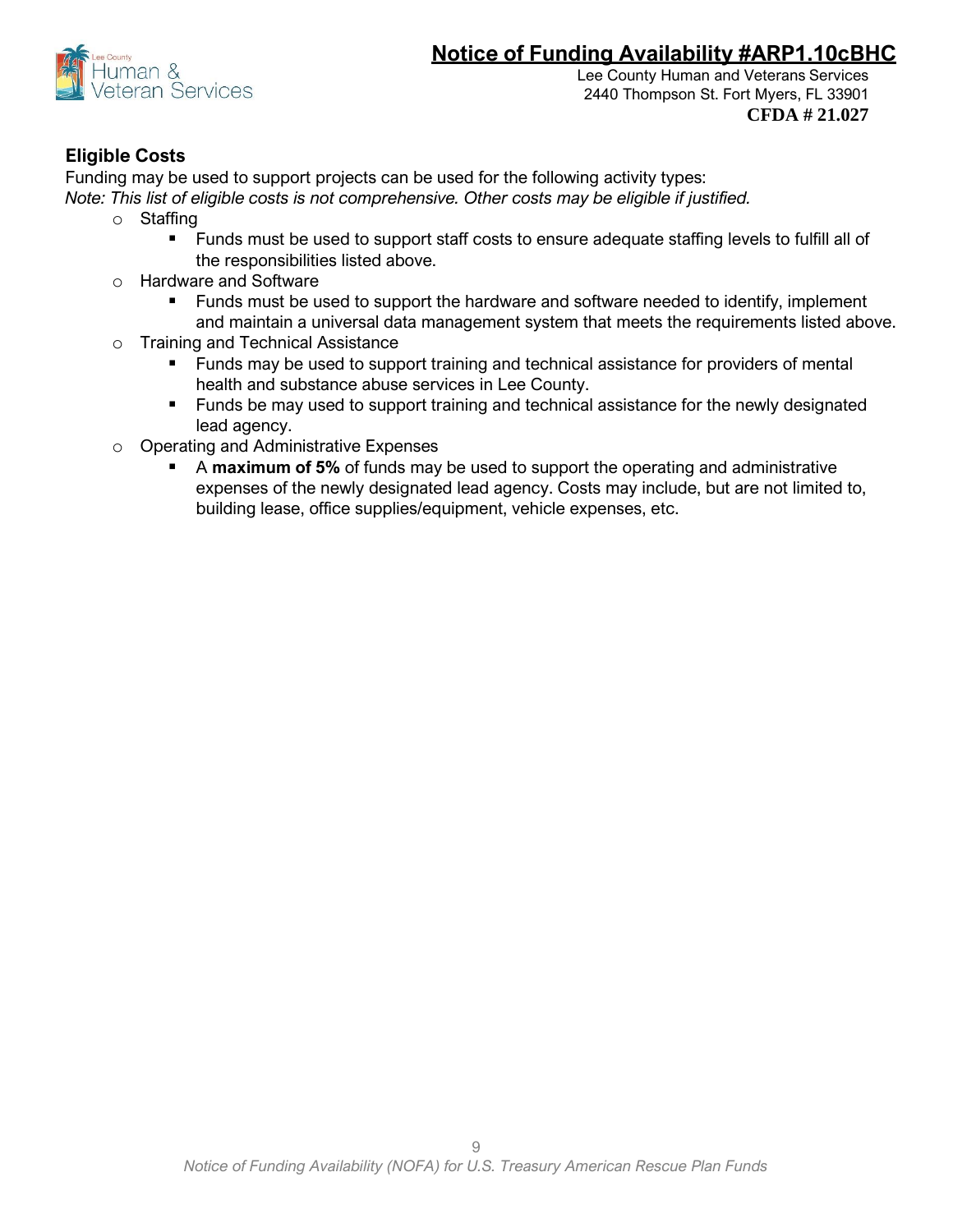

# **SECTION III: Funding Guidelines**

# **American Rescue Plan Interim Final Rule**

Projects must comply with all program guidelines and requirements. <https://www.govinfo.gov/content/pkg/FR-2021-05-17/pdf/2021-10283.pdf>

## **Funding Priorities**

The submitted applications will be evaluated based on the extent that the project is able to demonstrate achievement of the intended program outcomes, is financially feasible, and complies with all requirements of the [U.S. Treasury American Rescue Plan Interim Final Rule](https://www.govinfo.gov/content/pkg/FR-2021-05-17/pdf/2021-10283.pdf) and [all associated guidance.](https://home.treasury.gov/policy-issues/coronavirus/assistance-for-state-local-and-tribal-governments/state-and-local-fiscal-recovery-funds/recipient-compliance-and-reporting-responsibilities)

HVS shall make funding available to applicants that:

- 1. Demonstrate adequate capacity to fulfill all responsibilities of the lead agency.
- 2. Use evidenced-based models for system design.
- 3. Demonstrate a feasible and comprehensive plan for development, implementation, and maintenance of a countywide system of care for behavioral health services.
- 4. Demonstrate fiscal sustainability upon expiration of American Rescue Plan funds.

### **Evidenced-based Programs**

The U.S. Treasury requires that program funds be used to support evidenced-based interventions and/or projects that are being evaluated through program evaluation that are designed to build evidence.

#### *What is evidence-based?*

For the purposes of the U.S. Treasury American Rescue Plan funds, evidence-based refers to interventions with strong or moderate evidence as defined below:

- Strong evidence means the evidence base that can support causal conclusions for the specific program proposed by the applicant with the highest level of confidence. This consists of one or more welldesigned and well-implemented experimental studies conducted on the proposed program with positive findings on one or more intended outcomes.
- Moderate evidence means that there is a reasonably developed evidence base that can support causal conclusions. The evidence base consists of one or more quasi-experimental studies with positive findings on one or more intended outcomes OR two or more non-experimental studies with positive findings on one or more intended outcomes. Examples of research that meet the standards include: well-designed and well-implemented quasi-experimental studies that compare outcomes between the group receiving the intervention and a matched comparison group (i.e., a similar population that does not receive the intervention).
- Preliminary evidence means that the evidence base can support conclusions about the program's contribution to observed outcomes. The evidence base consists of at least one non-experimental study. A study that demonstrates improvement in program beneficiaries over time on one or more intended outcomes OR an implementation (process evaluation) study used to learn and improve program operations would constitute preliminary evidence. Examples of research that meet the standards include: (1) outcome studies that track program beneficiaries through a service pipeline and measure beneficiaries' responses at the end of the program; and (2) pre- and post-test research that determines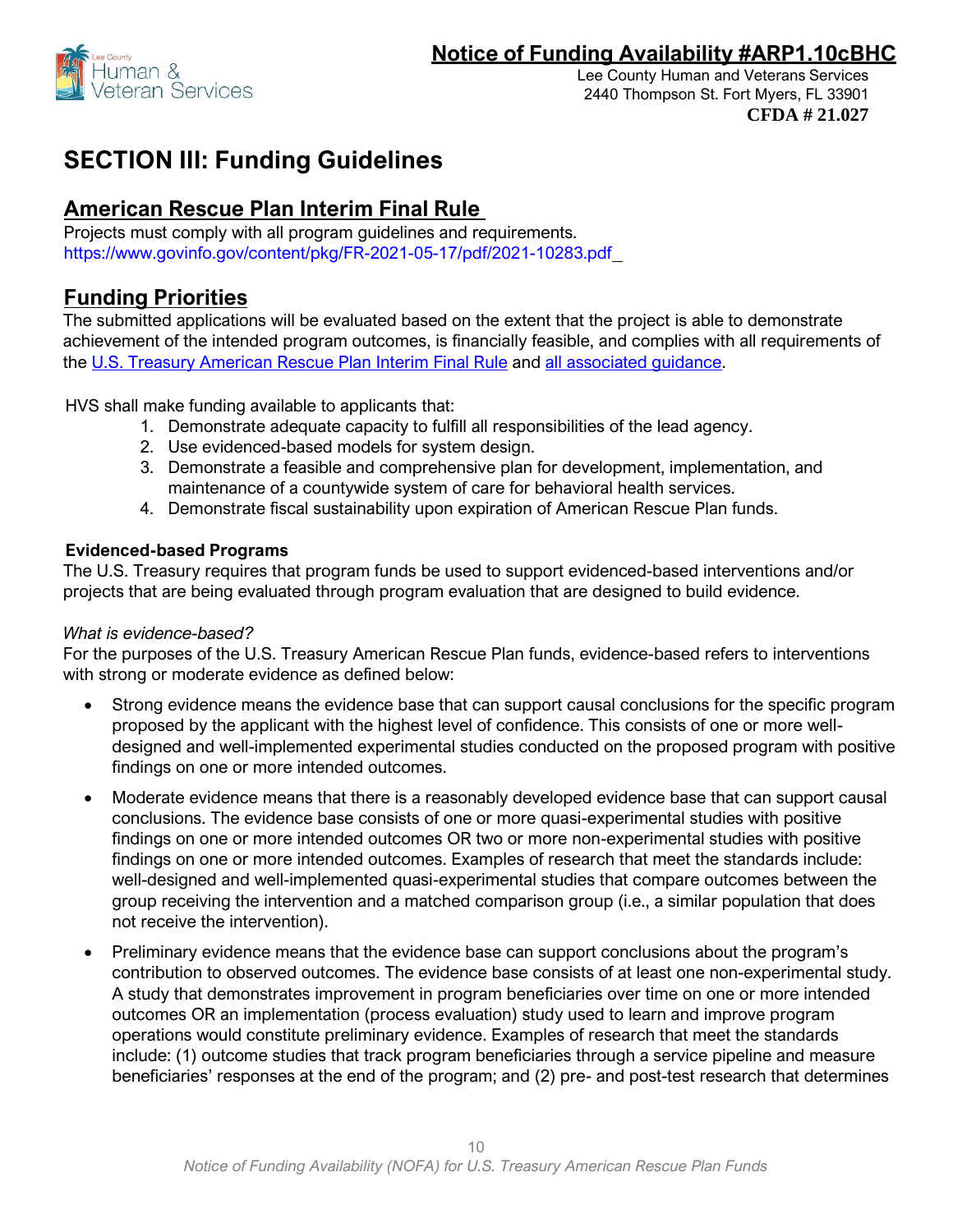



whether beneficiaries have improved on an intended outcome.<sup>2</sup>

Sub-recipients are encouraged to use relevant evidence Clearinghouses, among other sources, to assess the level of evidence for their interventions and identify evidence-based models that could be applied in their jurisdiction; such evidence clearinghouses include the [U.S. Department of Education's W](https://ies.ed.gov/ncee/wwc/#:%7E:text=The%20What%20Works%20Clearinghouse%20(WWC,to%20make%20evidence%2Dbased%20decisions.)hat Works [Clearinghouse,](https://ies.ed.gov/ncee/wwc/#:%7E:text=The%20What%20Works%20Clearinghouse%20(WWC,to%20make%20evidence%2Dbased%20decisions.) the [U.S. Department of Labor's CLEAR](https://clear.dol.gov/), and [the Childcare & Early Education Research](https://www.researchconnections.org/childcare/welcome)  [Connections](https://www.researchconnections.org/childcare/welcome) and the [Home Visiting Evidence of Effectiveness](https://homvee.acf.hhs.gov/) clearinghouses from Administration for Children and Families, as well as other clearinghouses relevant to particular projects conducted by the recipient.

*Clearinghouses specifically related to this NOFA*:

- RAND Corporation's Promising Practices Network [http://www.promisingpractices.net](http://www.promisingpractices.net/)
- Evidence-Based Practices Resource Center (SAMHSA)<https://www.samhsa.gov/resource-search/ebp>
- Results First Clearinghouse Database (PEW) [https://www.pewtrusts.org/en/research-and-analysis/data](https://www.pewtrusts.org/en/research-and-analysis/data-visualizations/2015/results-first-clearinghouse-database)[visualizations/2015/results-first-clearinghouse-database](https://www.pewtrusts.org/en/research-and-analysis/data-visualizations/2015/results-first-clearinghouse-database)

### *Potential Program Framework*

Frameworks provided below are for informational purposes only and are not required to be followed exactly for this proposal. Reponses to this proposal to outline the comprehensive approve that applications plan to follow if selected as lead agency, that approach may or may not include various elements of the framework below.

- Pathways Community HUBs:<https://pchi-hub.com/>
	- o Review of Pathways Model: [https://www.movinghealthcareupstream.org/wp](https://www.movinghealthcareupstream.org/wp-content/uploads/2018/06/community-care-coordination-systems.pdf)[content/uploads/2018/06/community-care-coordination-systems.pdf](https://www.movinghealthcareupstream.org/wp-content/uploads/2018/06/community-care-coordination-systems.pdf)
- Florida Department of Children and Families, Care Coordination Framework: [https://www.myflfamilies.com/service](https://www.myflfamilies.com/service-programs/samh/publications/docs/Care%20Coord%20Framework.pdf)[programs/samh/publications/docs/Care%20Coord%20Framework.pdf](https://www.myflfamilies.com/service-programs/samh/publications/docs/Care%20Coord%20Framework.pdf)

The awarded applicant will be required to conduct a program evaluation in which they must describe the evaluation design including:

- whether it is a randomized or quasi-experimental design;
- the key research questions being evaluated;
- whether the study has sufficient statistical power to disaggregate outcomes by demographics; and the timeframe for the completion of the evaluation (including a link to completed evaluation if relevant).

Once the evaluation has been completed, the results must post the evaluation publicly and provide the link for the completed evaluation to HVS. For all projects, sub-recipients may be selected to participate in a national evaluation, which would study their project along with similar projects in other jurisdictions that are focused on the same set of outcomes. In such cases, sub-recipients may be asked to share information and data that is needed for the national evaluation.

Applicants are encouraged to consider how a Learning Agenda, either narrowly focused on U.S. Treasury ARP funded projects or broadly focused on the community's broader policy agenda, could support their overarching evaluation efforts in order to create an evidence-building strategy for their jurisdiction.<sup>3</sup>

<sup>2</sup> <https://home.treasury.gov/system/files/136/SLFRF-Compliance-and-Reporting-Guidance.pdf>

<sup>&</sup>lt;sup>3</sup> <https://home.treasury.gov/system/files/136/SLFRF-Compliance-and-Reporting-Guidance.pdf>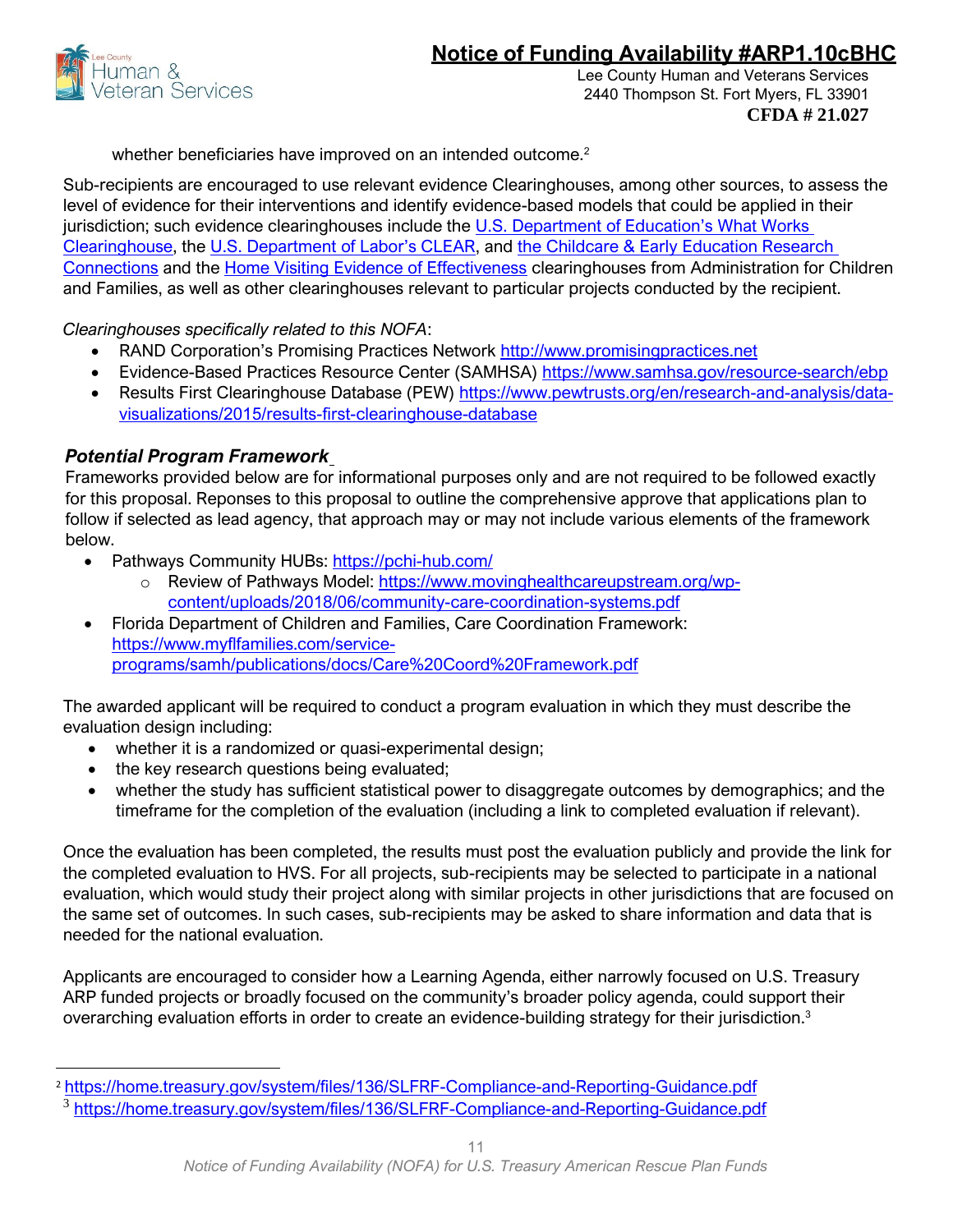

Lee County Human and Veterans Services 2440 Thompson St. Fort Myers, FL 33901 **CFDA # 21.027**

# **Cost Reimbursement**

All contracts will be on a cost reimbursement basis. Sub-recipient will be required to submit proper back-up documentation for project eligible expenses as determined by the funding source regulations and requirements. Funds must be obligated by December 31, 2024 and expended by December 31, 2026. Funds will not be renewed or continued after December 31, 2026.

# **Match**

No match is required for U.S. Treasury American Rescue Plan funds.

# **Cost of Submitting Applications**

The cost of preparing and submitting an application is the sole responsibility of the applicant and shall not be chargeable in any manner to HVS. HVS will not reimburse any applicant for any costs associated with the preparation and submission of an application, including but not limited to, expenses incurred in making an oral presentation, or participating in an interview *(if required)*.

# **Conflict of Interest**

The applicant agrees that it presently has no interest and shall acquire no interest, either direct or indirect, which would conflict in any manner with the performance of services required if a contract is awarded. The applicant further agrees that no person having any such interest shall be employed or engaged for said performance. The applicant agrees that no employee, officer, agent of the applicant or its sub-recipients shall participate in the selection, award or administration of a contract or construction bid if a conflict-of-interest, either real or implied, would be involved. The applicant or sub-recipient employees, officers and agents should refrain from accepting gratuities, favors or anything of monetary value from contractors or potential contractors based on the understanding that the receipt of such an item of value would influence any action or judgment of the applicant. For federally funded contracts, conflict of interest provisions described in 2 CFR 200.112 and all other HUD regulations currently in effect and as may be amended from time to time shall apply.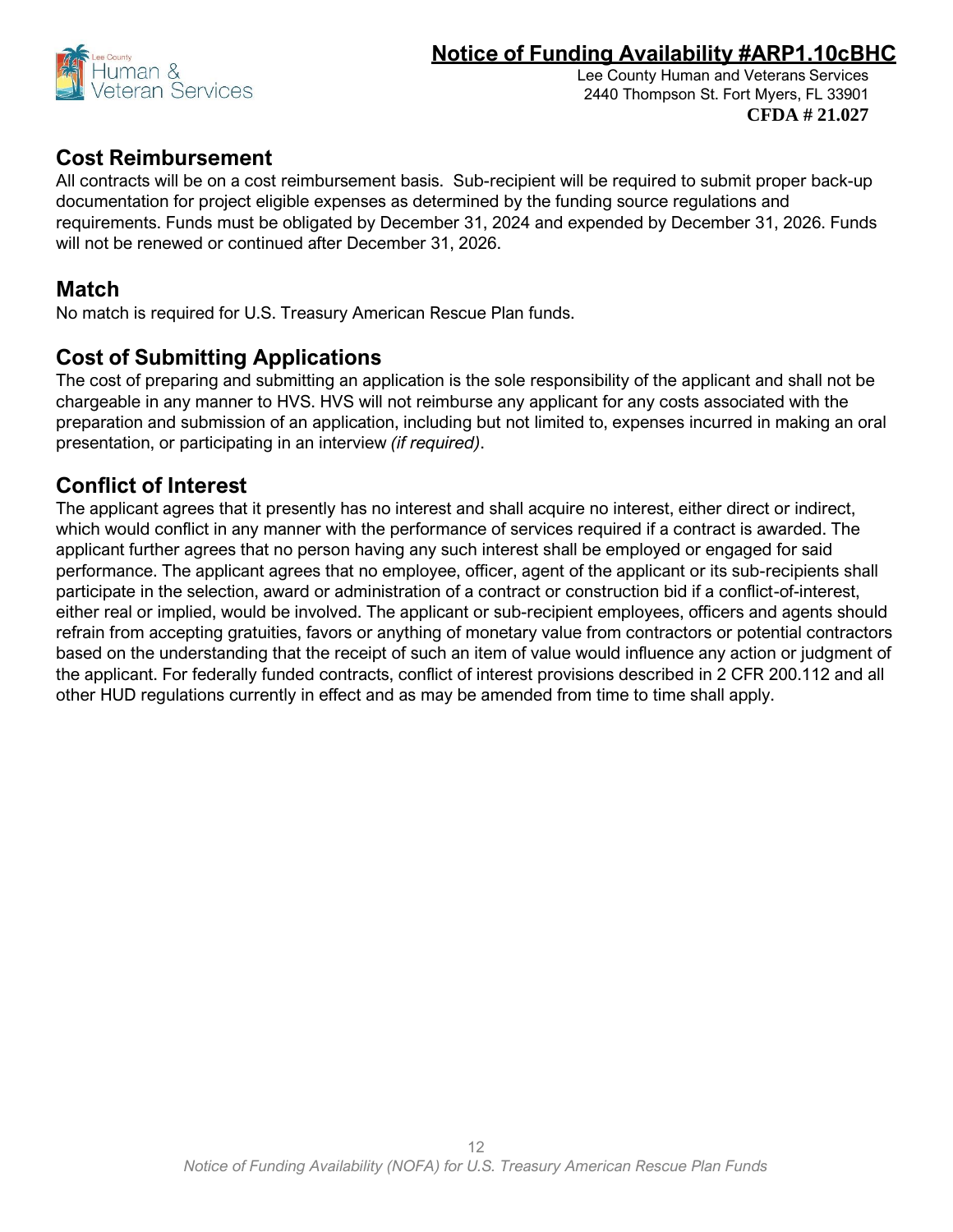

Lee County Human and Veterans Services 2440 Thompson St. Fort Myers, FL 33901 **CFDA # 21.027**

### **Federal, State, and Local Administrative Requirements**

Agencies must comply with Federal administrative requirements. All agencies awarded funds through this NOFA will be required to comply with a variety of requirements governing the use of State and Federal funds. Additionally, agencies awarded funds through this NOFA will be required to provide access to their financial records to a representative of HVS to evaluate their financial management systems. HVS staff will monitor each program to ensure compliance with the terms of the funding agreement between the HVS and the agency. This will include monitoring records kept by the applicant to demonstrate the eligibility of clients, the services provided, and other required information.

**Executive Compensation.** As required by the 2 CFR Part 170, Appendix A award term regarding reporting subaward and executive compensation, recipients must also report the names and total compensation of their five most highly compensated executives and their subrecipients' executives for the preceding completed fiscal year if (1) the recipient received 80 percent or more of its annual gross revenues from Federal procurement contracts (and subcontracts) and Federal financial assistance subject to the Transparency Act, as defined at 2 CFR 170.320 (and subawards), and received \$25,000,000 or more in annual gross revenues from Federal procurement contracts (and subcontracts) and Federal financial assistance subject to the Transparency Act (and subawards), and (2) if the information is not otherwise public.

**SAM.gov Registration.** All eligible recipients are required to have an active registration with the System for Award Management (SAM) (https://www.sam.gov).

**Recordkeeping.** Generally, your organization must maintain records and financial documents for five years after all funds have been expended or returned to Treasury. Treasury may request transfer of records of long-term value at the end of such period. Wherever practicable, such records should be collected, transmitted, and stored in open and machine-readable formats. Your organization must agree to provide or make available such records to Treasury upon request, and to any authorized oversight body, including but not limited to the Government Accountability Office ("GAO"), Treasury's Office of Inspector General ("OIG"), and the Pandemic Relief Accountability Committee ("PRAC").

**Single Audit Requirements.** Recipients and subrecipients that expend more than \$750,000 in Federal awards during their fiscal year will be subject to an audit under the Single Audit Act and its implementing regulation at 2 CFR Part 200, Subpart F regarding audit requirements.

**Liability insurance is required for all Grants.** All agencies awarded funds will be required to obtain liability and worker's compensation coverage that will be further defined in the funding agreement, if awarded. **Lee County Board of County Commissioners must be named as the Certificate Holder and the additional insured.** 

**Handicapped Accessibility** – All projects must be accessible to persons with disabilities. Programs, information, participation, communications and services must be accessible to persons with disabilities. Agencies must comply with Section 504 of the Rehabilitation Act of 1974 and Americans with Disabilities Act (ADA).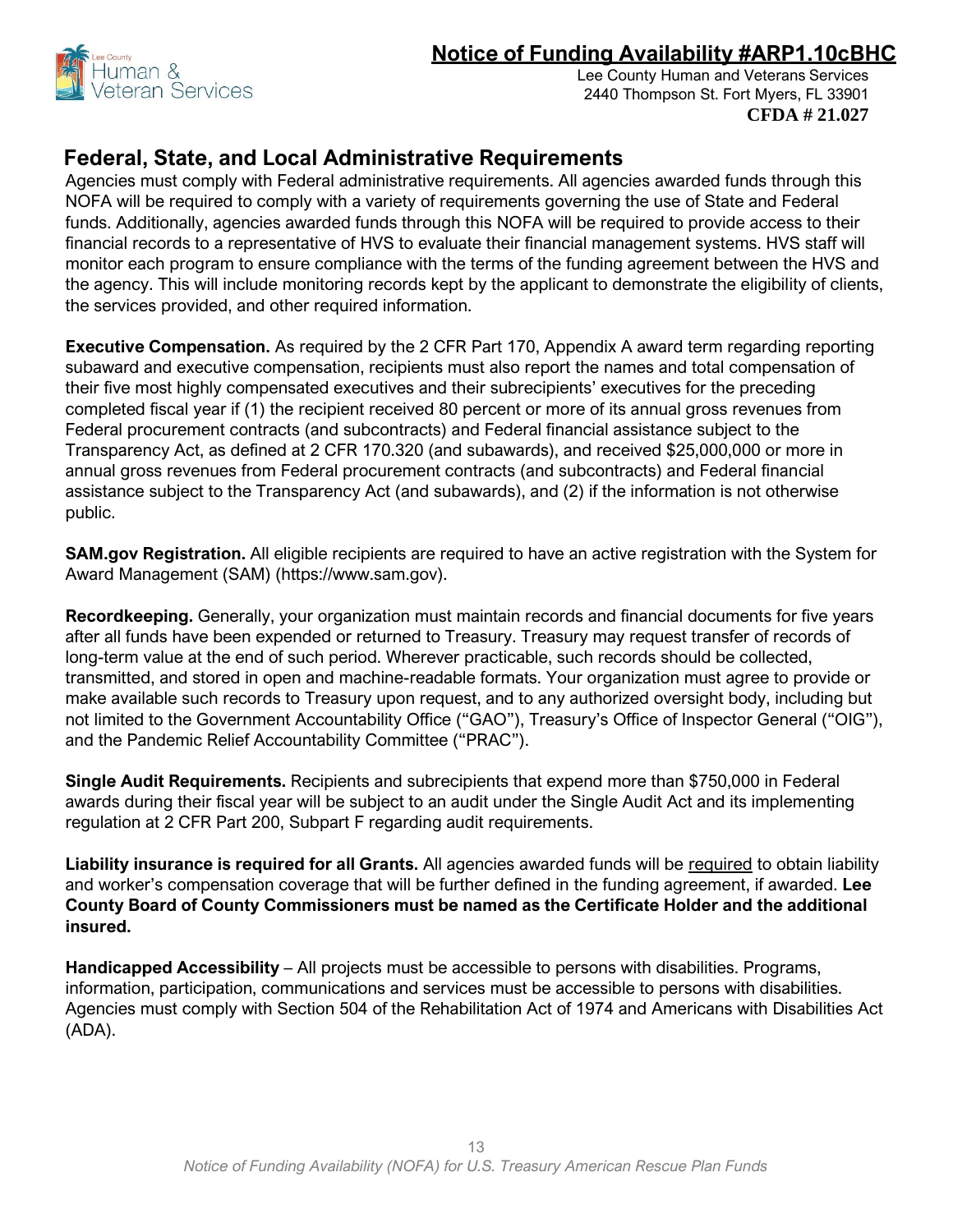

Lee County Human and Veterans Services 2440 Thompson St. Fort Myers, FL 33901 **CFDA # 21.027**

**Nondiscrimination** – All funded agencies must ensure that all persons have fair and equal access to all forms of assistance regardless of race, color, national origin, age, sex, familial status, religious preference, disability, type or amount of disability, gender identity, perceived gender identity, marital status, sexual orientation, or perceived sexual orientation. These non-discriminatory practices apply to employment and contracting as well as to marketing, and selection of project participants. Lee County requires agencies to practice a person-centered model that incorporates participant choice and inclusion of all homeless subpopulations present in Lee County, including homeless veterans, youth, and families with children, individual adults, seniors, victims of domestic violence, and Lesbian, Gay, Bisexual, Transgender, Queer or Questioning, and Intersex (LGBTQI) individuals and families.

Funding is provided only to providers that operate in accordance with all federal statutes including, but not limited to: the Fair Housing Act, Title VI of the Civil Rights Act, Section 504 of the Rehabilitation Act, and Title II and Title III of the Americans with Disabilities Act. All service providers, where assistance is provided through Community Planning and Development (CPD) programs, including assistance under the: HOME Investment Partnerships program (24 CFR part 92), Housing Trust Fund program (24 CFR part 93), Community Development Block Grant program (24 CFR part 570), Housing Opportunities for Persons With AIDS program (24 CFR part 574), Emergency Solutions Grants program (24 CFR part 576), Continuum of Care program (24 CFR part 578), or Rural Housing Stability Assistance Program (24 CFR part 579)., must ensure equal access to the HUD-assisted program in accordance with all general HUD program requirements as specified in 24 CFR Part 5.

Additionally, funded agencies must maintain compliance with the HEARTH Act's involuntary family separation provision (42 USC 11361a), which ensures that emergency shelters, transitional housing, and permanent housing providers within the CoC do not deny admission to or separate any family members from other members of their family based on age, sex, marital status, gender, gender identity, perceived gender identity, sexual orientation, or disability, when entering shelter or housing.

Funded agencies must maintain records demonstrating compliance with the nondiscrimination and equal opportunity requirements under §576.407(a), including data concerning race, ethnicity, disability status, sex, and family characteristics of persons and households who are applicants for, or program participants in, any program or activity funded in whole or in part with the awarded funding source and the affirmative outreach requirements in § 576.407(b).

**Formal Termination Policy** – Funded agencies must develop a formal Termination Policy that clearly describes a process by which clients' services may be terminated if program requirements are violated. The process must recognize individual rights and allow termination in only the most severe cases. Termination processes for rental assistance, leasing, and/or housing relocation and stabilization services must include written notice to the program participant, with a clear statement of reasons for termination; review of decision to terminate, with opportunity for the program participant to present written or oral objections to agency; prompt written notice to the project participant of final decision.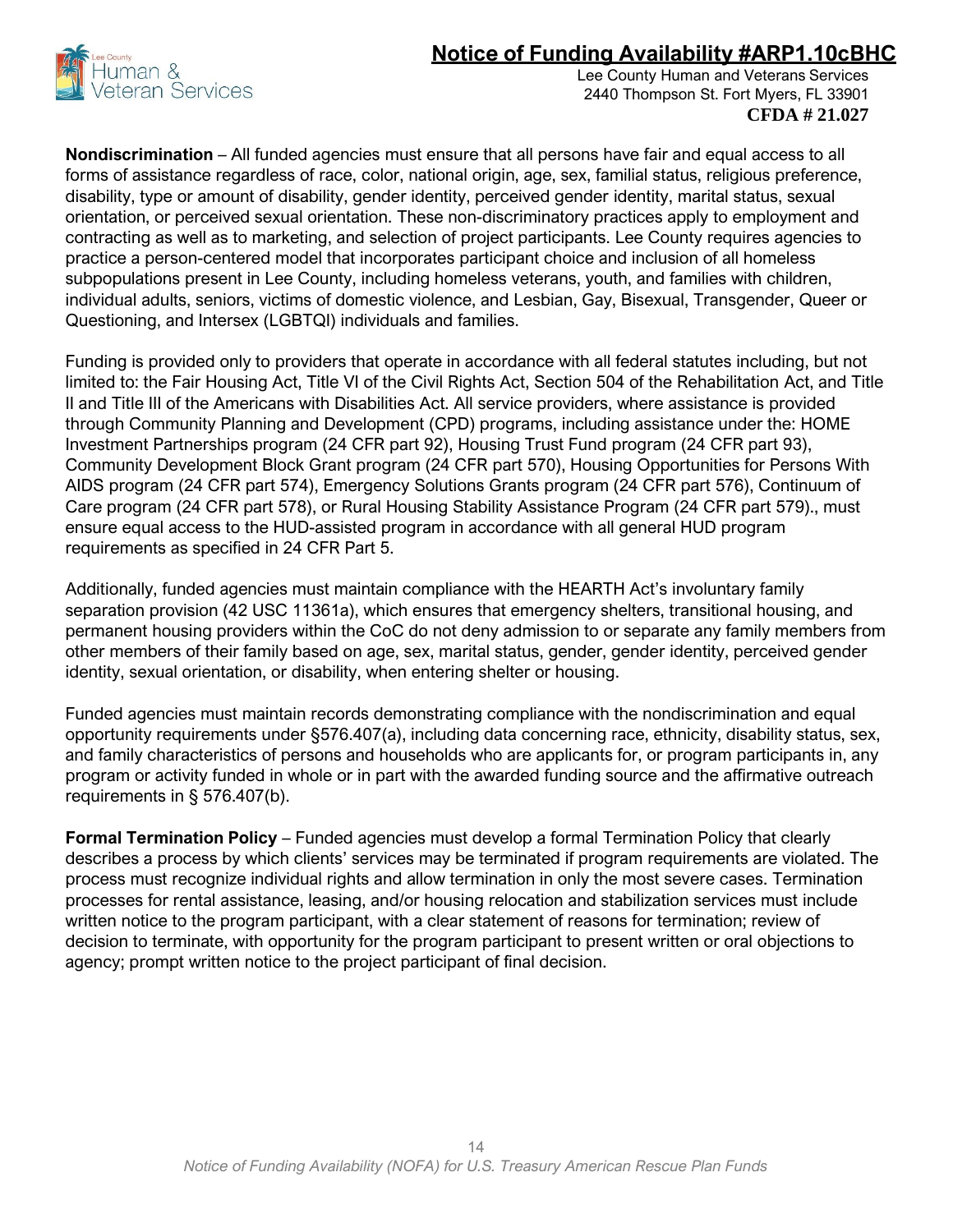

Lee County Human and Veterans Services 2440 Thompson St. Fort Myers, FL 33901 **CFDA # 21.027**

**Supportive Assistance –** Funded agencies must assure that homeless individuals and families are connected to appropriate supportive services including permanent housing, mental health treatment, medical health treatment, counseling, case management, supervision, and other services essential for achieving maintaining permanent, stable housing. Additionally, agencies must assure that the homeless are assisted in obtaining other Federal, State, local and private assistance, where available. This will include individually assisting clients to identify, apply for and obtain benefits under mainstream health and social services program for which they are eligible such as: TANF, Medicaid, SSI/SSDI, Food Stamps, and various Veterans Programs. *The Lee County CoC encourages a "soft hand-off" model, which ensures transfer of client and referral information directly to the receiving case manager, and prevents missed service connections.*

**Uniform Administrative Requirements –** Funded agencies compliance with all requirements set forth in the Uniform Administrative Requirements, Cost Principles, and Audit Requirements for Federal Awards, as outlined in 2 CFR Part 200. Compliance includes provisions related to procurement, suspension, debarment, program income, equipment, and real property management.

**Confidentiality** – Agencies must comply with confidentiality requirements and privacy protections outlined in the CoC written standards [\(https://www.leegov.com/dhs/Documents/CoC/2020-](https://www.leegov.com/dhs/Documents/CoC/2020-21%20HMIS%20Policies%20and%20Procedures%201.0.pdf) [21%20HMIS%20Policies%20and%20Procedures%201.0.pdf](https://www.leegov.com/dhs/Documents/CoC/2020-21%20HMIS%20Policies%20and%20Procedures%201.0.pdf) ), and Homeless Management Information System Privacy Notice [\(https://www.leegov.com/dhs/Documents/CoC/CSN-User-Policy-Responsibility-](https://www.leegov.com/dhs/Documents/CoC/CSN-User-Policy-Responsibility-Statement.pdf)[Statement.pdf\)](https://www.leegov.com/dhs/Documents/CoC/CSN-User-Policy-Responsibility-Statement.pdf)

**Participation in Continuum of Care (CoC)** *–* Any agency awarded funding through this NOFA is **required**  to

- 1) actively participate in the CoC including attendance at the monthly CoC and Connect List committee meetings, and
- 2) integrate service referrals into CoC's existing process.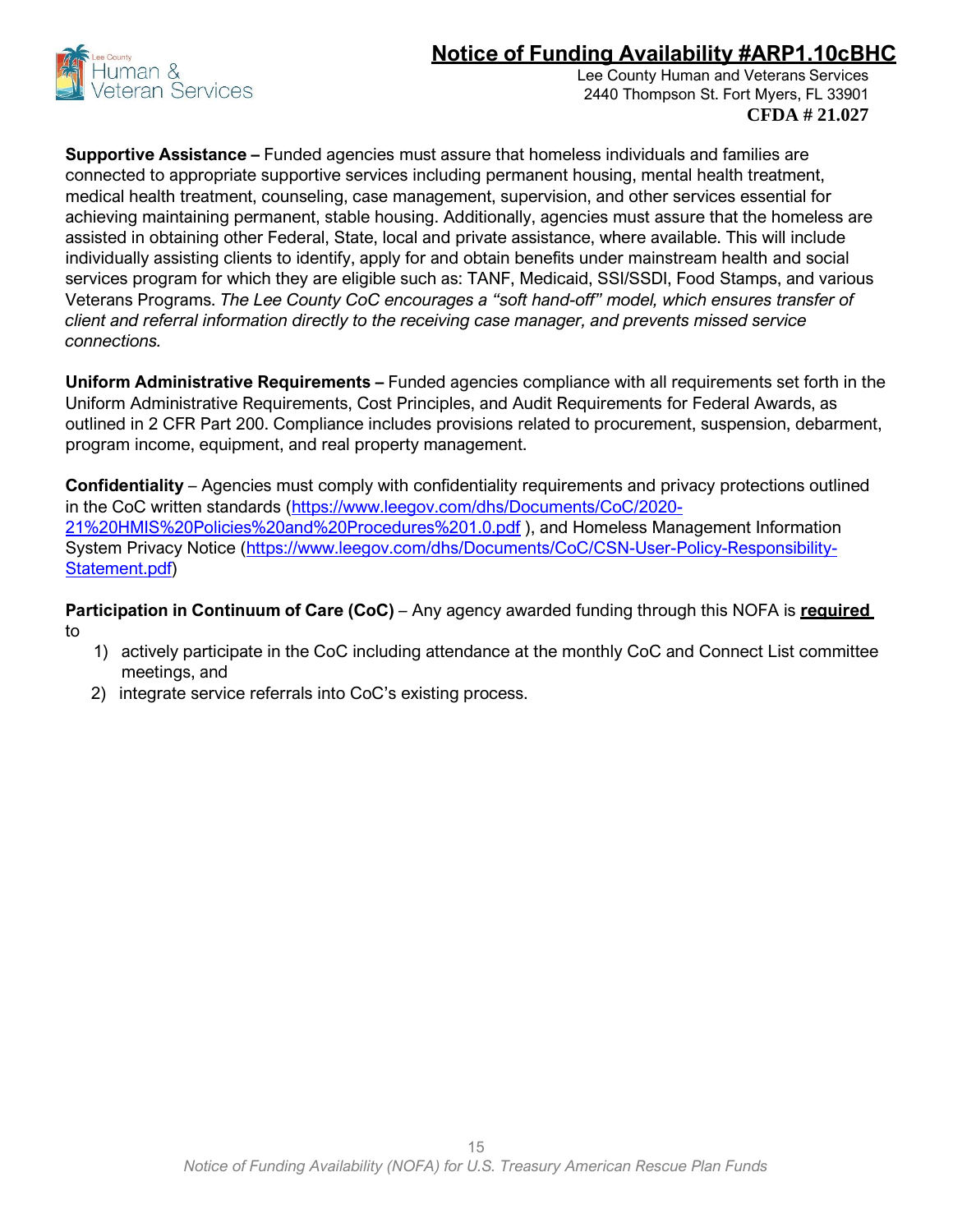

# **SECTION IV: Application Evaluation and Selection**

### **Threshold Requirements**

Applications will be reviewed by HVS staff to ensure the submission does NOT contain any fatal flaws, as listed below. If HVS determines the threshold requirements are not met, the project will be rejected and the applicant agency notified in writing. If the applicant and application are determined eligible, then the application will proceed to the Application Review, Scoring and Conditional Selection Process.

### **Fatal Flaws**

Applications that commit the following will be considered as having a fatal flaw, and will not be given consideration for funding:

- Applications received after the stated due date and time
- Applications received from an agency not eligible to apply (is not a non-profit, local government and/or is listed on the Excluded Parties List)
- The Application is not signed by the agency official designated to execute contracts

## **Application Review, Scoring and Conditional Selection Process**

Applications that meet threshold criteria will be forwarded to the Lee County Funders Forum for review, scoring and conditional selection. The Committee Members will meet to review and score each project application in accordance with the Project Ranking Tool **(Appendix 2)**.

*Committee Members who have an interest in a submitted project application will recuse themselves from scoring. An interest includes being an employee, volunteer and/or board member of an applicant agency or other entity that is direct partner and/or would otherwise directly benefit of the proposed project.*

## **Notice of Funding Decision**

HVS staff will provide written notice regarding the funding decision to each applicant by **Tuesday, June 7, 2022 at 5:00 pm.**

### **Post Award Requirements**

If awarded, a contract will be executed by the Lee County Board of County Commissioners and administered by the HVS (See Sample Contract Document in Appendix 1). The contract will be based upon the information submitted in the application, all accompanying exhibits/attachments and any additional information that is requested/received during the review phase. Contract language is not negotiable. **The contract is reimbursement based and the applicant must be able to pay for project costs prior to requesting payment.** Modifications and updates to application exhibits may be required prior to contract execution. Applicants should review the attached contract to ensure their ability to comply with all requirements and expectations, including potential increased insurance coverage and financial audits.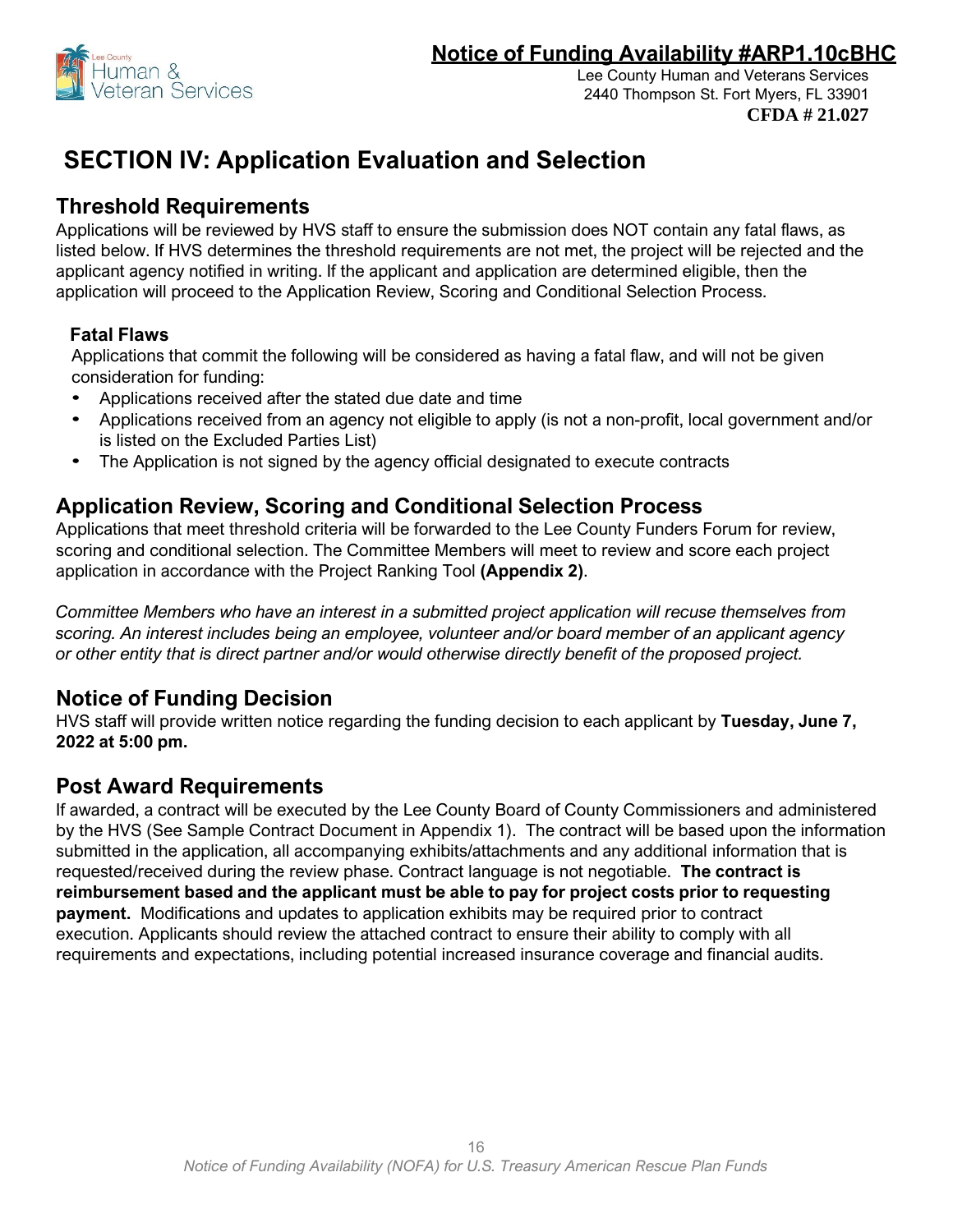

Lee County Human and Veterans Services 2440 Thompson St. Fort Myers, FL 33901 **CFDA # 21.027**

# **SECTION V: Application Forms**

### **All forms must be complete for application to be considered for conditional award.**

### **1. Applicant Information**

| <b>Organization Name:</b>                                              | Authorized Organization Representative Name/Title: |  |
|------------------------------------------------------------------------|----------------------------------------------------|--|
| Address:                                                               | Telephone:                                         |  |
| City, State/Zip:                                                       | Organization Website:                              |  |
| <b>Contact Person Name/Title:</b>                                      | DUNS#:                                             |  |
| <b>Contract Person E-mail:</b>                                         | Federal Employer ID #:                             |  |
| Proposed Name of System of Care:                                       |                                                    |  |
| Proposed Lead Agency Address (if different from organization address): |                                                    |  |
| Total Funding Requested for this Project: \$                           |                                                    |  |

# **2. Certification**

To the best of my knowledge, I certify that the information in this application it true and correct and that the document has been duly authorized by the governing body of the applicant. I will comply with the program rules and regulations if assistance is approved. I also certify that I am aware that providing false information on the application can subject the individual signing such application to criminal sanctions. I further certify that I am authorized to submit this application and have followed all policies and procedures of my agency regarding grant application submissions.

Authorized Organization Representative:

| Signature:         | <u> 1980 - Jan Stein Harry Harry Harry Harry Harry Harry Harry Harry Harry Harry Harry Harry Harry Harry Harry</u> |
|--------------------|--------------------------------------------------------------------------------------------------------------------|
| <b>Typed Name:</b> |                                                                                                                    |
| Title:             | Date:                                                                                                              |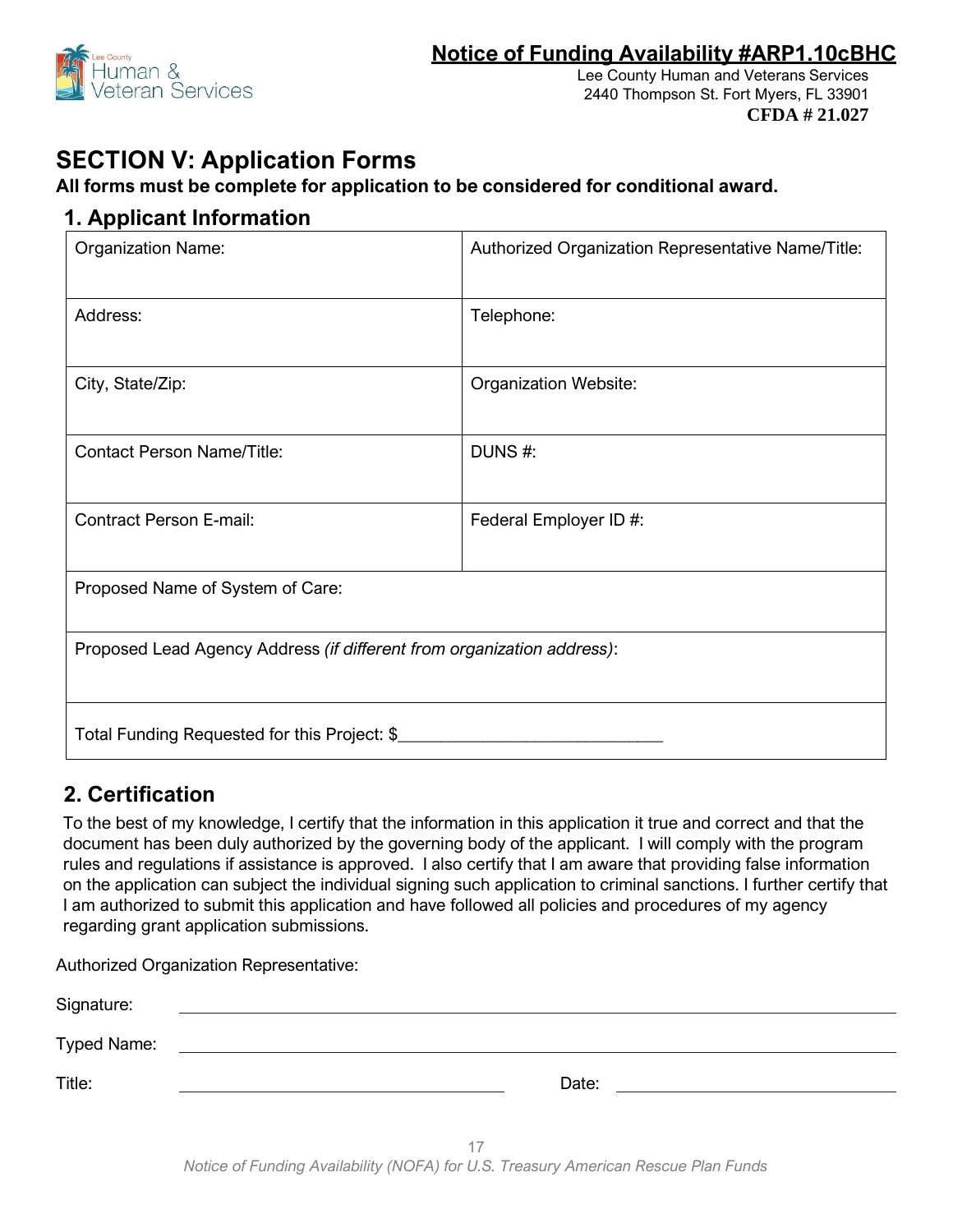

Lee County Human and Veterans Services 2440 Thompson St. Fort Myers, FL 33901 **CFDA # 21.027**

# **3. System Design Description**

Provide a detailed description of the proposed behavioral health system of care design. At a minimum, such system includes all Core Elements of a BH Continuum of Care Model:

- · Outreach, engagement, and assessment;
- · Prevention Strategies;
- · Treatment;
- · Discharge Planning; and
- Long Term Recovery to Prevent Recidivism.

Description should include how the applicant proposes to procure, design, recruit and/or implement each of the following systems components:

- Governing Board
- Universal Data Management System
- Coordinated Entry System
- Engagement of Local Stakeholders
- Consultation with providers of mental health and substance abuse services in Lee County
- Establishment of performance targets appropriate for population and program type
- Monitoring plan to ensure adequate performance, evaluate outcomes, and take action against poor performers
- Plan for reporting performance information to the governing board, HVS, and the public

### **Attachment: Applicants should include a workflow or design diagrams that provide a visual description of the proposed system design.**

# **4. Applicant Capacity**

The applicant shall provide a brief *(300 words or less)* response to each question below.

- A. Explain your agency's experience working with federal, state, and/or local government grants that provide funding for substance abuse and mental health services.
- B. Describe your agencies experience in convening community stakeholders and service providers, and securing buy-in for the implementation of community wide systems.
- C. Describe your agencies capacity to fulfill all of the requirements of a lead agency.
- D. Describe your staffing plan, including if existing staff will absorb the requirements of the lead agency designation, or if new staff will be on boarded.

### **Attachment: Applicants should include a current org chart indicating existing key staff, and a proposed org chart indicating planned staff positions and management structure.**

- E. Describe how the applicant will engage and gather feedback from program participants, persons with lived experience in homelessness, and persons of any particular historically underserved, marginalized, or adversely affected groups.
- F. Describe how a coordinated entry system will be designed to ensure that all persons who are in need of behavioral health services have a single point of access for assessment, prioritization, and referral to services.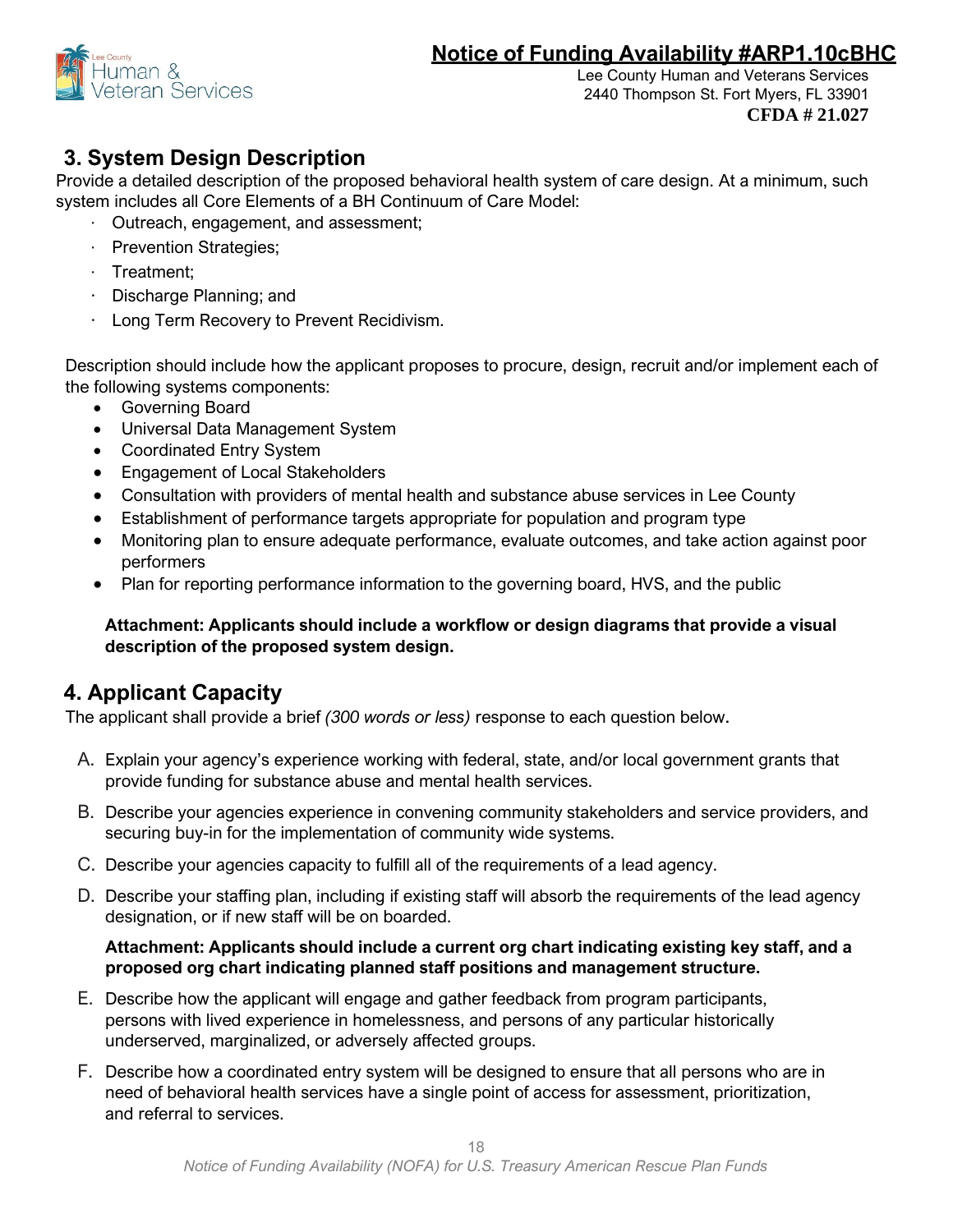

#### **Attachment: Applicants should include an workflow or design diagrams that provide a visual description of the proposed Coordinated Entry System.**

- G. Describe how the coordinated entry system will be marketed to individuals who may need assistance, and how marketing will be targeted to those least likely to apply for assistance, specifically those persons of any particular historically underserved, marginalized, or adversely affected groups.
- H. Describe how your agency will ensure that providers of mental health and substance abuse services in Lee County will coordinate with the Homeless Continuum of Care to provide connections to permanent solutions.
- I. Describe how your agency will ensure that providers of mental health and substance abuse services in Lee County will coordinate with local physical healthcare providers to address to provide connections to sustainable solutions for physical healthcare.
- J. Describe how your agency has worked to remove traditional barriers to behavioral health services for individuals and families.
- K. Does your agency conduct an internal annual evaluation to identify organizational deficiencies and develop a plan to address those deficiencies? If yes, please provide a copy of the most recent evaluation.
- L. Describe how the agency will continue to fulfill the responsibilities of the lead agency for behavioral health services in Lee County when American Rescue Plans expire in December 2026.

### **5. Equity Outcomes**

The U.S. Treasury encourages uses of funds that promote strong, equitable growth, including racial equity.

- A. Describe how your agency will ensure that the behavioral health coordinated care system design will promote economic and racial equity.
- B. Name specific targets intended to produce meaningful equity results, and articulate the strategies to achieve those targets.
- C. Explain how your agency's overall equity strategy translates into the specific services or programs offered by your agency in the following Expenditure Categories *(answer all that apply)*:
	- 1. services to address health disparities and the social determinants of health,
	- 2. build stronger neighborhoods and communities (e.g., affordable housing),
	- 3. address educational disparities (e.g., evidence based tutoring, community schools, and academic, social-emotional, and mental health supports for high poverty schools),
	- 4. and promote healthy childhood environments (e.g., home visiting, child care).
- D. Are intended outcomes focused on closing gaps, reaching universal levels of service, or disaggregating progress by race, ethnicity, and other equity dimensions where relevant for the policy objective?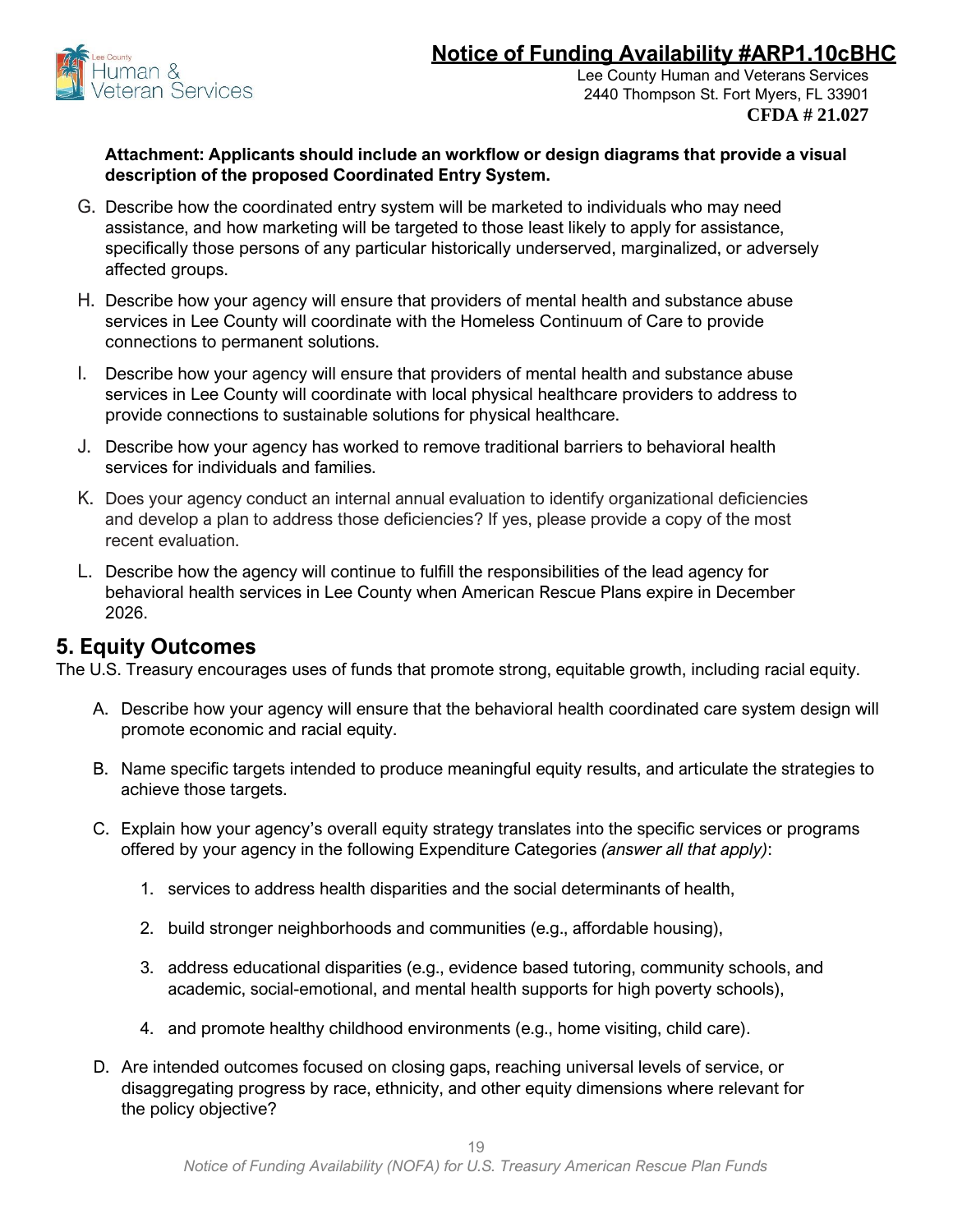

Lee County Human and Veterans Services 2440 Thompson St. Fort Myers, FL 33901 **CFDA # 21.027**

# **6. Lead Agency Performance Evaluation**

- A. Describe how the agency will evaluate the effectiveness of the system implementation, including the following:
	- 1. Will the applicant use a randomized or quasi-experimental design;
	- 2. What key research questions will be evaluated;
	- 3. Will the evaluation result in disaggregated outcomes by demographics; and
	- 4. What is the timeframe for the completion of the evaluation?
- B. Describe anticipated outcomes for each of the following metrics:
	- 1. Number and types of behavioral health providers participating in the system (executed written agreements will be required during the planning phase)
	- 2. Number of organizations, outside of behavioral health provides participating in the system (executed written agreements will be required during the planning phase)
	- 3. Participating Agency Satisfaction

# **7. Implementation Timeline**

The applicant shall provide an outline that documents their ability to complete the funded activities in the allotted timeframe. This outline shall include:

- Timelines of critical tasks to be accomplished for Phase 1, planning phase.
- Timelines of critical tasks to be accomplished for Phase 2, implementation phase.
- Timelines for onboarding new staff and procuring a universal data management system.
- Timeline for establishing a governing board.
- Monthly spending plans and proposed drawn down schedules.
- Reporting schedule for outcomes achieved.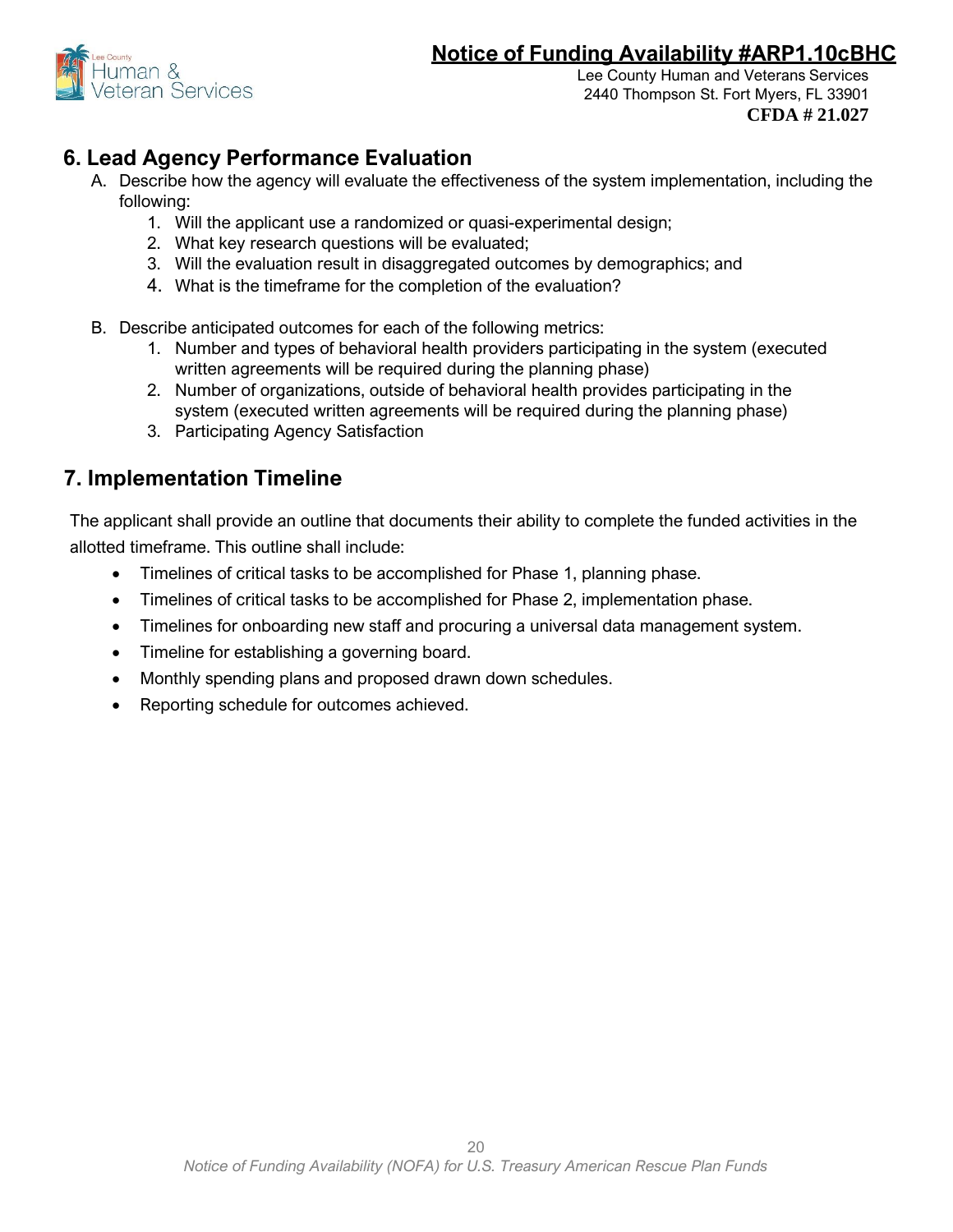

# **8. Budget Narrative**

The applicant shall provide a budget narrative to describe the overall project budget and sources of match funds expected for the period of the grant. The budget narrative *must* include the following criteria:

- Description and justification of all costs.
- Clearly identify the timeframes and methods for obligating grant funds, and how the agency plans to ensure funds are spent before the deadline.
- If the applicant plans to additional provide services, other than those eligible under the funding in this application, clearly denote the type of other services or programs and the funding sources.

**Attachment: A copy of the applicant's overall budget, including other services or programs and funding sources, general management and oversight budget, overhead/indirect rates charged to grant sources, and chart of key project staff, including a description of their duties and qualifications must be attached following the Budget Narrative.**

# **9. Budget Form**

Complete each line as applicable to the proposed project. *An excel version of the budget and match form, which automatically calculates totals is available at [https://www.leegov.com/dhs/funding/rfp.](https://www.leegov.com/dhs/funding/rfp)* 



**Budget Template** Notice of Funding Availability #ARP1.10cBHC

*Please use attached budget template to provide budget request for up to 5 years.*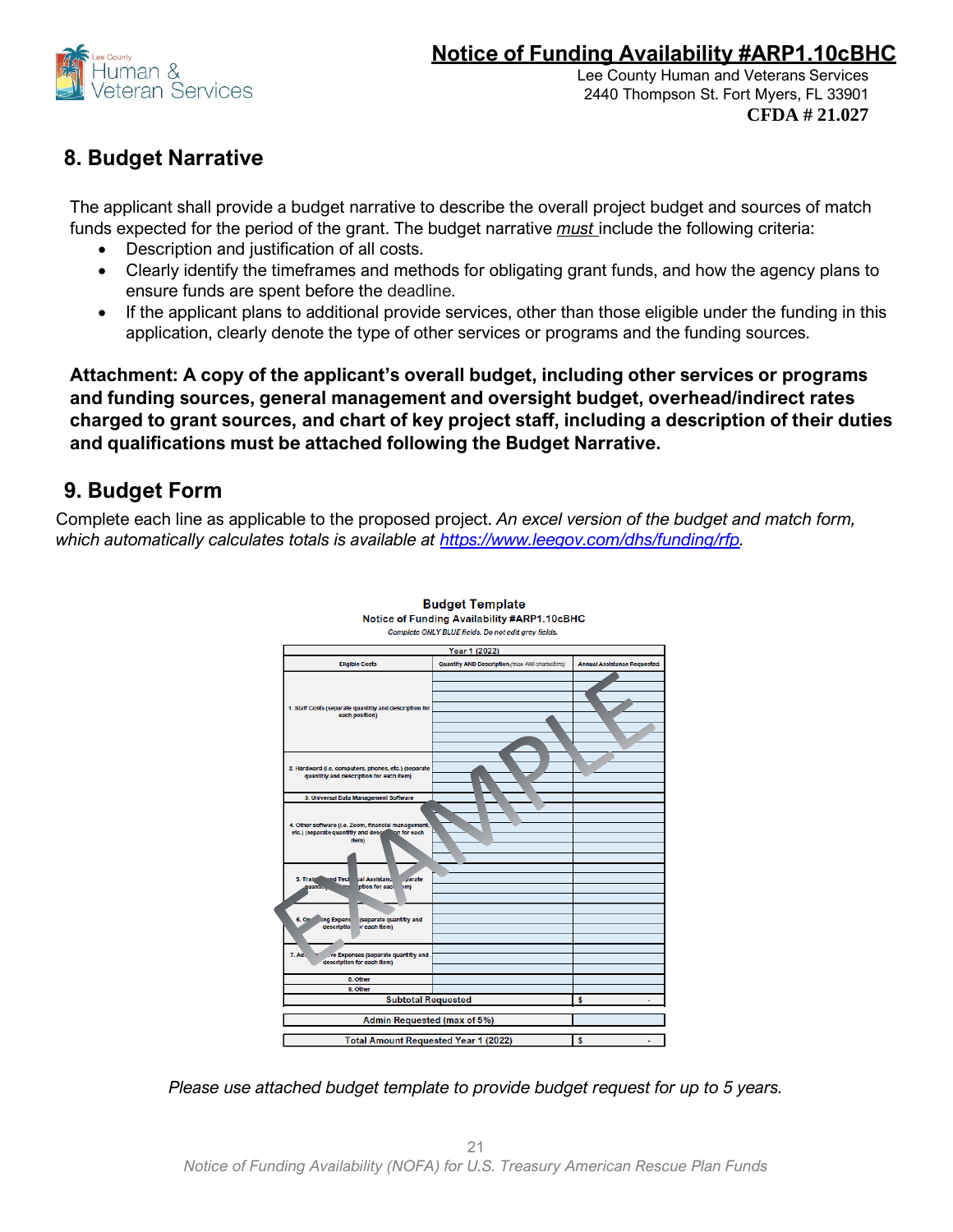

Lee County Human and Veterans Services 2440 Thompson St. Fort Myers, FL 33901 **CFDA # 21.027**

### **10. Required Attachments**

- a. Example workflow or design diagram that provides a visual description of the proposed system design.
- b. Example workflow or design diagram that provides a visual description of the proposed coordinated entry system.
- c. Chart of Key Project Staff, including a description of their duties and qualifications
- d. A copy of the applicants overall budget, including other services or programs and funding sources, general management and oversight budget, overhead/indirect rates charged to grant sources, and
- e. Proof of 501c3 Status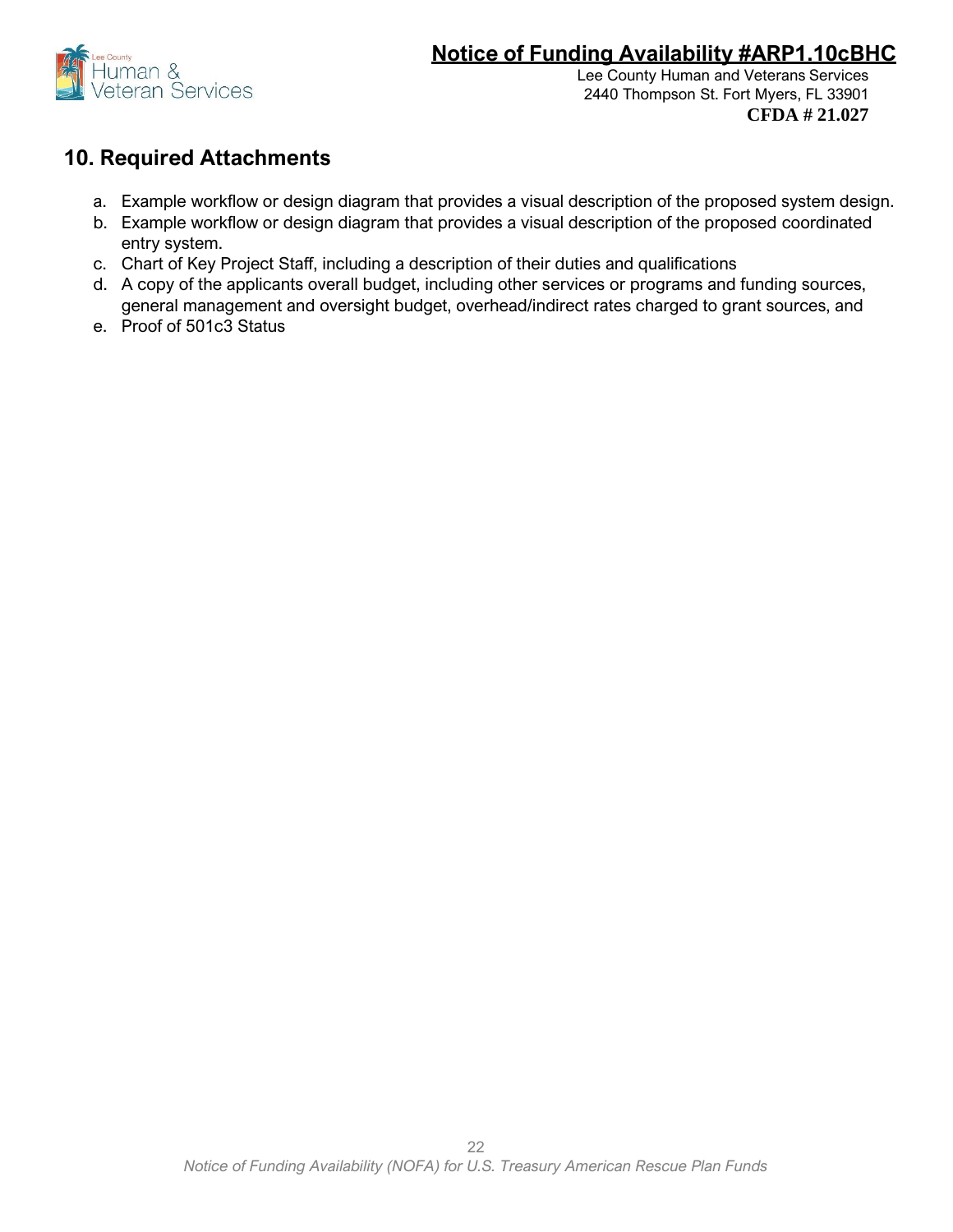

# **12. Completeness Checklist**

Applicants must complete chart below and attach as PAGE 1 of the submission.

| <b>Application Forms and Attachments</b>                                                                                                                                                                   | Page $#$ |  |  |
|------------------------------------------------------------------------------------------------------------------------------------------------------------------------------------------------------------|----------|--|--|
| <b>Applicant Name:</b>                                                                                                                                                                                     |          |  |  |
| <b>Table of Contents (COMPLETENESS CHECKLIST)</b>                                                                                                                                                          | 1        |  |  |
| 1. Applicant Information                                                                                                                                                                                   |          |  |  |
| 2. Certification                                                                                                                                                                                           |          |  |  |
| 3. System Design Description                                                                                                                                                                               |          |  |  |
| 4. Applicant Capacity                                                                                                                                                                                      |          |  |  |
| 5. Equity Outcomes                                                                                                                                                                                         |          |  |  |
| 6. Lead Agency Performance Evaluation                                                                                                                                                                      |          |  |  |
| 7. Implementation Timeline                                                                                                                                                                                 |          |  |  |
| 8. Budget Narrative                                                                                                                                                                                        |          |  |  |
| 9. Budget Form                                                                                                                                                                                             |          |  |  |
| 10. Required Attachments                                                                                                                                                                                   |          |  |  |
| Example workflow or design diagram that provides a visual description of<br>a.<br>the proposed system design.                                                                                              |          |  |  |
| b. Example workflow or design diagram that provides a visual<br>description of the proposed coordinated entry system.                                                                                      |          |  |  |
| Chart of Key Project Staff, including a description of their duties and<br>C <sub>1</sub><br>qualifications                                                                                                |          |  |  |
| d. A copy of the applicants overall budget, including other services or<br>programs and funding sources, general management and oversight<br>budget, overhead/indirect rates charged to grant sources, and |          |  |  |
| e. Proof of 501c3 Status                                                                                                                                                                                   |          |  |  |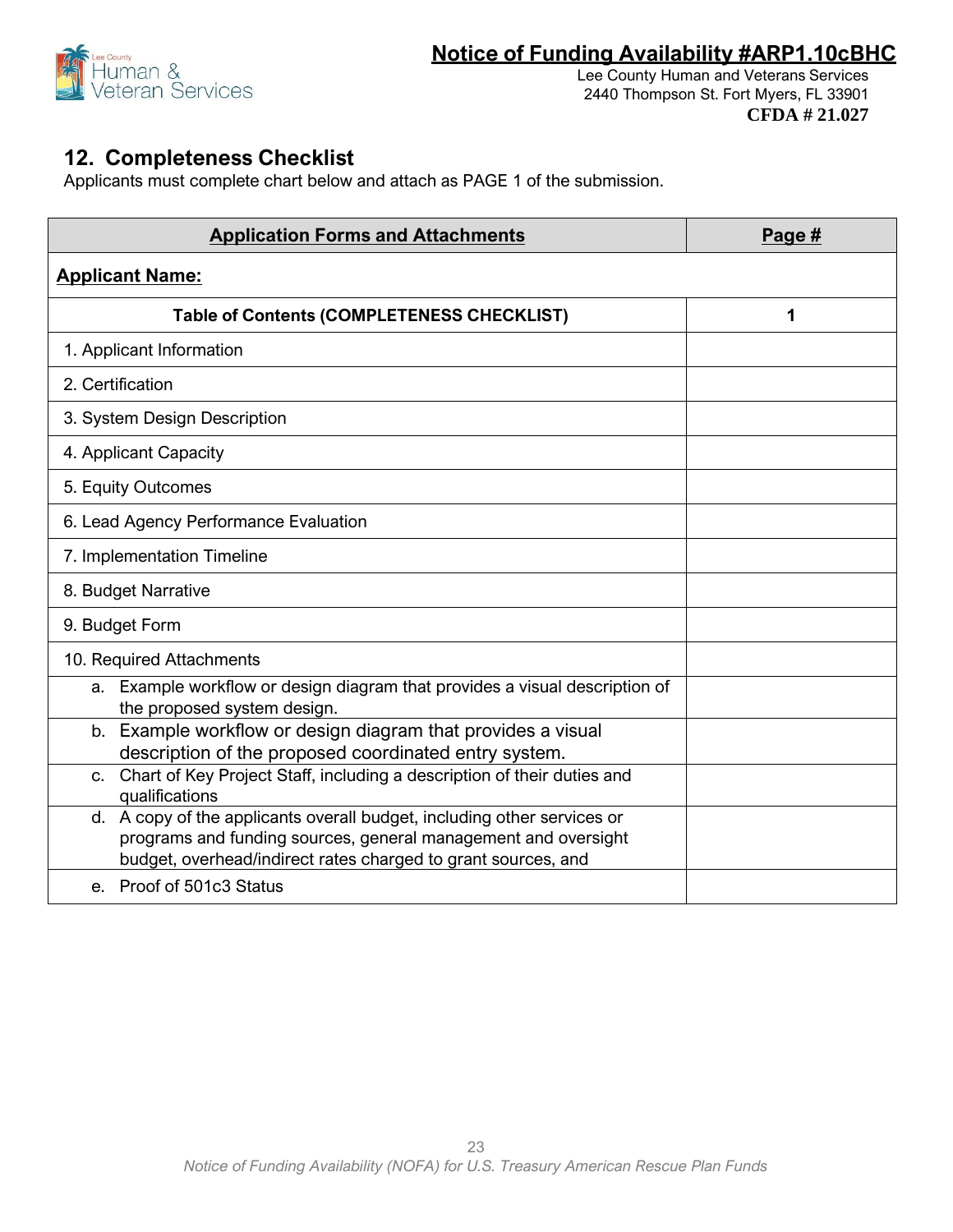

Lee County Human and Veterans Services 2440 Thompson St. Fort Myers, FL 33901 **CFDA # 21.027**

# **SECTION VI: APPENDICES**

**Appendix 1 – Sample Contract Document**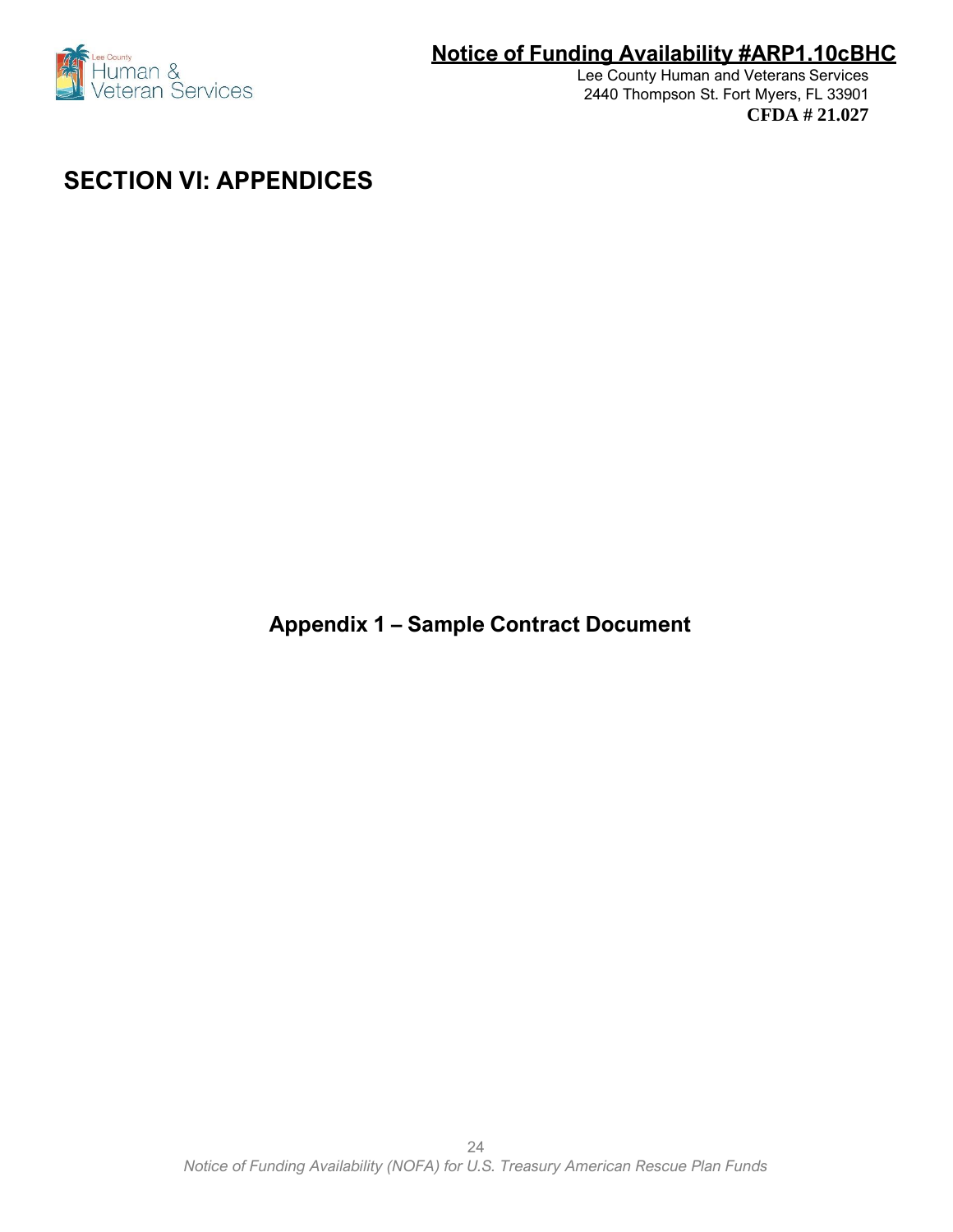### **FEDERALLY-FUNDED SUBAWARD AND FUNDING ASSISTANCE AGREEMENT**

The following information is provided pursuant to  $2 \text{ C.F.R. } $200.331(a)(1)$ :

Name of sub-recipient: **NAME** SAM Organization Identifier: **SAM ID** ARPA Project Unique identifier: **ARPA-XXXXXX** Federal Award Identification Number: **SLT-2390** Federal Award Date: **June 14, 2021 (first payment/tranche received)** Subaward Period of Performance: Start Date: **date** Subaward Period of Performance: End Date: **date** Total Amount Obligated by this Action: **Not to Exceed \$X** Total Federal Obligation by Lee County to Sub-recipient: (including this obligation) XXXXX Total Federal Award Commitments by Lee County to Sub-recipient: XXXX Award is R&D: XX

Federal Award Program Description: On March 11, 2021, the American Rescue Plan Act (ARPA) was signed into law by the President. Section 9901 of ARPA amended Title VI of the Social Security Act (the Act) to add section 602, which establishes the Coronavirus State Fiscal Recovery Fund, and section 603, which establishes the Coronavirus Local Fiscal Recovery Fund (together, the Fiscal Recovery Funds). The Fiscal Recovery Funds are intended to provide support to state, local, and tribal governments (together, recipients) in responding to the impact of COVID–19 and in their efforts to contain COVID–19 on their communities, residents, and businesses. The Fiscal Recovery Funds build on and expand the support provided to these governments over the last year, including through the Coronavirus Relief Fund (C.R.F.).

The American Rescue Plan will deliver \$350 billion for state, local, territorial, and tribal governments to respond to the COVID-19 emergency and restore jobs. The Coronavirus State and Local Fiscal Recovery Funds provide a substantial infusion of resources to help turn the tide on the pandemic, address its economic fallout, and lay the foundation for a strong and equitable recovery. Recipients may use Coronavirus State and Local Fiscal Recovery Funds to:

• Support public health expenditures by funding COVID-19 mitigation efforts, medical expenses, behavioral healthcare, and certain public health and safety staff;

• Address negative economic impacts caused by the public health emergency, including economic harms to workers, households, small businesses, impacted industries, and the public sector;

• Replace lost public sector revenue by using this funding to provide government services to the extent of the reduction in revenue experienced due to the pandemic;

• Provide premium pay for essential workers by offering additional support to those who have borne and will bear the greatest health risks because of their service in critical infrastructure sectors; and,

• Invest in water, sewer, and broadband infrastructure by making necessary investments to improve access to clean drinking water, to support vital wastewater and stormwater infrastructure, and to expand access to broadband internet.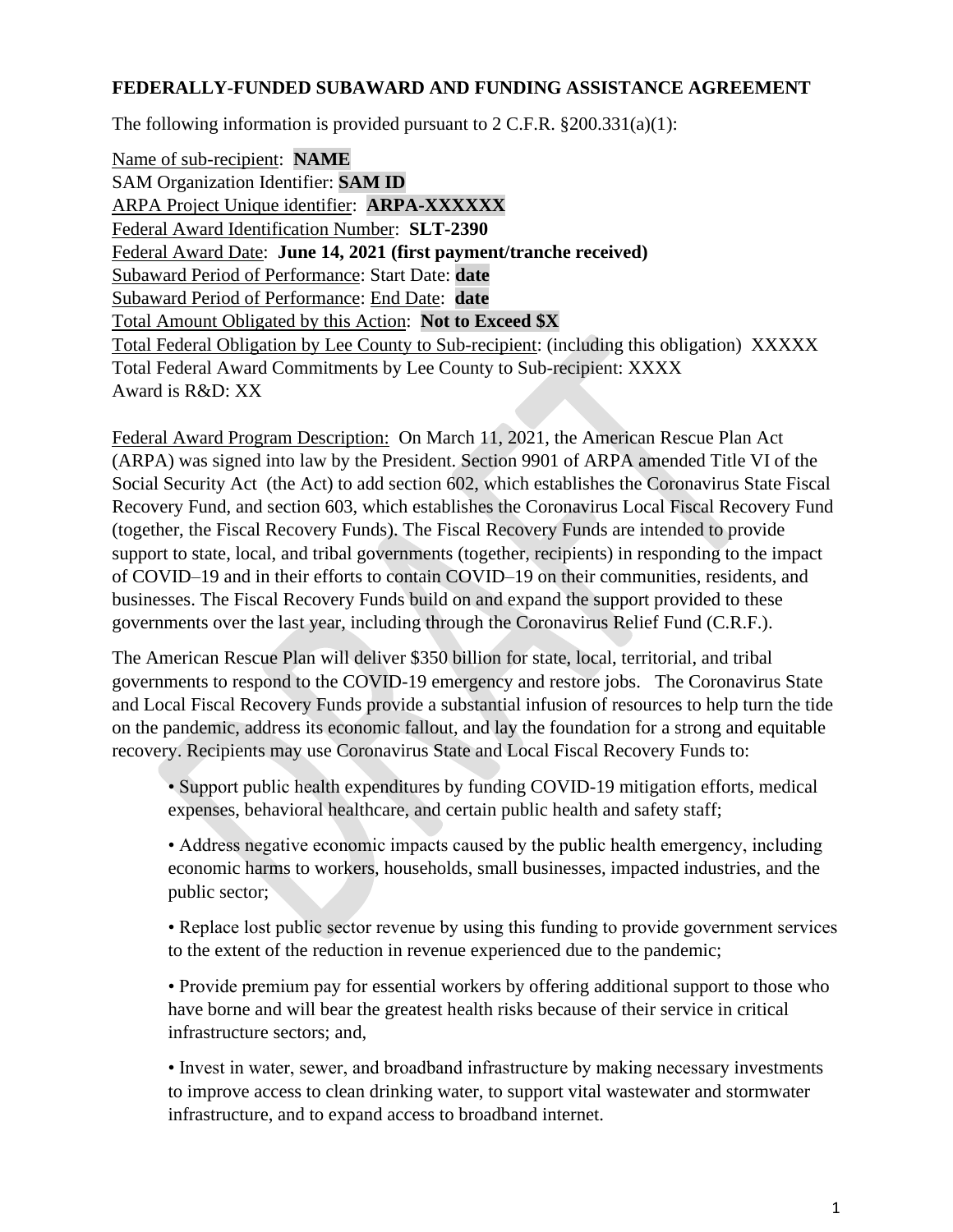Federal awarding agency: **U.S. Department of Treasury** Pass-through entity: **Lee County, FL** CFDA number**: 21.027** CFDA name: **Coronavirus State and Local Fiscal Recovery Funds (CSLFRF)** R&D designation: **Non R&D** Should you have any question about this sub-award, please contact: **Glen Salyer, Assistant County Manager at 239-533-2221**

As required by Federal Regulations and the terms and conditions of this award, the applicant agrees to complete and sign this document to ensure that they are eligible for any future COVID-19 funding from Lee County. This also includes that the Sub recipient agrees to report any fraud, waste or abuse of these funds to Lee County Administration.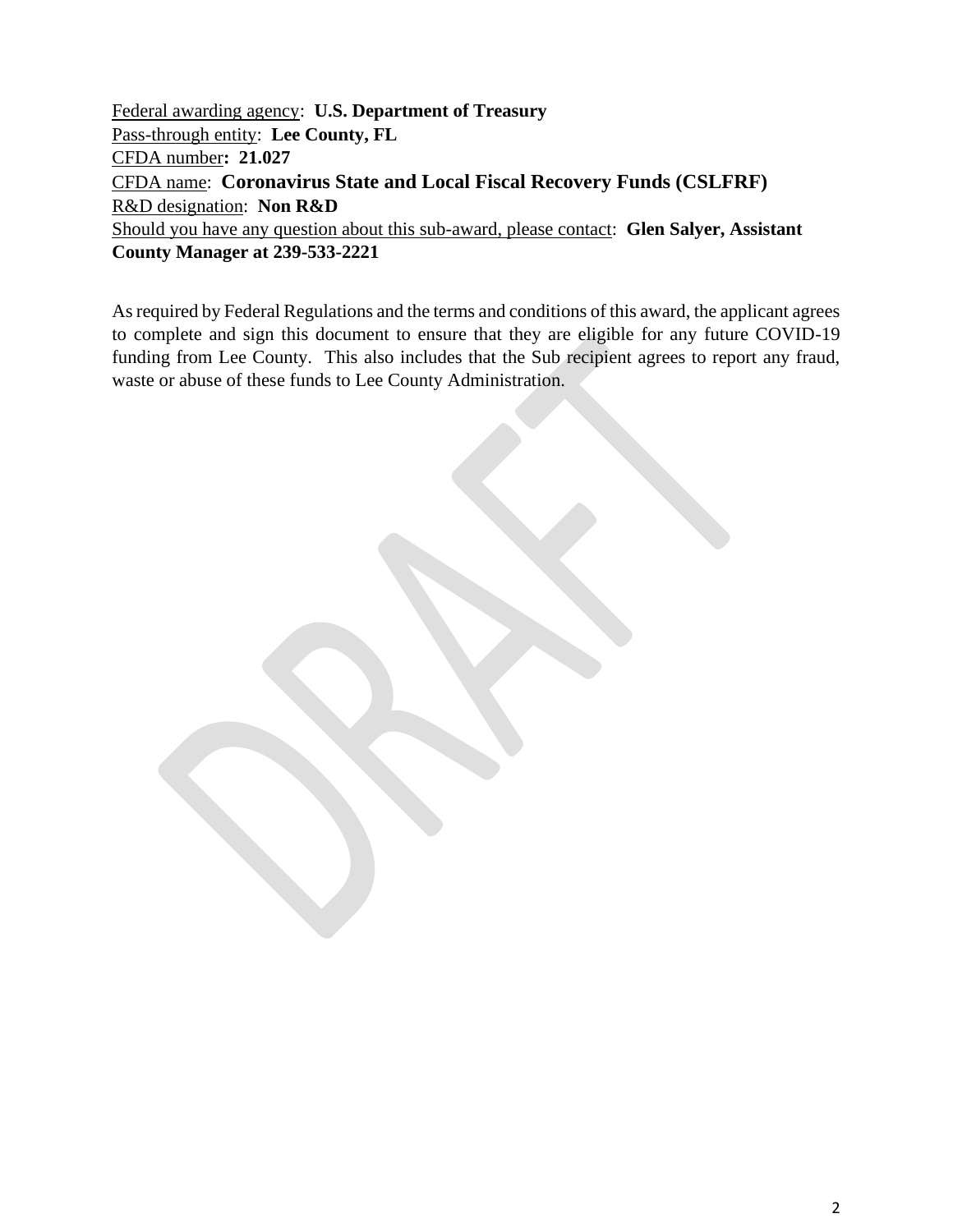#### **SUBRECIPIENT CONTRACT BETWEEN**

#### **THE LEE BOARD OF COUNTY COMMISSIONERS**

#### **AND NAME**

THIS AGREEMENT is entered into by Lee County, a charter county and political subdivision of the State of Florida, herein referred to as COUNTY and **NAME** whose address is **street, city, state, zip,** herein referred to as SUBRECIPIENT.

#### **RECITALS**

WHEREAS, Lee County is a body corporate and politic established under the Florida Constitution and the Laws of Florida, and is authorized to, among other things, accept and administer grants from State and Federal authorities to enhance the quality of life in Lee County; and

WHEREAS, Congress passed the American Rescue Plan Act (ARPA) on March 10, 2021 and President Biden signed the American Rescue Plan Act into law on March 11, 2021; and

WHEREAS, the American Rescue Plan Act, in part, amends the Social Security Act (42 U.S.C. 601) by establishing the Fund in the amount of \$350 billion dollars for payments to States, Tribal governments and units of local government based on their populations.

WHEREAS, Lee County accepted American Rescue Plan Act funding from the United States Department of the Treasury; and

WHEREAS, this Agreement is consistent with American Rescue Plan Act guidelines to respond to the public health emergency or its negative economic impacts; and

WHEREAS, the SUBRECIPIENT requests and the COUNTY agrees, to provide funding to the SUBRECIPIENT for eligible expenditures under the American Rescue Plan Act, specifically pursuant to the terms and conditions specified herein relating to COVID-19; and

NOW, THEREFORE, in consideration of the mutual covenants, promises, and representations contained in this Agreement and other good and valuable consideration, the receipt and sufficiency of which is hereby acknowledged, the Parties agree as follows:

Section 1. Recitals

The foregoing recitals are true and correct and form a material part of this Agreement upon which the Parties relied.

Section 2. Term

This Agreement is effective on date and ends on date unless terminated earlier in accordance with this Agreement.

The Subaward Period of Performance Start Date and ends on  $\blacksquare$ .

The Subaward Budget Period is from Start Date and ends on  $\Box$ 

Section 3. American Rescue Plan Act Funding

a) The American Rescue Plan (ARP) Act, Section  $603(c)(1)$  of the Social Security Act, established the \$350 billion Coronavirus State and Local Fiscal Recovery Funds. The United States Department of Treasury made payments from the Fund to States and eligible units of local government. The American Rescue Plan Act requires that payments from the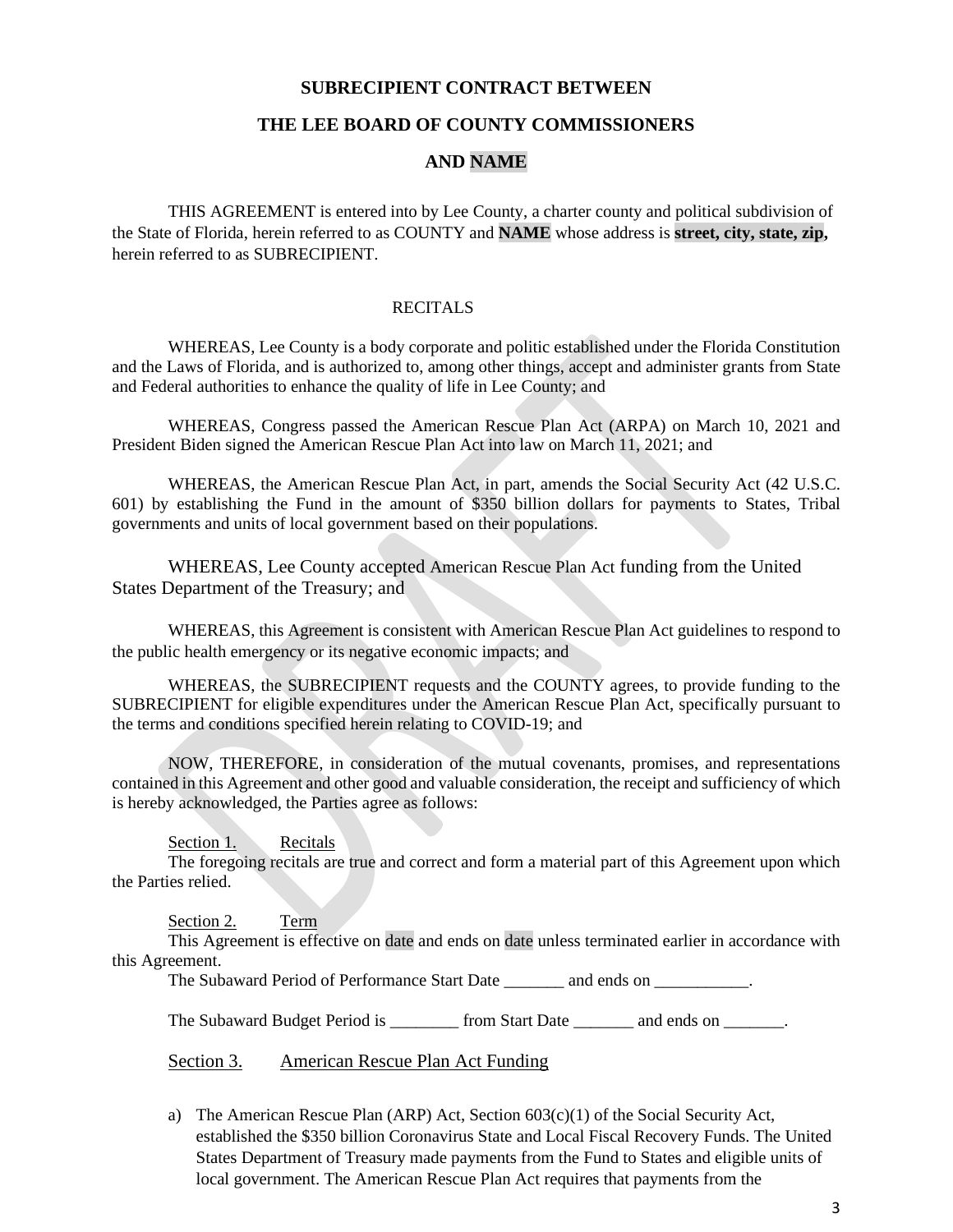Coronavirus State and Local Fiscal Recovery Fund (CSLFRF) only be used to cover expenses that: (a) To respond to the public health emergency or its negative economic impacts, including assistance to households, small businesses, and nonprofits, or aid to impacted industries such as tourism, travel, and hospitality; (b) To respond to workers performing essential work during the COVID–19 public health emergency by providing premium pay to eligible workers; (c) For the provision of government services to the extent of the reduction in revenue due to the COVID–19 public health emergency relative to revenues collected in the most recent full fiscal year prior to the emergency; and (d) To make necessary investments in water, sewer, or broadband infrastructure.

b) For the purposes this Agreement, the COUNTY serves as the pass-through entity for a Federal award and the SUBRECIPIENT serves as the recipient of a sub award. This Agreement is entered into based on the following representations:

1. The SUBRECIPIENT represents that it is fully qualified and eligible to receive these grant funds per the funding requirements.

2. The COUNTY received these funds from the Federal government, and the COUNTY has the authority to sub grant these funds to the SUBRECIPIENT upon the terms and conditions outlined below.

3. The COUNTY has authority to disburse the funds under this Agreement.

The COUNTY agrees to provide financial assistance to the SUBRECIPIENT in an amount not-to-exceed \$X.00\_\_\_\_\_\_. The SUBRECIPIENT must use this financial assistance for expenses eligible under  $603(c)(1)$  of the Social Security Act, specifically the Coronavirus State and Local Fiscal Recovery Fund (CSLFRF) to mitigate financial hardships incurred because of COVID-19 during the Term. These funds must be spent in accordance with the guidance on the United States Treasury's website [https://home.treasury.gov/policy](https://home.treasury.gov/policy-issues/coronavirus/assistance-for-state-local-and-tribal-governments/state-and-local-fiscal-recovery-funds)[issues/coronavirus/assistance-for-state-local-and-tribal-governments/state-and-local-fiscal](https://home.treasury.gov/policy-issues/coronavirus/assistance-for-state-local-and-tribal-governments/state-and-local-fiscal-recovery-funds)[recovery-funds.](https://home.treasury.gov/policy-issues/coronavirus/assistance-for-state-local-and-tribal-governments/state-and-local-fiscal-recovery-funds) SUBRECIPIENTS are responsible for ensuring that any procurement using CSLFRF funds, or payments under procurement contracts using such funds are consistent with the procurement standards set forth in the Uniform Guidance at 2 CFR 200.317 through 2 CFR 200.327, and Appendix II to Part 200, as applicable.

- c) SUBRECIPIENT is required to review the United States Treasury's website for updates to ensure compliance with the most updated CSLFRF guidance.
- d) For each SUBRECIPIENT, the COUNTY will assess the risk to successfully fulfilling the project objective pertaining to this agreement. The results of subrecipient risk assessments will have an effect on the frequency and level of scrutiny during the monitoring process and may result in additional requirements being imposed on the SUBRECIPIENT.
- e) SUBRECIPIENT acknowledges that it has read, understands, will be bound by and agrees to have carried out, shall carry out, or cause to be carried out the terms, conditions, and services as described in the agreement attachments, including:
	- 1. ATTACHMENT A: PROJECT DETAILS Overview (Need and Response), eligible activities,
	- 2. ATTACHMENT B: SCOPE OF WORK Description of the SUBRECIPIENT's and the COUNTY's task, deliverables, timelines, and milestones. Additional United States Treasury scope requirements may be identify and required after the execution of this agreement.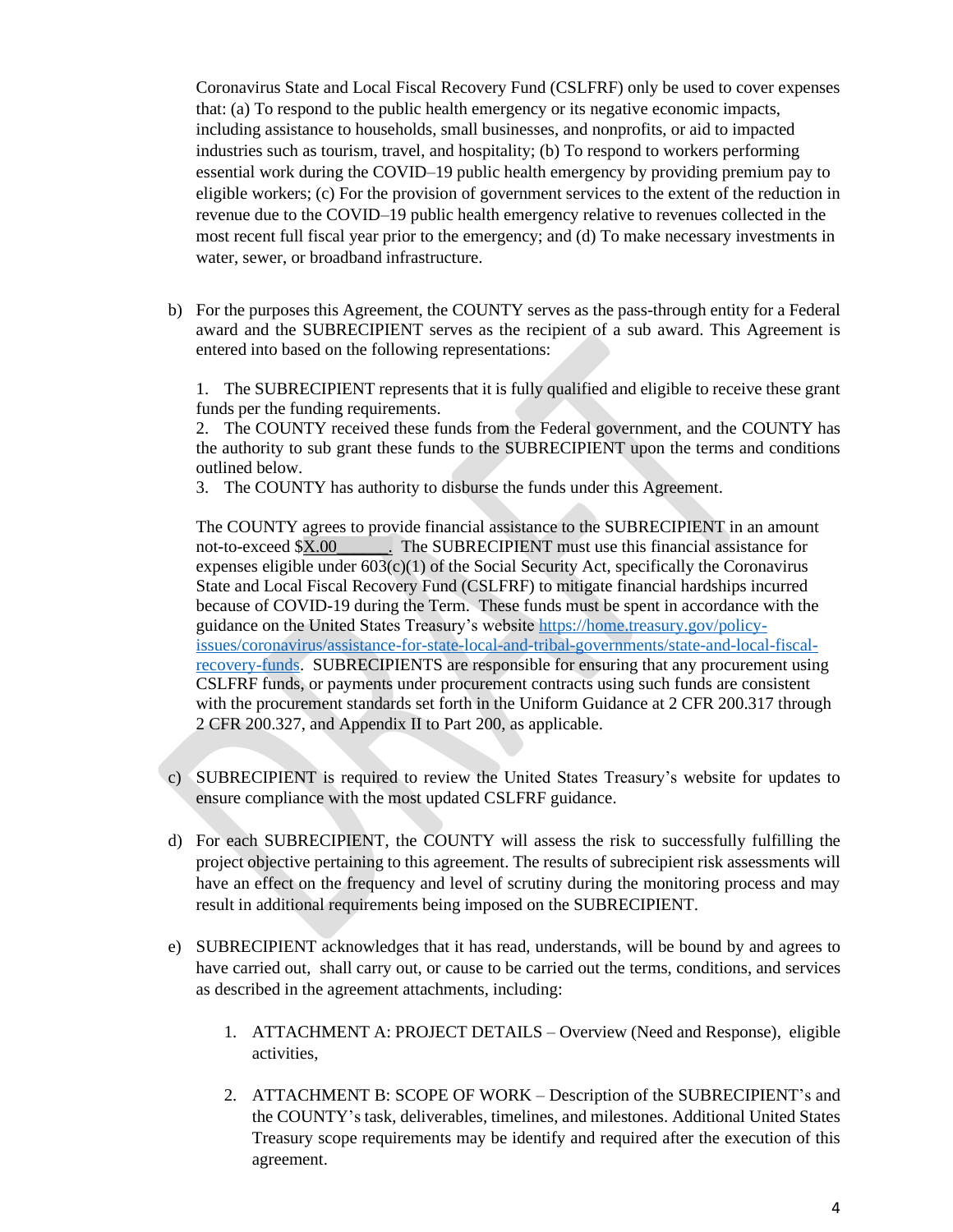- 3. ATTACHMENT C: PROJECT BUDGET Summary of the project's annual budget by expense category and budget justification by category.
- 4. ATTACHMENT D: REPORTING REQUIREMENTS Description of the reporting requirements. Additional United States Treasury reporting requirements may be identify and required after the execution of this agreement.
- f) The SUBRECIPIENT must comply with 2 CFR 200 for accounting standards and cost principles.
- g) The SUBRECIPIENT must comply with COUNTY rules and 2 CFR 200 for conflicts of interest.
	- 5. Award Payment:
	- a. Payments made under this Agreement shall be on a basis. These reimbursement monies are from CFDA 21.027. In order to obtain reimbursement for expenditures, the SUBRECIPIENT must file with the COUNTY, through the portal, its request for reimbursement and any other information required to justify and support the payment request. Reimbursement requests may be submitted as frequently as monthly. The final reimbursement request is due on or before date for costs incurred through award period end date.
	- b. Reimbursement requests must include a certification, signed by an official who is authorized to legally bind the SUBRECIPIENT, which reads as follows:

By signing this request, I certify to the best of my knowledge and belief that the request is true, complete, and accurate, and the expenditures, disbursements and cash receipts are for the purposes and objectives set forth in the terms and conditions of the reimbursement. I am aware that any false, fictitious, or fraudulent information, or the omission of any material fact, may subject me to criminal, civil or administrative penalties for fraud, false statements, false claims or otherwise. (U.S. Code Title 18, Section 1001 and Title 31, Sections 3729–3730 and 3801–3812).

- c. The COUNTY shall verify all documentation received prior to expending Funds under this Agreement and may request additional documentation, if needed. Reimbursements will only be made for expenditures that the COUNTY provisionally determines are eligible under the CSLFRF. The COUNTY retains the right to deny any requests for Funds under this Agreement if in the COUNTY'S sole discretion the request is not for and documentation does not substantiate an eligible expenditure. However, the COUNTY'S provisional determination that an expenditure is eligible does not relieve the SUBRECIPIENT of its duty to repay the COUNTY for any expenditures that are later determined by the COUNTY or the Federal government to be ineligible.
- d. COUNTY shall not be liable to any vendor, supplier or subcontractor for any expenses or liabilities incurred in connection with any Project and SUBRECIPIENT shall be solely liable for such expenses and liabilities.
- e. SUBRECIPIENT acknowledges that the COUNTY intends to award a portion of the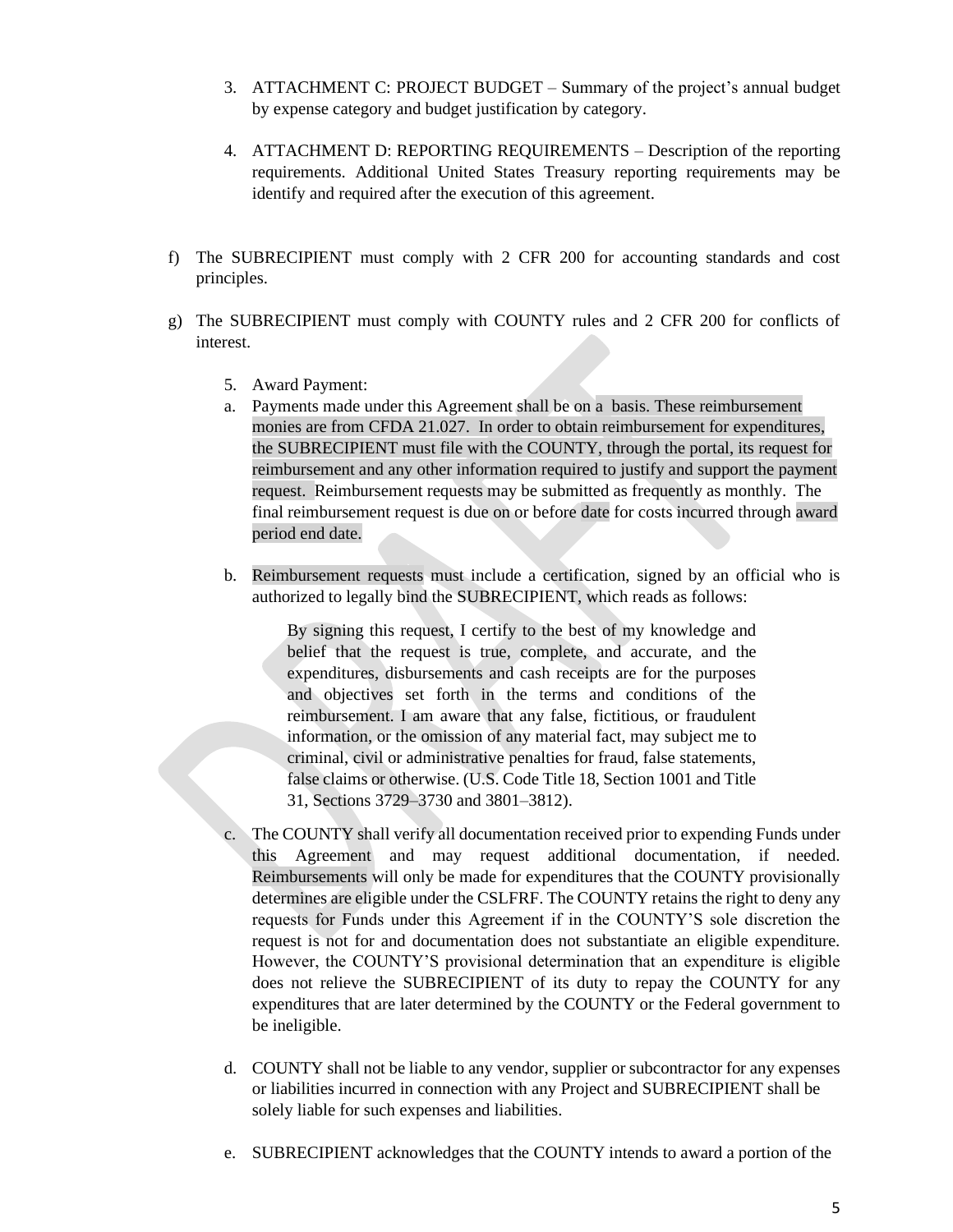CSLFRF funding to SUBRECIPIENT, and further acknowledges that the CSLFRF funding may be utilized only for the uses authorized by American Rescue Plan Act. Accordingly, SUBRECIPIENT covenants that the use of the CSLFRF funding by SUBRECIPIENT pursuant to this Agreement is limited to only those uses for which the CSLFRF funding may be utilized under American Rescue Plan Act.

#### Section 4. Enforcement

SUBRECIPIENT certifies that the information provided is complete, accurate, and current demonstrating SUBRECIPIENT'S eligibility to receive the Funds. SUBRECIPIENT is liable for recapture of Funds if any representation made in the reimbursement requests, reporting or supporting documentation is at any time false or misleading in any respect, or if SUBRECIPIENT is found in non-compliance with laws, rules or regulations governing the use of the Funds provided pursuant to this Agreement. The provisions of this Section 4 shall survive the termination of this Agreement.

#### Section 5. Recapture of Expenses

- A. Any funds that are not expended as authorized under this Agreement must be refunded to the COUNTY within fourteen (14) days of receipt of written notice provided by the COUNTY.
- B. Any funds that are not expended within the anticipated timeframe under this Agreement are subject to recapture. If requested, a refunded to the COUNTY must be made within fourteen (14) days of receipt of written notice for a refund provided by the COUNTY.
- C. The COUNTY'S determination that an expenditure is eligible does not relieve the SUBRECIPIENT of its duty to repay the COUNTY in full for any expenditures that are later determined by the COUNTY or the Federal Government, in each of its sole discretion, to be ineligible expenditures or the discovery of a duplication of benefits.
- D. If requested by the COUNTY, all refunds, return of improper payments, or repayments due to the COUNTY under this Agreement are to be made payable to Lee County and mailed directly to the COUNTY pursuant to Section 18 Notice and this Agreement.

#### Section 6. Maintenance and Review of Records

SUBRECIPIENT shall maintain all records and accounts, including property, personnel and financial records, contractual agreements, memoranda of understanding, subcontracts, proof of insurance, and any other records related to or resulting from the Agreement to assure a proper accounting and monitoring of all funds awarded and shall maintain all accounts pertaining to such services, including, but not limited to, property, personnel and financial records, and supporting documentation, and any additional records required as a result of or associated with the utilization of the CSLFRF funding as outlined in the United States Treasury Compliance and Reporting Guidance, State and Local Fiscal Recovery Funds, or as maybe amended, which, among other things, shall enable ready identification of SUBRECIPIENT'S cost of goods and use of funds. If any litigation, claim, negotiation, audit, monitoring, inspection or other action has been started before the expiration of the required record retention period, records must be retained until completion of the action and resolution of all issues that arise from it, or the end of the required period, whichever is later.

With respect to all matters covered by this Agreement, records will be made available for examination, audit, inspection or copying purposes at any time during normal business hours and as often as COUNTY may require. SUBRECIPIENT will permit same to be examined and excerpts or transcriptions made or duplicated from such records, and audits made of all contracts, invoices, materials, records of personnel and of employment and other data relating to all matters covered by this Agreement.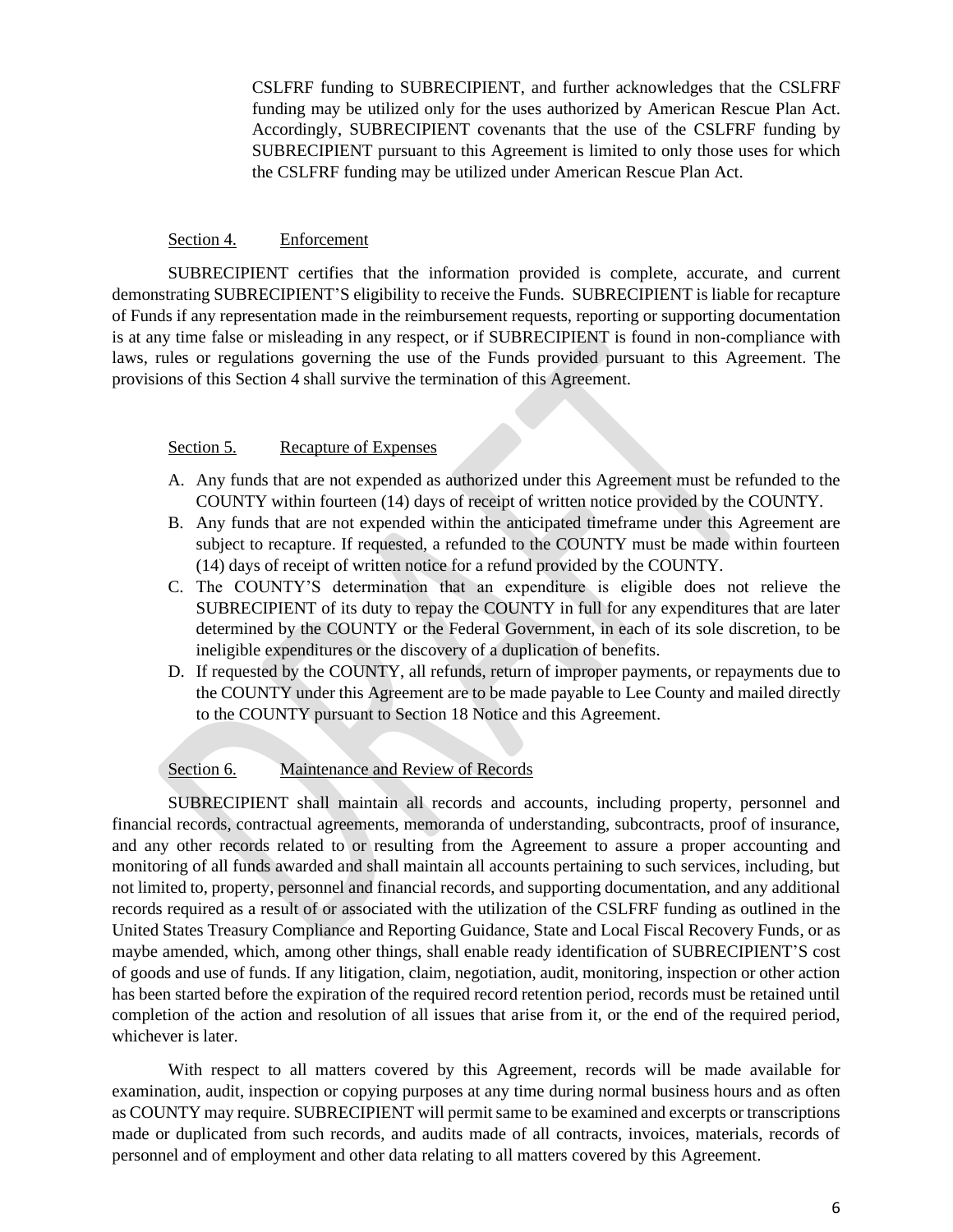The SUBRECIPIENT must maintain records and financial documents in compliance with all standards in the ARPA CSLFRF guidance and 2 CFR 200. Generally, records and financial documents must be maintained for five years after all funds have been expended or returned. The COUNTY or Treasury may request transfer of records of long-term value at the end of such period. Wherever practicable, such records should be collected, transmitted, and stored in open and machine-readable formats.

SUBRECIPIENT must agree to provide or make available such records to the COUNTY upon request, to Treasury upon request, and to the Government Accountability Office ("GAO"), Treasury's Office of Inspector General ("OIG"), and their authorized representative in order to conduct audits or other investigations.

The COUNTY may access the SUBRECIPIENT records and financial statements as necessary to conduct monitoring activities.

#### Section 7. Monitoring

The SUBRECIPIENT agrees to permit persons duly authorized by the COUNTY**,** the Federal or State grantor agency (if applicable) or any representatives to inspect all records, papers, documents, facility's goods and services of the SUBRECIPIENT and/or interview any clients and employees of the SUBRECIPIENT to be assured of satisfactory performance of the terms and conditions of this contract to the extent permitted by the law after giving the SUBRECIPIENT reasonable notice. The monitoring is a limited scope review of the contract and agency management and does not relieve the SUBRECIPIENT of its obligation to manage the grant in accordance with applicable rules and sound management practices.

Following such monitoring, the COUNTY will deliver to the SUBRECIPIENT a written report regarding the manner in which services are being provided. The SUBRECIPIENT will rectify all noted deficiencies within the specified period of time indicated in the monitoring report or provide the COUNTY with a reasonable and acceptable justification for not correcting the noted shortcomings. The SUBRECIPIENT S failure to correct or justify the deficiencies within the time specified by the COUNTY may result in the withholding of payments, being deemed in breach or default, or termination of this contract.

#### Section 8. Audits

A. The COUNTY may perform an audit of the records of the SUBRECIPIENT at any time during the Term of this Agreement and after final disbursements have been made, even if the Agreement has expired or terminated. Audits may be performed at a time mutually agreeable to the SUBRECIPIENT and the COUNTY. When conducting an audit of the SUBRECIPIENT'S performance under this Agreement, the COUNTY must use Generally Accepted Government Auditing Standards ("GAGAS"). As defined by 2 C.F.R. §200.50, GAGAS, also known as the Yellow Book, means generally accepted government auditing standards issued by the Comptroller General of the United States, which are applicable to financial audits.

B. If an audit shows that all or any portion of the Funds disbursed were not spent in accordance with the conditions of and strict compliance with this Agreement, the SUBRECIPIENT will be held liable for reimbursement to the COUNTY of all Funds not spent in accordance with these applicable regulations and this Agreement, within fourteen (14) days after the COUNTY has notified the SUBRECIPIENT of such non-compliance.

C. If the COUNTY elects to have the SUBRECIPIENT perform an audit, the SUBRECIPIENT must have all audits completed by an independent auditor, which is defined in § 215.97(2)(i), Florida Statutes, as "an independent certified public accountant licensed under chapter 473." The independent auditor must state that the audit complied with the applicable provisions noted above. The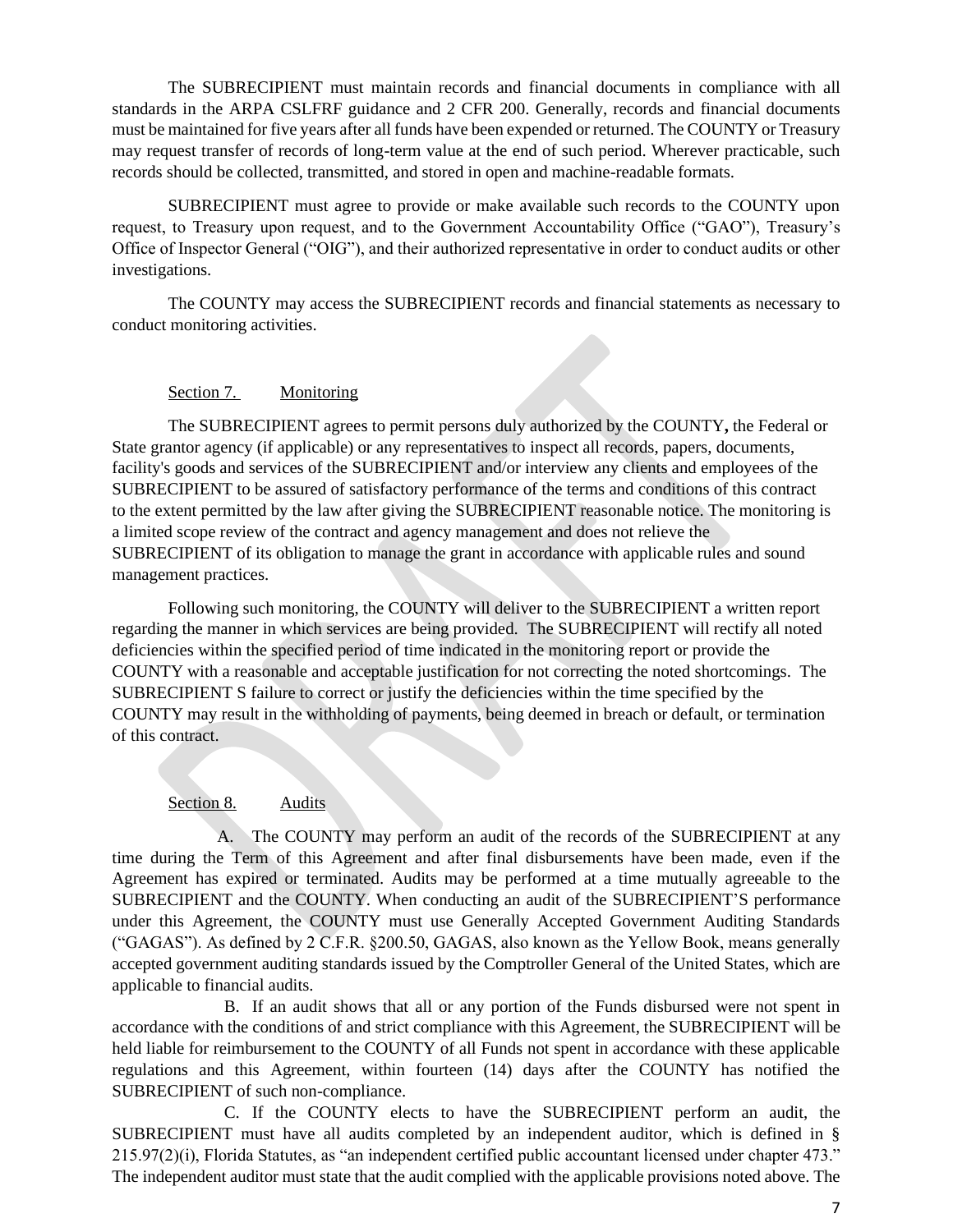audits must be received by the COUNTY no later than six (6) months from the end of the SUBRECIPIENT'S fiscal year.

D. The SUBRECIPIENT must send copies of reporting packages required under this paragraph directly to the COUNTY in accordance with Section 18 Notice.

E. Single Audit Requirements. SUBRECIPIENTS, that expend more than \$750,000 in Federal awards during their fiscal year will be subject to an audit under the Single Audit Act and its implementing regulation at 2 C.F.R. Part 200, Subpart F regarding audit requirements.

#### Section 9. Closeout

SUBRECIPIENT will comply will all closeout procedures of the awards, to include full compliance with the agreement terms and conditions, ARPA, CSLFRF rule and guidance, and 2 CFR 200. Key tasks will be closeout communications, confirmation for maintenance of records and financial documents, receipt of all final reimbursement requests or payment requests, receipt of all financial reports and performance reports, fulfillment of any requests to reconcile reports and payment requests.

#### Section 10. Indemnification

SUBRECIPIENT shall indemnify, hold harmless, and defend COUNTY from and against any and all liabilities, losses, claims, damages, demands, expenses or actions, either at law or in equity, including court costs and attorneys' fees (at the trial and all appellate levels), that may hereafter at any time be made or brought by anyone on account of personal injury, property damage, loss of monies, or other loss, allegedly caused or incurred, in whole or in part, as a result of any negligent, wrongful, or intentional act or omission, or based on any act of fraud or defalcation or breach of any provision or covenant of this Agreement or applicable law by the SUBRECIPIENT, its agents, subcontractors, assigns, heirs, and employees resulting from or arising under this Agreement.

The provisions of this Section 11 shall survive the termination of this Agreement.

#### Section 11. Termination

This Agreement may be terminated by the SUBRECIPIENT or the COUNTY at any time, with Cause or without Cause, upon not less than thirty (30) days prior written notice delivered to the SUBRECIPIENT as provided for in this Agreement or, at the option of COUNTY, immediately in the event that SUBRECIPIENT fails to fulfill any of the terms, understandings, or covenants of this Agreement. COUNTY will not be obligated to pay for costs incurred by SUBRECIPIENT after SUBRECIPIENT has received notice of termination. When an award is terminated, or partially terminated, the SUBRECIPIENT is still responsible for compliance with 2 CFR 200.

#### Section 12. Remedies

The COUNTY may exercise any other rights or remedies, which may be available under law. If the COUNTY waives any right or remedy in this Agreement or fails to insist on strict performance by the SUBRECIPIENT, it will not affect, extend or waive any other right or remedy of the COUNTY, or affect the later exercise of the same right or remedy by the COUNTY for any other default by the SUBRECIPIENT.

#### Section 13. Equal Opportunity; Non-Discrimination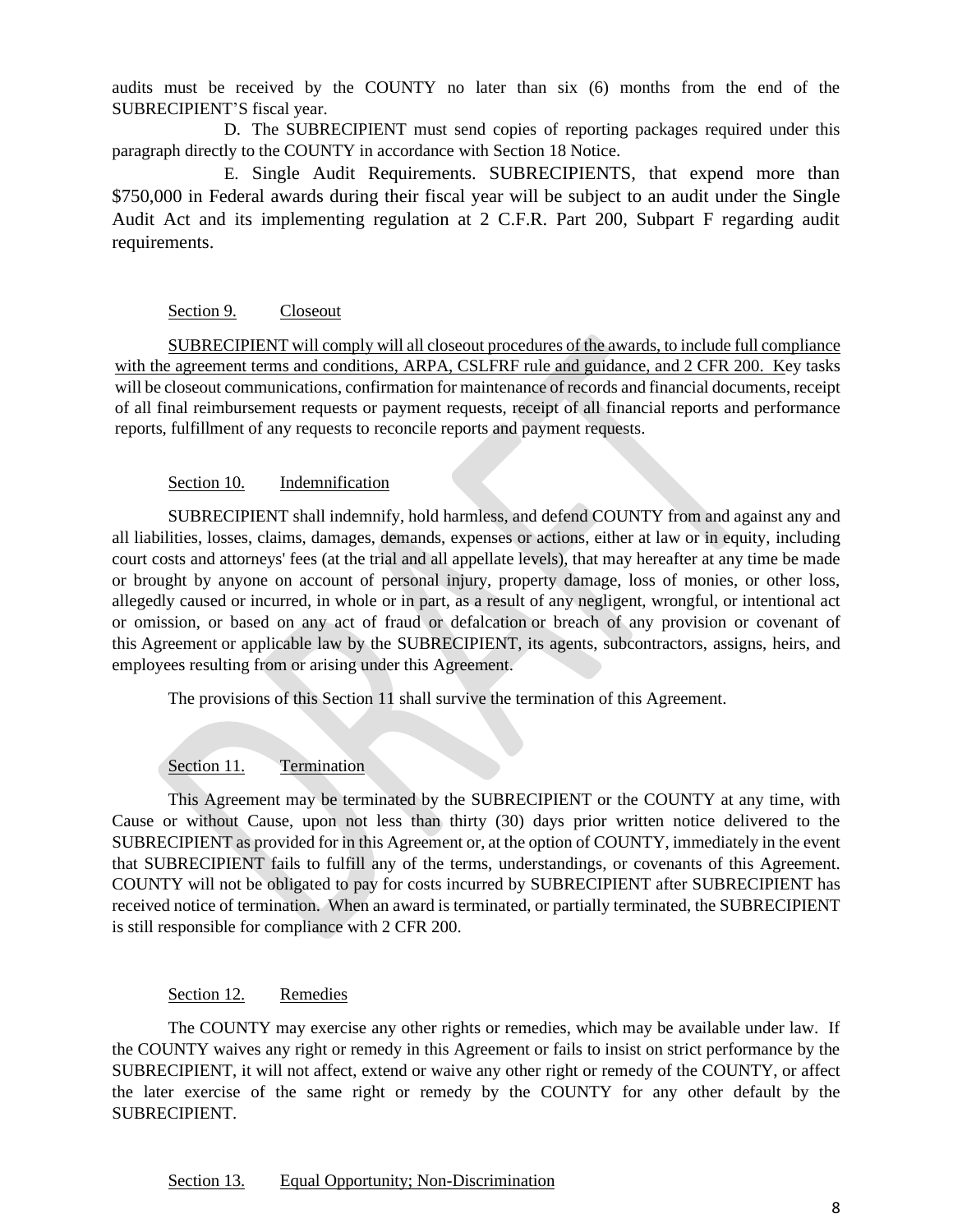SUBRECIPIENT shall comply with the requirements of all applicable federal, state and local laws, rules, regulations, ordinances and executive orders prohibiting and/or relating to discrimination, as amended and supplemented. All of the aforementioned laws, rules, regulations, and executive orders are incorporated herein by reference.

#### Section 14. Governing Laws; Venue

This Agreement and terms and conditions shall be governed by the laws, rules, and regulations of the State of Florida, and venue shall be in Lee County, Florida.

#### Section 15. Public Records Law

This Agreement, including attachments, is subject to disclosure under Florida's public records law subject to limited applicable exemptions. SUBRECIPIENT acknowledges, understands, and agrees that, except as noted below, all information in its application and attachments will be disclosed, without any notice to SUBRECIPIENT, if a public records request is made for such information, and the COUNTY will not be liable to SUBRECIPIENT for such disclosure. Social security numbers are collected, maintained and reported by the COUNTY must comply with IRS 1099 reporting requirements and are exempt from public records pursuant to Florida Statutes §119.071.

If SUBRECIPIENT believes that information in the Agreement, including attachments, contains information that is confidential and exempt from disclosure, SUBRECIPIENT must include a general description of the information and provide reference to the Florida Statute or other law which exempts such designated information from disclosure in the event a public records request is made. The COUNTY does not warrant or guarantee that information designated by SUBRECIPIENT as exempt from disclosure is in fact exempt, and if the COUNTY disagrees, it will make such disclosures in accordance with its sole determination as to the applicable law.

**IF THE SUBRECIPIENT HAS QUESTIONS REGARDING THE APPLICATION OF CHAPTER 119, FLORIDA STATUTES, TO THE SUBRECIPIENT'S DUTY TO PROVIDE PUBLIC RECORDS RELATING TO THE CONTRACT, CONTACT THE CUSTODIAN OF PUBLIC RECORDS AT 239-533-2221, 2115 SECOND STREET, FORT MYERS, FL 33901, [http://www.leegov.com/publicrecords.](http://www.leegov.com/publicrecords)**

#### Section 16. Independent Contractor

SUBRECIPIENT acknowledges that it is acting as an independent contractor and not as an agent, officer or employee of COUNTY. In no event shall any provision of this Agreement make COUNTY liable to any person or entity that contracts with or provides goods or services to SUBRECIPIENT in connection with this Agreement. There is no contractual relationship, either express or implied, between COUNTY or any political subdivision of the State of Florida and any person or entity supplying any work, labor, services, goods or materials to SUBRECIPIENT as a result of this Agreement.

#### Section 17. Compliance with Applicable Laws

SUBRECIPIENT shall comply with the requirements of all applicable federal, state and local laws and the rules and regulations promulgated thereunder, including, but not limited to, Florida's Public Records Act, Chapter 119, Florida Statutes and specifically including, but not limited to ARPA rules and guidance and 2 CFR 200.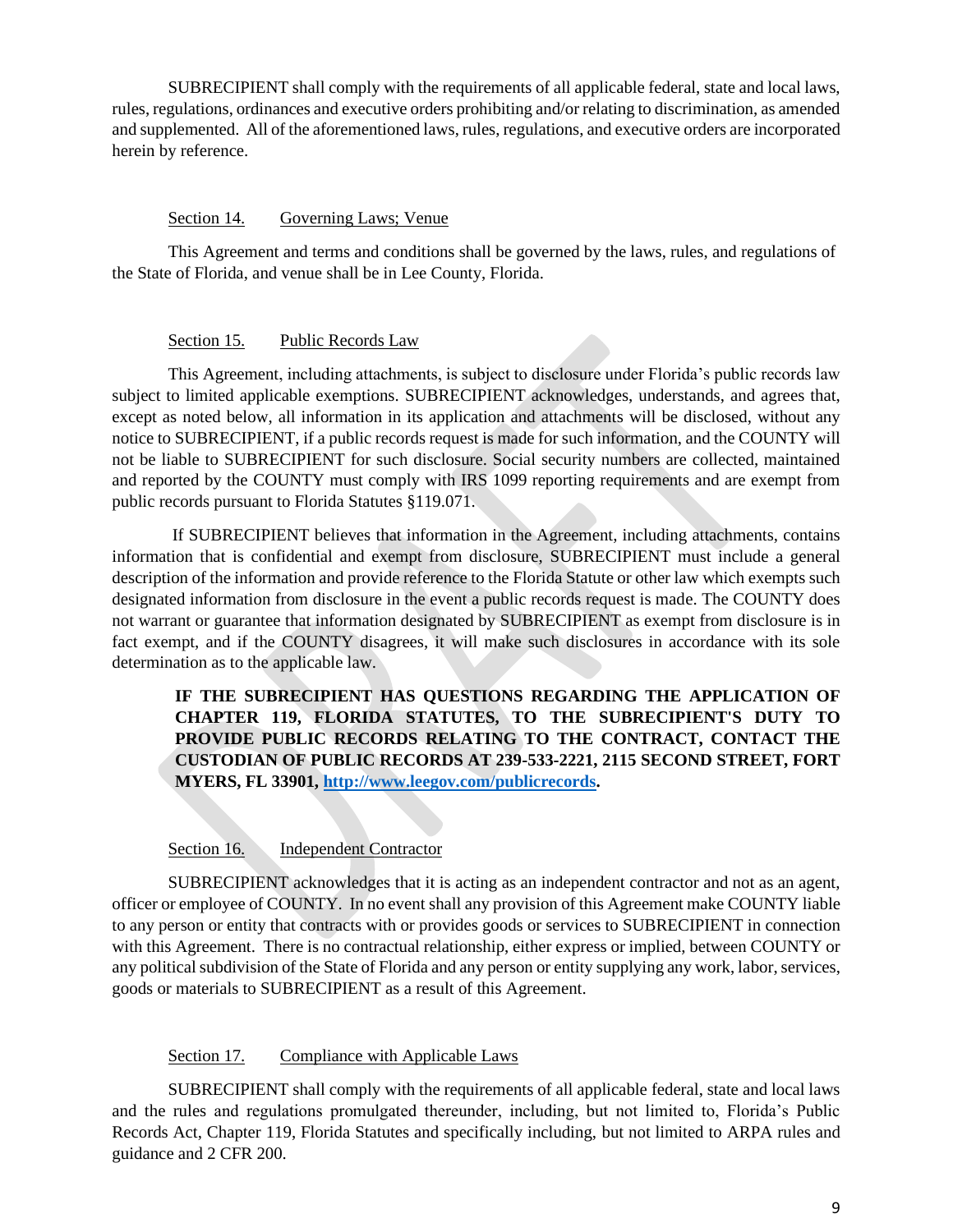#### Section 18. Notice

Any notice delivered with respect to this Agreement must be in writing and will be deemed to be delivered (whether or not actually received) when (1) hand delivered to the persons designated below, or (2) when deposited in the United States Mail, postage prepaid, certified mail, return-receipt requested, addressed to the person at the address for the party as set forth below, or such other or to such other person as the Party may have specified by written notice to the other Party delivered according to this Section:

#### As to COUNTY:

Roger Desjarlais County Manager PO Box 398 Fort Myers, FL 33902

As to SUBRECIPIENT:

Organization Name, Title Address Line 1 City, State Zip

Section 19. Risk Management

#### A. Hold Harmless and Indemnity Clause

To the fullest extent permitted by applicable law, SUBRECIPIENT shall protect, defend, indemnify, save and hold the COUNTY, the BoCC, its agents, officials, and employees harmless from and against any and all claims, demands, fines, loss or destruction of property, liabilities, damages, for claims based on the negligence, misconduct, or omissions of the SUBRECIPIENT resulting from the SUBRECIPIENT'S work as further described in this contract and its attachments, which may arise in favor of any person or persons resulting from the SUBRECIPIENT'S performance or non-performance of its obligations under this contract except any damages arising out of personal injury or property claims from third parties caused solely by the negligence, omission(s) or willful misconduct of the COUNTY, its officials, commissioners, employees or agents, subject to the limitations as set out in Florida general law, Section 768.28, Florida Statutes, as amended from time to time. Further, SUBRECIPIENT hereby agrees to indemnify the COUNTY for all reasonable expenses and attorney's fees incurred by or imposed upon the COUNTY in connection therewith for any loss, damage, injury, liability or other casualty. SUBRECIPIENT additionally agrees that the COUNTY may employ an attorney of the COUNTY's own selection to appear and defend any such action, on behalf of the COUNTY, at the expense of the SUBRECIPIENT. The SUBRECIPIENT further agrees to pay all reasonable expenses and attorney's fees incurred by the COUNTY in establishing the right to indemnity.

The SUBRECIPIENT further agrees that it is responsible for any and all claims arising from the hiring of individuals relating to activities provided under the contract. All individuals hired are employees of the SUBRECIPIENT and not of the COUNTY.

B. Insurance Requirements

Insurance – Nonprofit SUBRECIPIENTs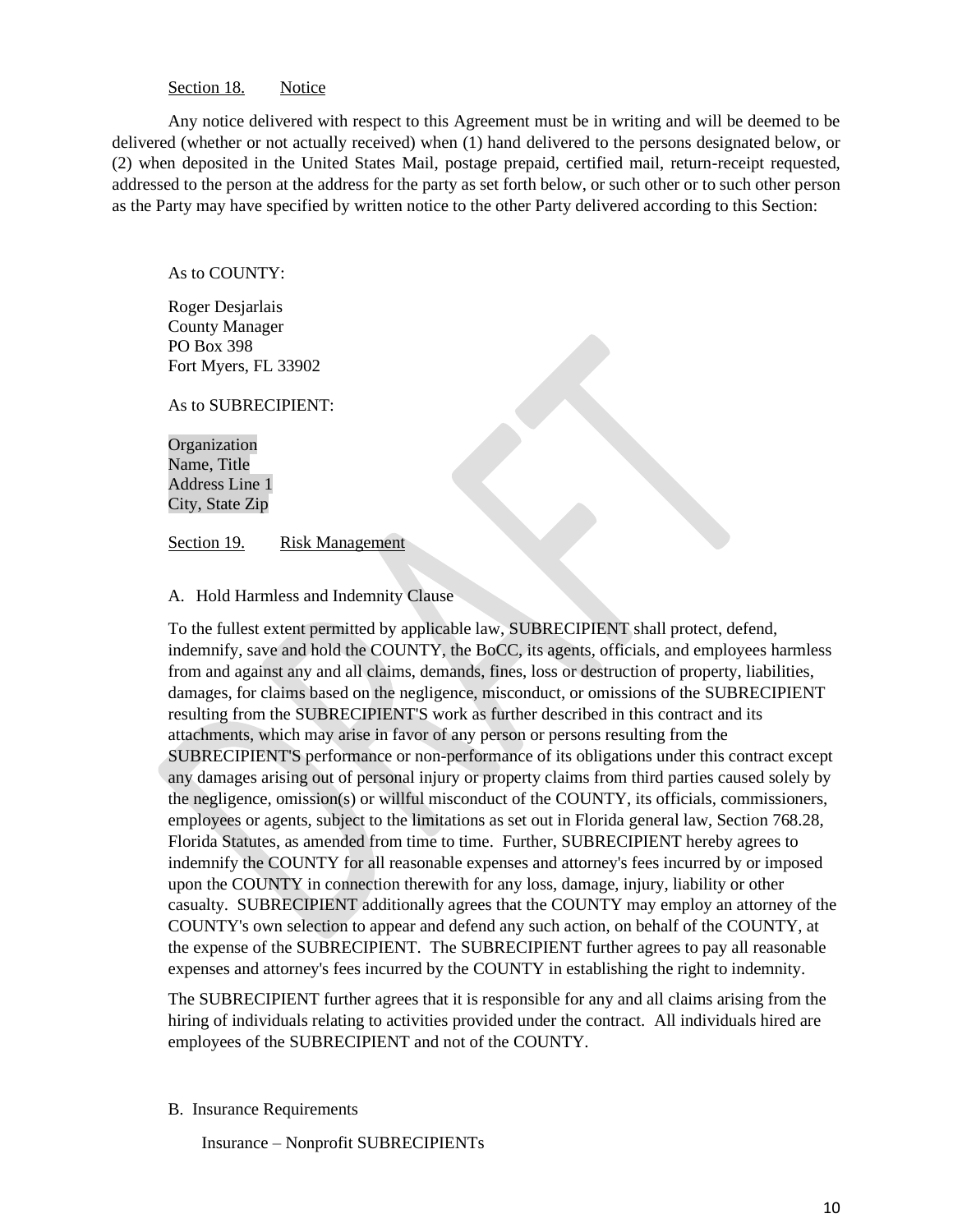The SUBRECIPIENT agrees to secure and maintain the insurance coverage outlined below during the term of this contract. The SUBRECIPIENT agrees that this insurance requirement shall not relieve or limit SUBRECIPIENT'S liability and that the COUNTY does not in any way represent that the insurance required is sufficient or adequate to protect the SUBRECIPIENT'S interests or liabilities, but are merely minimums. It is the responsibility of the SUBRECIPIENT to insure that all subcontractors comply with the insurance requirements.

Certificate(s) of Insurance *naming Lee Board of County Commissioners as Certificate Holder and additional insured* will be attached to this contract as an exhibit. Name and address for Certificate Holder should be: Lee Board of County Commissioners, P.O. Box 398, Fort Myers, FL 33902. Certificate(s) must be provided for the following coverage's at the time of contract execution and upon policy renewal. Renewal certificates are due to the COUNTY on or before expiration date.

1. Workers' Compensation– Statutory benefits as defined by Florida Statute 440 encompassing all operations contemplated by this contract or agreement to apply to all owners, officers, and employees. Employers' liability will have minimum limits of: \$100,000 per accident

\$500,000 disease limit

\$100,000 disease limit per employee

2. Commercial General Liability – Coverage shall apply to premises and/or operations, products and/or completed operations, independent contractors, contractual liability, and broad form property damage exposures with minimum limits of: \$500,000 bodily injury per person (B.I.)

\$1,000,000 bodily injury per occurrence (B.I.)

\$500,000 property damage (PD) or

\$1,000,000 combined single limit (C.S.L.) of B.I. and P.D.

The General Liability Policy Certificate shall name "Lee County, a political subdivision and Charter County of the State of Florida, its agents, employees, and public officials" as "Additional Insured". The SUBRECIPIENT agrees that the coverage granted to the Additional Insured applies on a primary basis, with the Additional Insured's coverage being excess.

3. Business Auto Liability – The following Automobile Liability will be required and coverage shall apply to all owned, hired, and non-owned vehicles used with minimum limits of:

\$100,000 bodily injury per person (B.I.)

\$300,000 bodily injury per occurrence (B.I.)

\$100,000 property damage (PD) or

\$300,000 combined single limit (C.S.L.) of B.I. and P.D.

- 4. Directors & Officers Liability Entity coverage to cover claims against the organization directly for wrongful acts with limits not less than \$100,000.
- 5. Fidelity Bonding Covering all employees who handle the agency's funds. The bond amount must be equivalent to the highest daily cash balance or a minimum amount of \$50,000.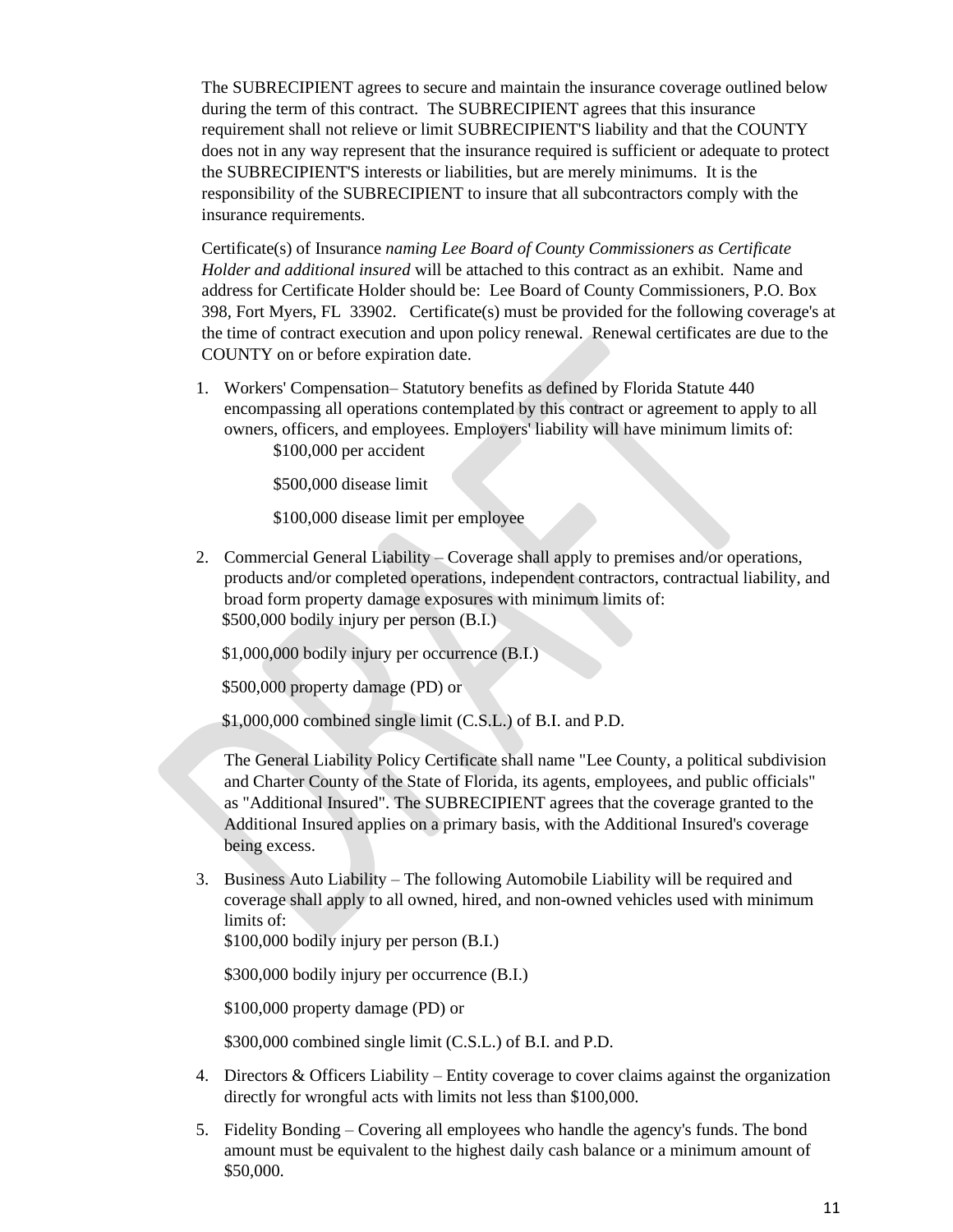Insurance – Government/Municipality

Documentation of the above coverage requirements are not applicable to government/municipalities that are self-insured.

#### Section 20. Disclaimer of Third Party Beneficiaries

This Agreement is made for the sole benefit of the Parties of this Agreement and their respective successors and assigns, and is not intended to and will not benefit any third party. No third party will have any rights under this Agreement, because of this Agreement or any right to enforce any provisions of this Agreement.

#### Section 21. Dispute Resolution

In the event of a dispute related to any performance or payment obligation arising under this Agreement, the Parties shall exhaust COUNTY administrative dispute resolution procedures prior to filing a lawsuit or otherwise pursuing legal remedies.

In the event that COUNTY administrative dispute resolution procedures are exhausted, either Party to this Agreement may notify the other Party in writing that it wishes to commence formal dispute resolution with respect to any unresolved problem under this Agreement. The Parties agree to submit the dispute to a Florida Certified Circuit Court Civil Mediator for mediation, within sixty (60) days following the date of this notice. In the event that any dispute cannot be resolved by mediation, the dispute may be filed as a civil action in the Circuit Court of the Twentieth Judicial Circuit of Florida, in and for Lee County, Florida, which is the sole venue for any such civil action.

#### Section 22. Assignment

This Agreement may not be assigned nor subcontracted in whole or in part without the prior written consent of the COUNTY.

#### Section 23. Headings

Article headings have been included in the Agreement solely for the purpose of convenience and shall not affect the interpretation of any of the terms of this Agreement.

#### Section 24. Survivability

Any term, condition, covenant or obligation which requires performance by either party subsequent to termination of this Agreement shall remain enforceable against such party subsequent to such termination.

#### Section 25. Modifications

This writing embodies the entire agreement and understanding between the parties hereto and there are no other agreements and/or understandings, oral or written, with respect to the subject matter hereof, that are not merged herein and superseded hereby. This Agreement may only be amended or extended by a written instrument executed by the COUNTY and the SUBRECIPIENT expressly for that purpose.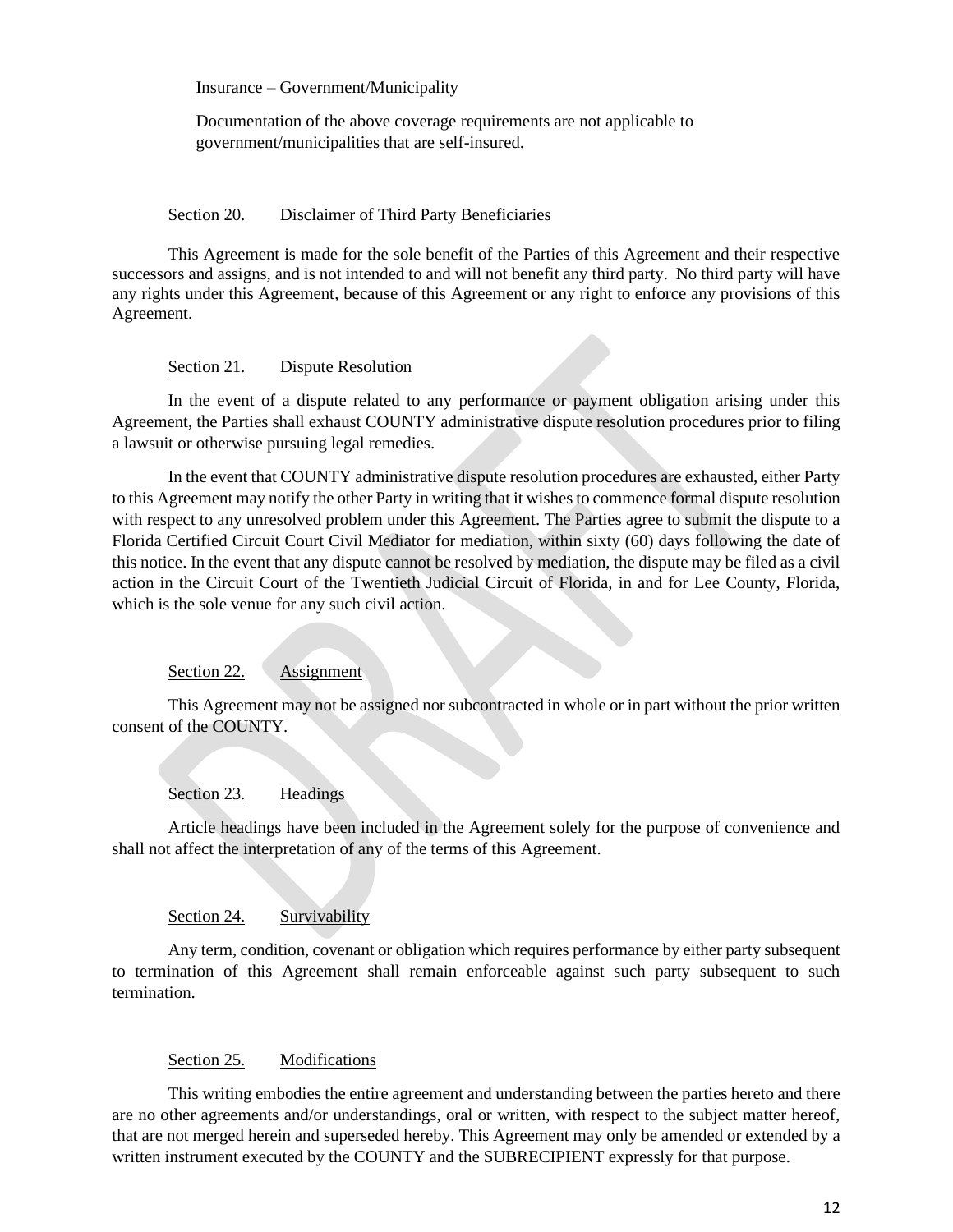#### Section 26. Entire Agreement

It is understood and agreed that the entire agreement of the Parties is contained in this Agreement, which supersedes all oral agreements, negotiations, and previous agreements between the Parties relating to the subject matter of this Agreement.

Any alterations, amendments, deletions, or waivers of the provisions of this Agreement will be valid only when expressed in writing and duly signed by the Parties, except as otherwise specifically provided in this Agreement.

IN WITNESS WHEREOF, the SUBRECIPIENT and the COUNTY respectively, have caused this Agreement to be executed by their duly authorized representatives.

#### **SUBRECIPIENT**: ORGANIZATION

| BY:                  |                                                                                                                           |
|----------------------|---------------------------------------------------------------------------------------------------------------------------|
| Signature            | Date                                                                                                                      |
| Name (print)         |                                                                                                                           |
| ATTEST:              | <b>BOARD OF COUNTY COMMISSIONERS</b>                                                                                      |
| LINDA DOGGETT, CLERK | OF LEE COUNTY, FLORIDA                                                                                                    |
| BY:                  | BY:<br><u> 1980 - Jan Stein Harry Harry Harry Harry Harry Harry Harry Harry Harry Harry Harry Harry Harry Harry Harry</u> |
| <b>Deputy Clerk</b>  | Chair                                                                                                                     |
|                      | APPROVED AS TO FORM FOR THE<br>RELIANCE OF LEE COUNTY ONLY                                                                |

County Attorney's Office

\_\_\_\_\_\_\_\_\_\_\_\_\_\_\_\_\_\_\_\_\_\_\_\_\_\_\_\_\_\_\_\_\_\_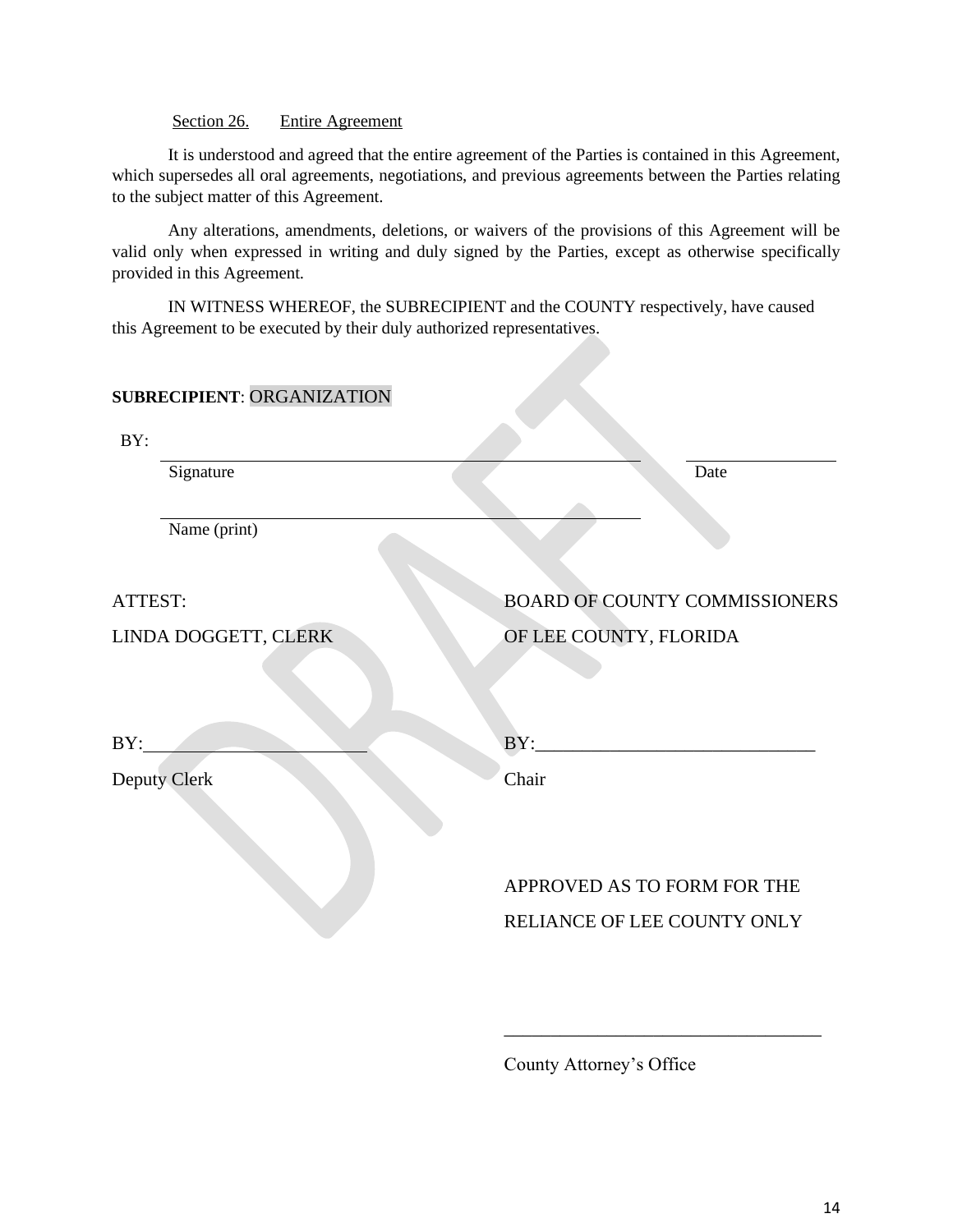### **ATTACHMENT A: PROJECT DETAILS**

#### PROJECT DESCRIPTION,

*Identify the Covid-19 related need and Response. Text from the "Project Summary and Implementation Status"* 

ELIGIBLE ACTIVITIES

*Identify the major eligible activities to be performed by the SUBRECIPIENT.*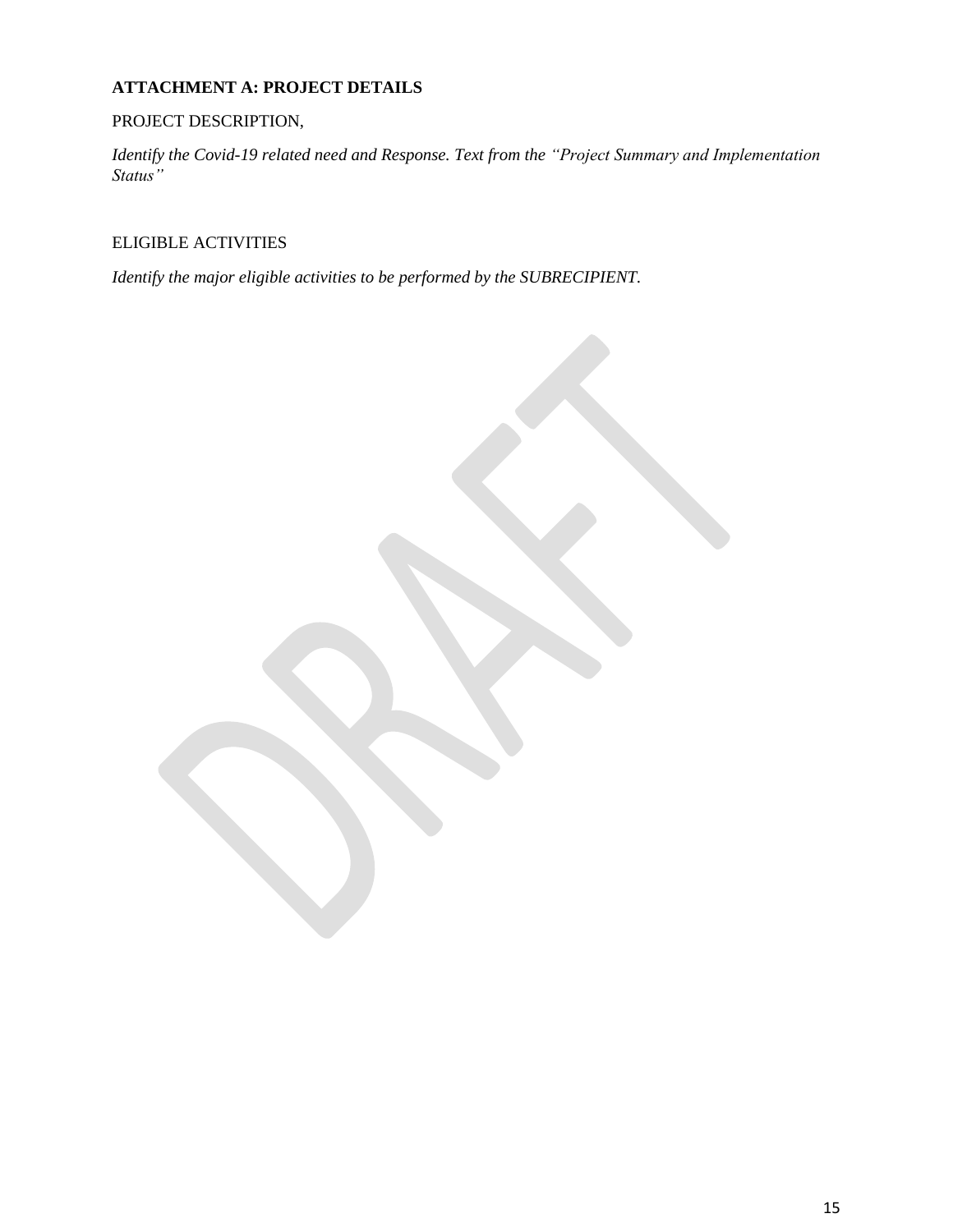#### **ATTACHMENT B**: **SCOPE OF WORK**

*Describe the work to be performed.*

*The Scope of Work (SOW) is the area in an agreement where the work to be performed is described. The SOW should contain any milestones, reports, deliverables, and end products that are expected to be provided by the performing party. The SOW should also contain a time line for all deliverables. The problem with most Scopes of Work is a lack of specificity, namely, when the two parties disagree on what should have been delivered and a review of the SOW does not support one interpretation over the other. This problem is common in research agreements and is often where disputes arise. The best way to avoid this problem is to avoid any and all ambiguity.*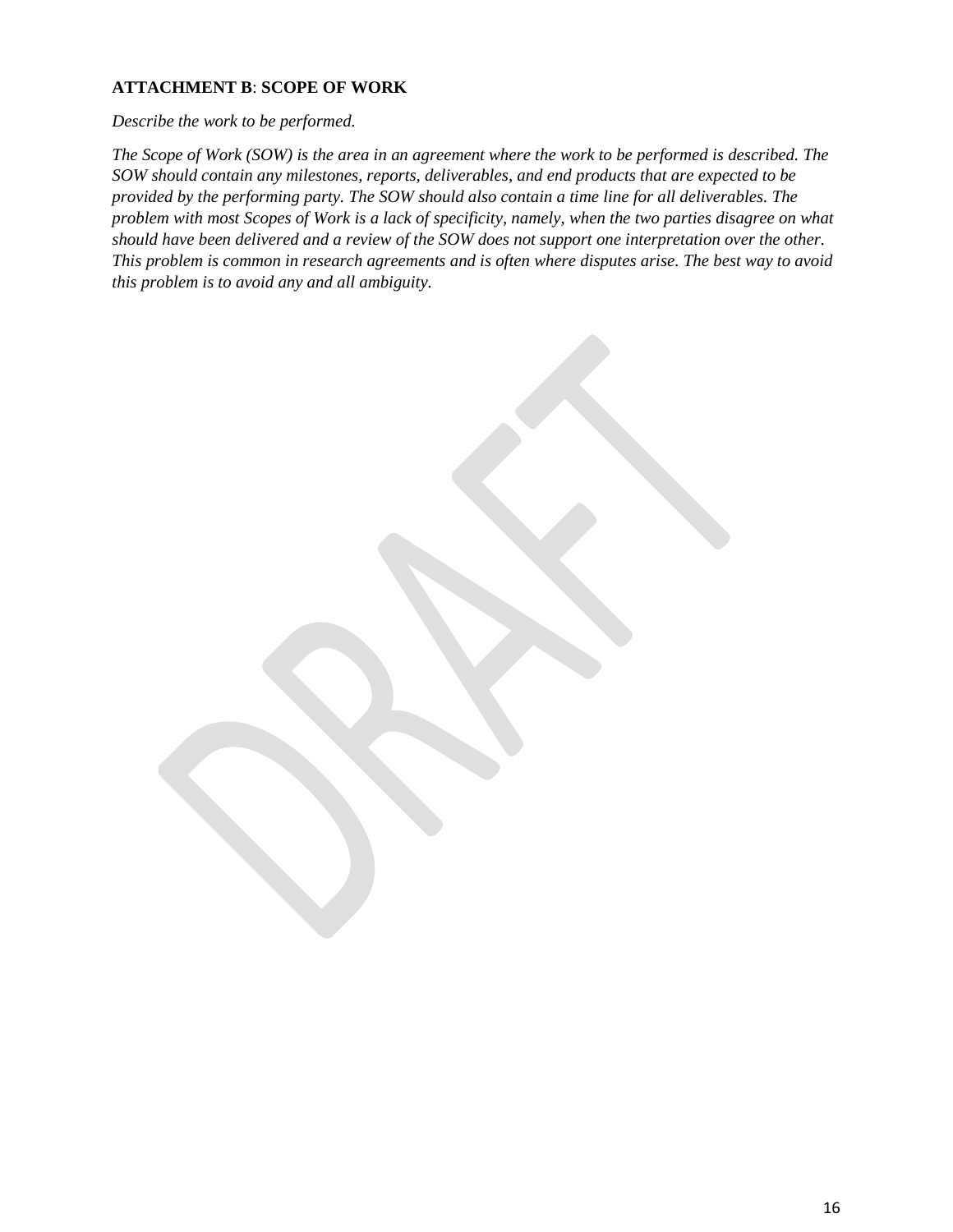#### **ATTACHMENT X: Project Budget and Expenses Worksheet**

Use the template below to provide a projected project budget to execute your project. Use the same template to report obligations and expended funds. Budget should be submitted as a spreadsheet document.

Regarding Indirect Costs:

Organizations with a federally negotiated indirect rate may budget using the negotiated rate. As directed in Uniform guidance § 200.332, if you do not have a federally negotiated indirect rate, the COUNTY or the County's subgrantee will collaborate with you regarding your indirect.

| <b>Budget Category</b>                                 | <b>Description</b> | Projected<br>Cost                                                                                                                                                                                                             | Obligated<br>Exp. | <b>Expended</b><br>Exp. | <b>Balance</b> |
|--------------------------------------------------------|--------------------|-------------------------------------------------------------------------------------------------------------------------------------------------------------------------------------------------------------------------------|-------------------|-------------------------|----------------|
| Budget Date: From January 1, 2022 to December 31, 2022 |                    |                                                                                                                                                                                                                               |                   |                         |                |
| <b>Indirect Cost</b>                                   |                    |                                                                                                                                                                                                                               |                   |                         |                |
| Administrative, Facilities, Other                      |                    |                                                                                                                                                                                                                               |                   |                         |                |
| <b>Direct Cost</b>                                     |                    |                                                                                                                                                                                                                               |                   |                         |                |
| <b>Personnel and Benefits</b>                          |                    |                                                                                                                                                                                                                               |                   |                         |                |
| Consulting & Professional Fees                         |                    | e established a controller a controller a controller a controller a controller a controller a controller a controller a controller a controller a controller a controller a controller a controller a controller a controller |                   |                         |                |
| <b>Materials and Supplies</b>                          |                    |                                                                                                                                                                                                                               |                   |                         |                |
| <b>Computers and Equipment</b>                         |                    |                                                                                                                                                                                                                               |                   |                         |                |
| <b>Printing and Publications</b>                       |                    |                                                                                                                                                                                                                               |                   |                         |                |
| <b>Travel &amp; Accommodations</b>                     |                    |                                                                                                                                                                                                                               |                   |                         |                |
| Conferences, Conventions, Meetings                     |                    |                                                                                                                                                                                                                               |                   |                         |                |
| Software Licenses                                      |                    |                                                                                                                                                                                                                               |                   |                         |                |
| <b>Capital Equipment</b>                               |                    |                                                                                                                                                                                                                               |                   |                         |                |
| Other                                                  |                    |                                                                                                                                                                                                                               |                   |                         |                |
| Subaward Funds                                         |                    |                                                                                                                                                                                                                               |                   |                         |                |
| Budget Date: From January 1, 2023 to December 31, 2023 |                    |                                                                                                                                                                                                                               |                   |                         |                |
| <b>Indirect Cost</b>                                   |                    |                                                                                                                                                                                                                               |                   |                         |                |
| Administrative, Facilities, Other                      |                    |                                                                                                                                                                                                                               |                   |                         |                |
| <b>Direct Cost</b>                                     |                    |                                                                                                                                                                                                                               |                   |                         |                |
| <b>Personnel and Benefits</b>                          |                    |                                                                                                                                                                                                                               |                   |                         |                |
| <b>Consulting &amp; Professional Fees</b>              |                    |                                                                                                                                                                                                                               |                   |                         |                |
| <b>Materials and Supplies</b>                          |                    |                                                                                                                                                                                                                               |                   |                         |                |
| <b>Computers and Equipment</b>                         |                    |                                                                                                                                                                                                                               |                   |                         |                |
| Printing and Publications                              |                    |                                                                                                                                                                                                                               |                   |                         |                |
| <b>Travel &amp; Accommodations</b>                     |                    |                                                                                                                                                                                                                               |                   |                         |                |
| Conferences, Conventions, Meetings                     |                    |                                                                                                                                                                                                                               |                   |                         |                |
| Software Licenses                                      |                    |                                                                                                                                                                                                                               |                   |                         |                |
| Capital Equipment                                      |                    |                                                                                                                                                                                                                               |                   |                         |                |
| Other                                                  |                    |                                                                                                                                                                                                                               |                   |                         |                |
| Subaward Funds                                         |                    |                                                                                                                                                                                                                               |                   |                         |                |
| January 1, 2023 and December 31, 2023                  |                    |                                                                                                                                                                                                                               |                   |                         |                |
| <b>Indirect Cost</b>                                   |                    |                                                                                                                                                                                                                               |                   |                         |                |
| Administrative, Facilities, Other                      |                    |                                                                                                                                                                                                                               |                   |                         |                |
| <b>Direct Cost</b>                                     |                    |                                                                                                                                                                                                                               |                   |                         |                |
| <b>Personnel and Benefits</b>                          |                    |                                                                                                                                                                                                                               |                   |                         |                |
| <b>Consulting &amp; Professional Fees</b>              |                    |                                                                                                                                                                                                                               |                   |                         |                |
| <b>Materials and Supplies</b>                          |                    |                                                                                                                                                                                                                               |                   |                         |                |
| <b>Computers and Equipment</b>                         |                    |                                                                                                                                                                                                                               |                   |                         |                |
| <b>Printing and Publications</b>                       |                    |                                                                                                                                                                                                                               |                   |                         |                |
| <b>Travel &amp; Accommodations</b>                     |                    |                                                                                                                                                                                                                               |                   |                         |                |
| Conferences, Conventions, Meetings                     |                    |                                                                                                                                                                                                                               |                   |                         |                |
| Software Licenses                                      |                    |                                                                                                                                                                                                                               |                   |                         |                |
| Capital Equipment                                      |                    |                                                                                                                                                                                                                               |                   |                         |                |
| Other                                                  |                    |                                                                                                                                                                                                                               |                   |                         |                |
| Subaward Funds                                         |                    |                                                                                                                                                                                                                               |                   |                         |                |
| January 1, 2024 and December 31, 2024                  |                    |                                                                                                                                                                                                                               |                   |                         |                |
| <b>Indirect Cost</b>                                   |                    |                                                                                                                                                                                                                               |                   |                         |                |
| Administrative, Facilities, Other                      |                    |                                                                                                                                                                                                                               |                   |                         |                |
| <b>Direct Cost</b>                                     |                    |                                                                                                                                                                                                                               |                   |                         |                |
| <b>Personnel and Benefits</b>                          |                    |                                                                                                                                                                                                                               |                   |                         |                |
| Consulting & Professional Fees                         |                    |                                                                                                                                                                                                                               |                   |                         |                |
| Materials and Supplies                                 |                    |                                                                                                                                                                                                                               |                   |                         |                |
| <b>Computers and Equipment</b>                         |                    |                                                                                                                                                                                                                               |                   |                         |                |
| Printing and Publications                              |                    |                                                                                                                                                                                                                               |                   |                         |                |
| Travel & Accommodations                                |                    |                                                                                                                                                                                                                               |                   |                         |                |
| Conferences, Conventions, Meetings                     |                    |                                                                                                                                                                                                                               |                   |                         |                |
| Software Licenses                                      |                    |                                                                                                                                                                                                                               |                   |                         |                |
| Capital Equipment                                      |                    |                                                                                                                                                                                                                               |                   |                         |                |
| Other                                                  |                    |                                                                                                                                                                                                                               |                   |                         |                |
| Subaward Funds                                         |                    |                                                                                                                                                                                                                               |                   |                         |                |
| <b>Total</b>                                           |                    |                                                                                                                                                                                                                               |                   |                         |                |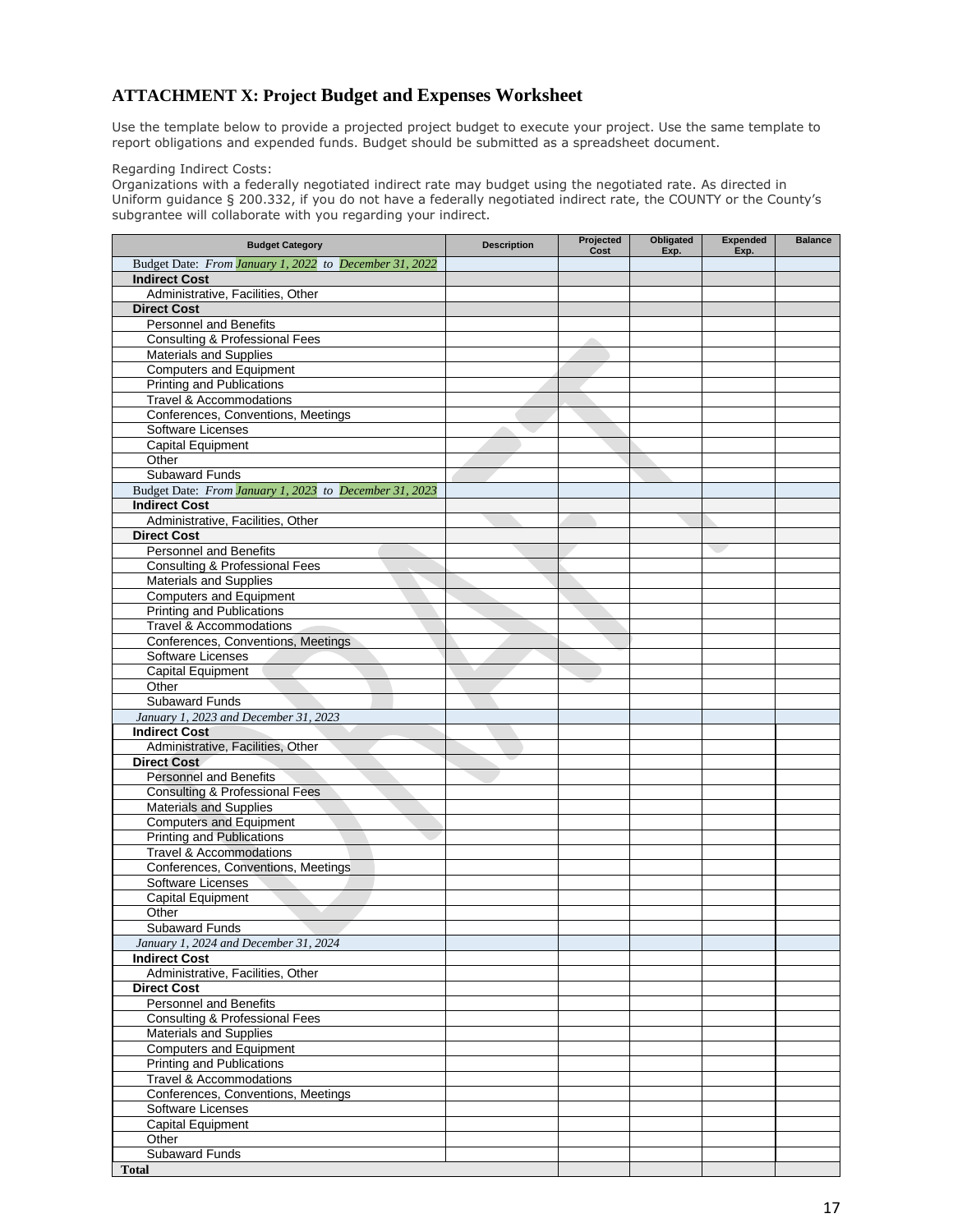

Lee County Human and Veterans Services 2440 Thompson St. Fort Myers, FL 33901 **CFDA # 21.027**

**Appendix 2 –Project Ranking Tool**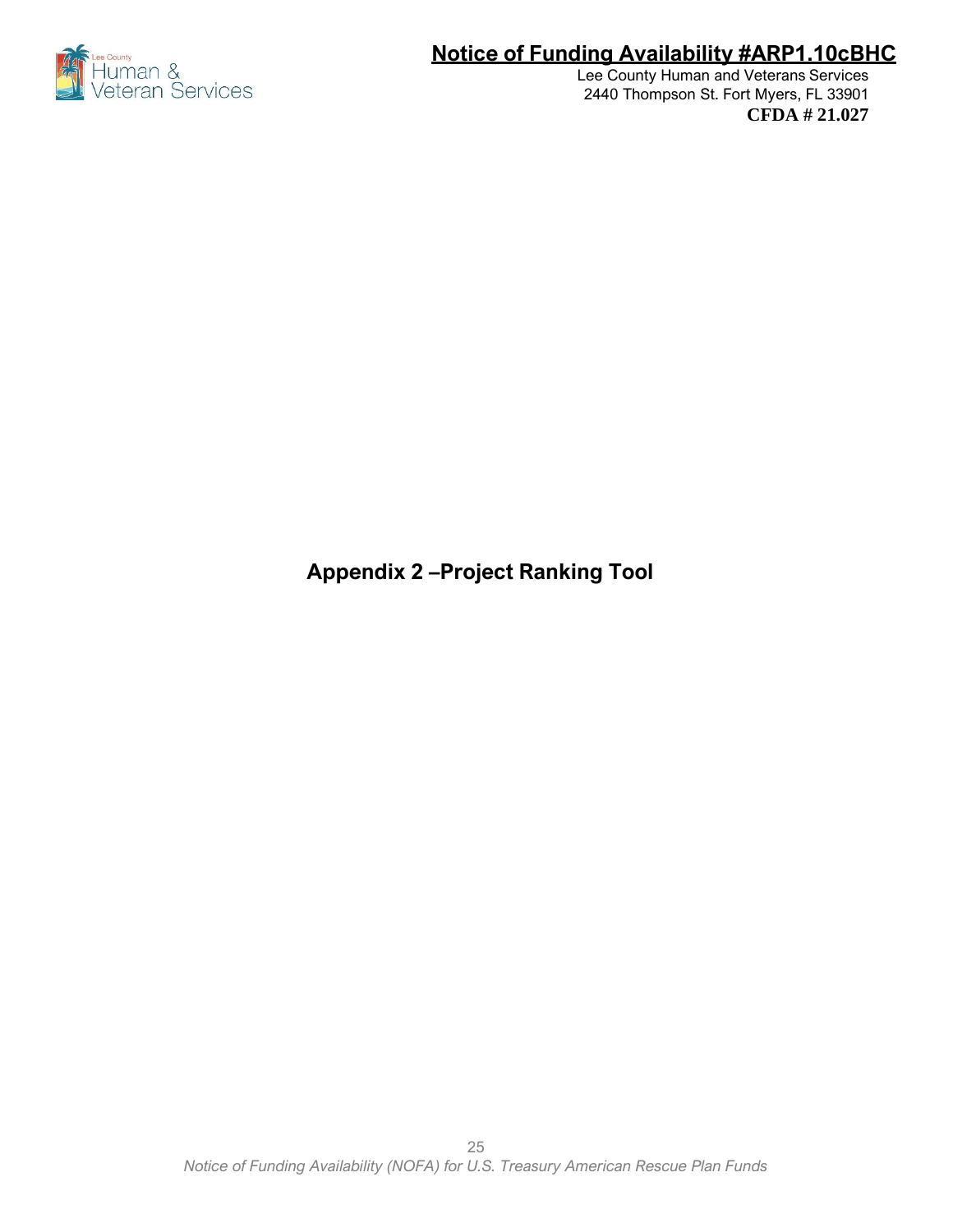| 2021 Lee County ARP Funding<br><b>New ARP1.10cBHC Project Ranking Tool</b>                                                                                                          |                               |  |
|-------------------------------------------------------------------------------------------------------------------------------------------------------------------------------------|-------------------------------|--|
|                                                                                                                                                                                     | <b>Threshold Requirements</b> |  |
| This portion of the ranking tool will be completed by Lee County HVS.                                                                                                               |                               |  |
| Proposal was submitted by deadline.<br>If no, ineligible to apply.                                                                                                                  |                               |  |
| Applicant is a local government or non-profit organization with 501c3 Status.<br>If no, ineligible to apply.                                                                        |                               |  |
| Organization is NOT listed on the excluded parties list. (www.sam.gov)<br>If no, ineligible to apply.                                                                               |                               |  |
| Application is signed by agency official designated to execute contracts.<br>If no, ineligible to apply.                                                                            |                               |  |
| The Applicant is currently funded through Lee County (federal, state, or local funding) to<br>provide services to persons experiencing homelessness.<br>If no, ineligible to apply. |                               |  |
| <b>Eligible to Apply</b>                                                                                                                                                            |                               |  |
| HVS Review Staff Initial:<br>Date of Threshold Review:                                                                                                                              |                               |  |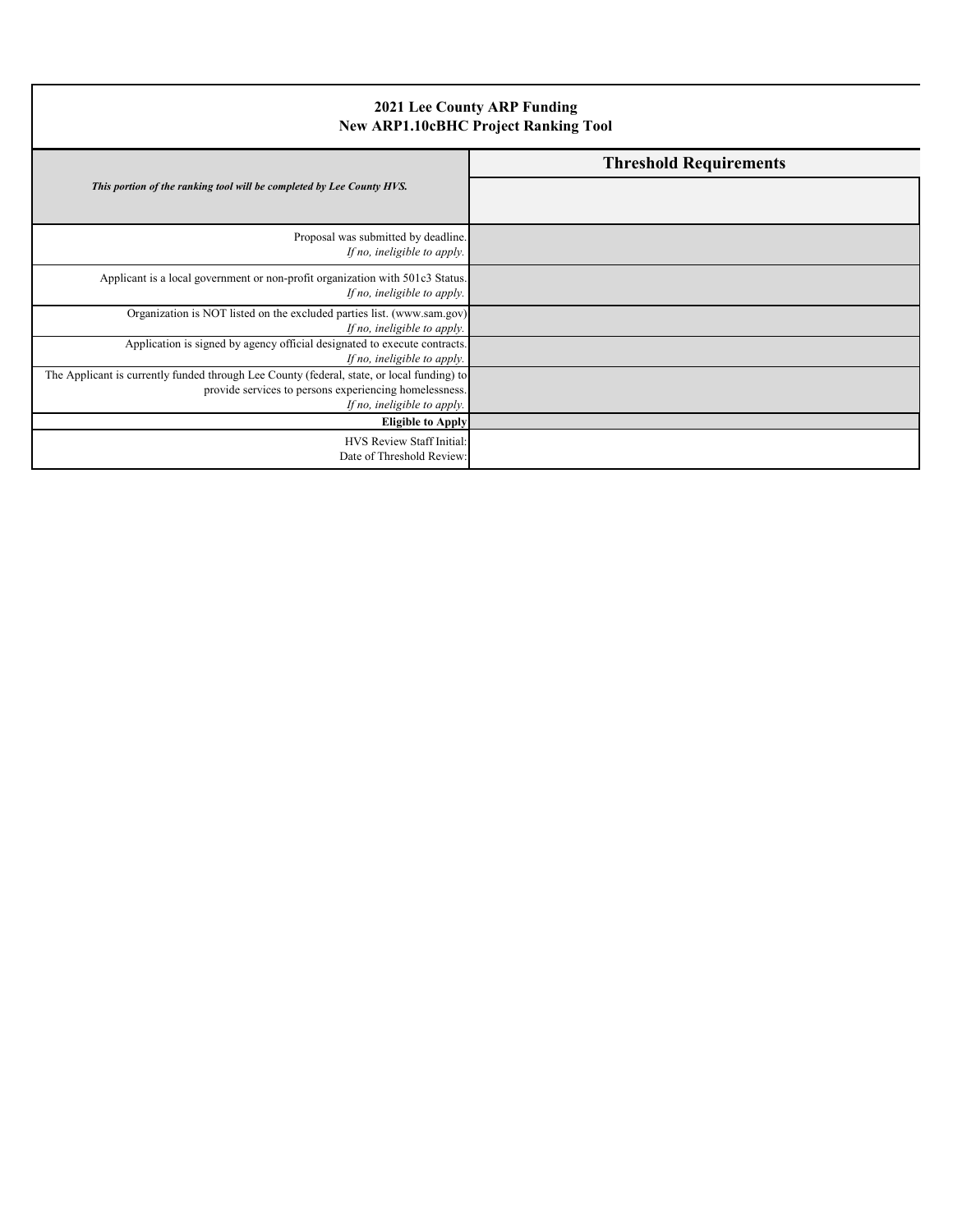#### **Project Scoring**

*Please enter your score for each scoring criteria based on the project proposal.* 

*While most scoring factors are related to specific questions, reviewer may consider all elements of the proposal to determine score for each item.* 

*Please use only whole and half points.*

| 3. System Design Description: The proposed system model encompasses all Core Elements of a                                                   |      |
|----------------------------------------------------------------------------------------------------------------------------------------------|------|
| Behavioral Health Continuum of Care Model. The proposed design includes a clear and feasible                                                 |      |
| description of the implementation plan for each of the components required for the behavioral health                                         |      |
| system.                                                                                                                                      |      |
| <b>Maximum Point Value: 20</b><br>3. System Design Description: Applicant provided workflow or design diagrams that provide a                |      |
| visual description of the proposed system design.                                                                                            |      |
| <b>Maximum Point Value: 10</b>                                                                                                               |      |
| 4.A. Applicant Capacity: The applicant indicates that they have current experience working with                                              |      |
| federal, state or local government grant funds related to the provision of behavioral health services.                                       |      |
| <b>Maximum Point Value: 10</b>                                                                                                               |      |
| 4.B. Applicant Capacity: The applicant demonstrates the ability to convene behavioral health                                                 |      |
| stakeholders, and secure buy-in for community wide systems.                                                                                  |      |
| <b>Maximum Point Value: 10</b><br>4.C. Applicant Capacity: The applicant demonstrates overall financial and staff capacity to                |      |
| undertake the responsibilities of the lead agency.                                                                                           |      |
| <b>Maximum Point Value: 5</b>                                                                                                                |      |
| 4.D. Applicant Capacity: The applicant demonstrates a feasible staffing plan that ensure all                                                 |      |
| responsibilities of the lead agency can be fulfilled.<br><b>Maximum Point Value: 10</b>                                                      |      |
| 4.E. Applicant Capacity: The applicant will meaningfully engage persons with lived experience in                                             |      |
| planning, delivery, and evaluation of all programs and services.                                                                             |      |
| <b>Maximum Point Value: 10</b><br>4.F&G. Applicant Capacity: The applicant has a feasible plan for establishing and marketing a              |      |
| coordinated entry system. The coordinated entry system ensures access to those who are least likely                                          |      |
| to seek assistance. The coordinated entry system demonstrates sound methodology for assessment,                                              |      |
| prioritization and referral of persons seeking services.                                                                                     |      |
| <b>Maximum Point Value: 15</b><br>4.H&I. Applicant Capacity: The applicant demonstrates existing agreements and/or a feasible plan           |      |
| to engage and collaborate with the Homeless Continuum of Care and the physical health system to                                              |      |
| ensure that the full spectrum of client needs are addressed.                                                                                 |      |
| <b>Maximum Point Value: 10</b>                                                                                                               |      |
| 4.J. Applicant Capacity: The applicant demonstrates they have implemented innovative ways to<br>reduce barriers to persons seeking services. |      |
| <b>Maximum Point Value: 5</b>                                                                                                                |      |
| 4.K&L. Applicant Capacity: The applicant demonstrates an internal evaluation process and that                                                |      |
| they are able to sustain the responsibilities of the lead agency after the expiration of ARP funds in<br>2026.                               |      |
| <b>Maximum Point Value: 10</b>                                                                                                               |      |
| 5. Equity Outcomes: The applicant demonstrates they will consider equity in system design. The                                               |      |
| applicant has reasonable targets and metrics to measure equity, and sound strategies to achieve                                              |      |
| those targets. The applicant demonstrates existing strategies to address equity in programs/services.                                        |      |
| <b>Maximum Point Value: 20</b>                                                                                                               |      |
| 6. Lead Agency Performance Evaluation: The applicant has a plan to evaluating the effectiveness                                              |      |
| of the system implementation. The lead agency has realistic anticipated outcomes for measuring                                               |      |
| participation and satisfaction of agencies partnering in the service delivery system.                                                        |      |
| <b>Maximum Point Value: 20</b>                                                                                                               |      |
| 7. Implementation Timeline: The applicant has a feasible plan to complete system design, onboard                                             |      |
| of new staff and infrastructure, governing board establishment, and monthly spending.                                                        |      |
| <b>Maximum Point Value: 20</b>                                                                                                               |      |
| 8-9. Budget Narrative and Form: The applicant has a feasible budget and sustainable spending                                                 |      |
| plan. The budget indicates that all funding will be spent prior to the expenditure deadline, and that                                        |      |
| other sources of funds are anticipated to be leveraged to ensure the sustainability of the project.                                          |      |
| <b>Maximum Point Value: 20</b>                                                                                                               |      |
| <b>Proposal Presentation:</b> The proposal is organized, and adheres to instructions. Narratives are clear                                   |      |
| and concise, and the proposal presents new and original information to be considered for funding.                                            |      |
| <b>Maximum Point Value: 5</b>                                                                                                                |      |
| <b>Total</b>                                                                                                                                 |      |
| <b>Total Available Points = 200</b>                                                                                                          | 0.00 |
|                                                                                                                                              |      |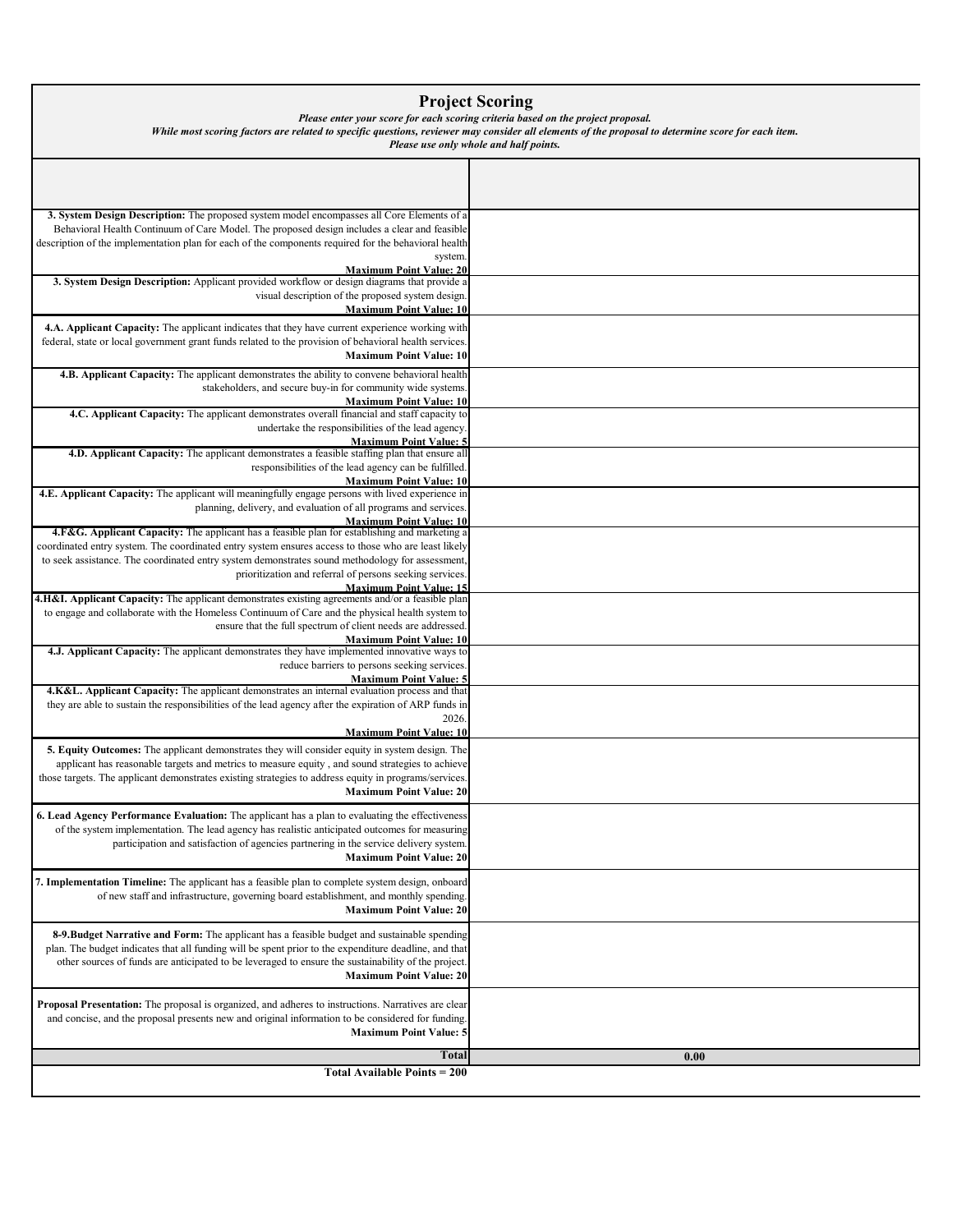

Lee County Human and Veterans Services 2440 Thompson St. Fort Myers, FL 33901 **CFDA # 21.027**

# **Appendix 3 – Sample Reporting Template**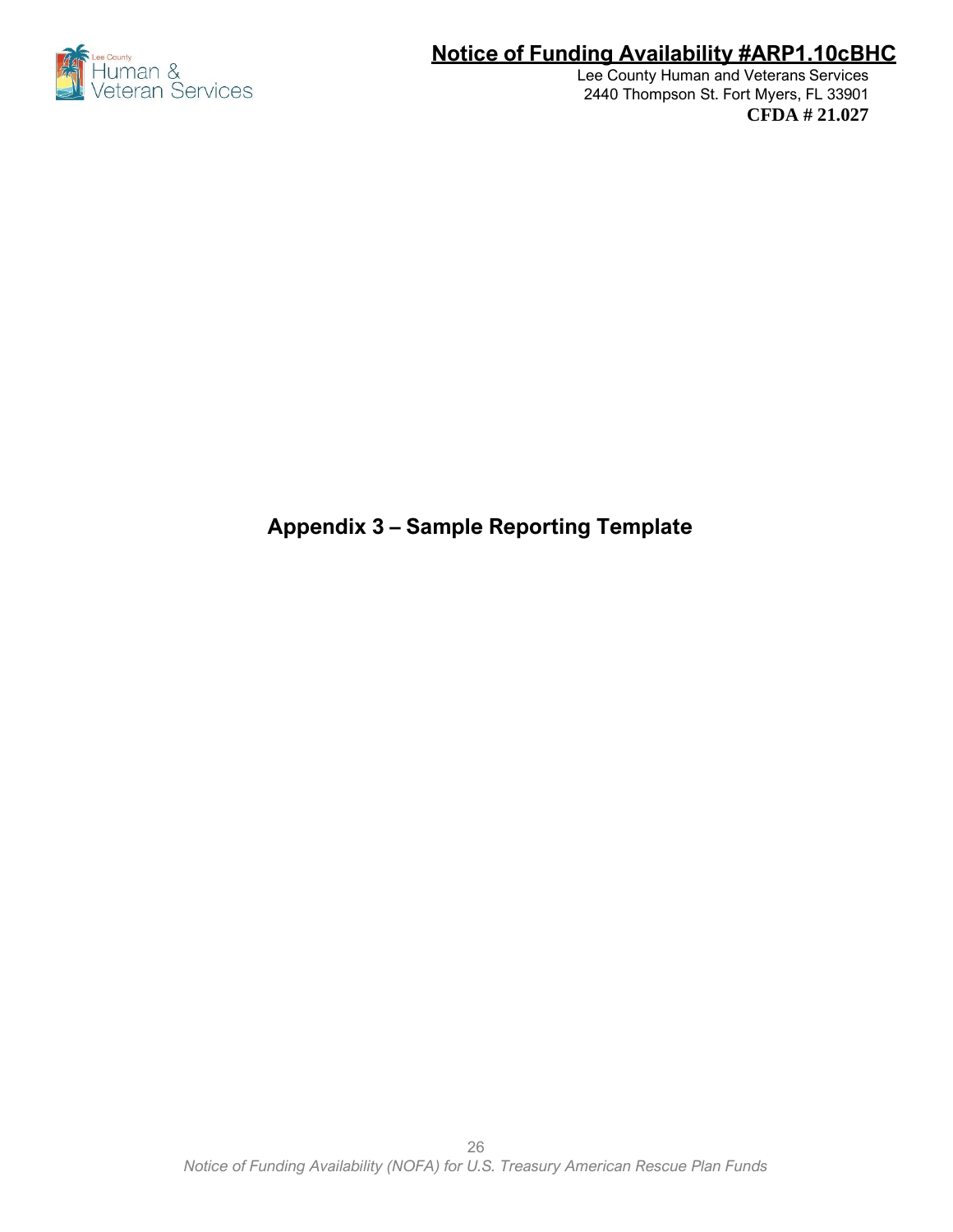#### **Reporting Requirements (Example)**

Below is an example of information that will be requested. There may be additional reporting requirements that the US Treasury requires or Lee County identifies during the project.

- 1. Equity: Describe how you ensure that your program is designed and implemented with equity in mind for disproportionately affected populations. Address the following:
	- a. Goals: Are there particular historically underserved, marginalized, or adversely affected groups that you intend to serve within your jurisdiction?
	- b. Awareness: How do you market the program to Lee County residents with equity in mind? How equal and practical is the ability for residents or businesses to become aware of the services funded by the SLFRF?
	- c. Access and Distribution: Are there differences in levels of access to benefits and services across groups? Are there administrative requirements that result in disparities in ability to complete applications or meet eligibility criteria?
	- d. Outcomes: Are intended outcomes focused on closing gaps, reaching universal levels of service, or disaggregating progress by race, ethnicity, and other equity dimensions where relevant for the policy objective?
- 2. Community Engagement: Describe your communication, outreach, and engagement plan to make participants and the community aware of your project.
- 3. Quarterly Reporting: Lee County will send SUBRECIPIENT a reporting link to submit the following information each quarter, within 5 business days after the reporting period ends.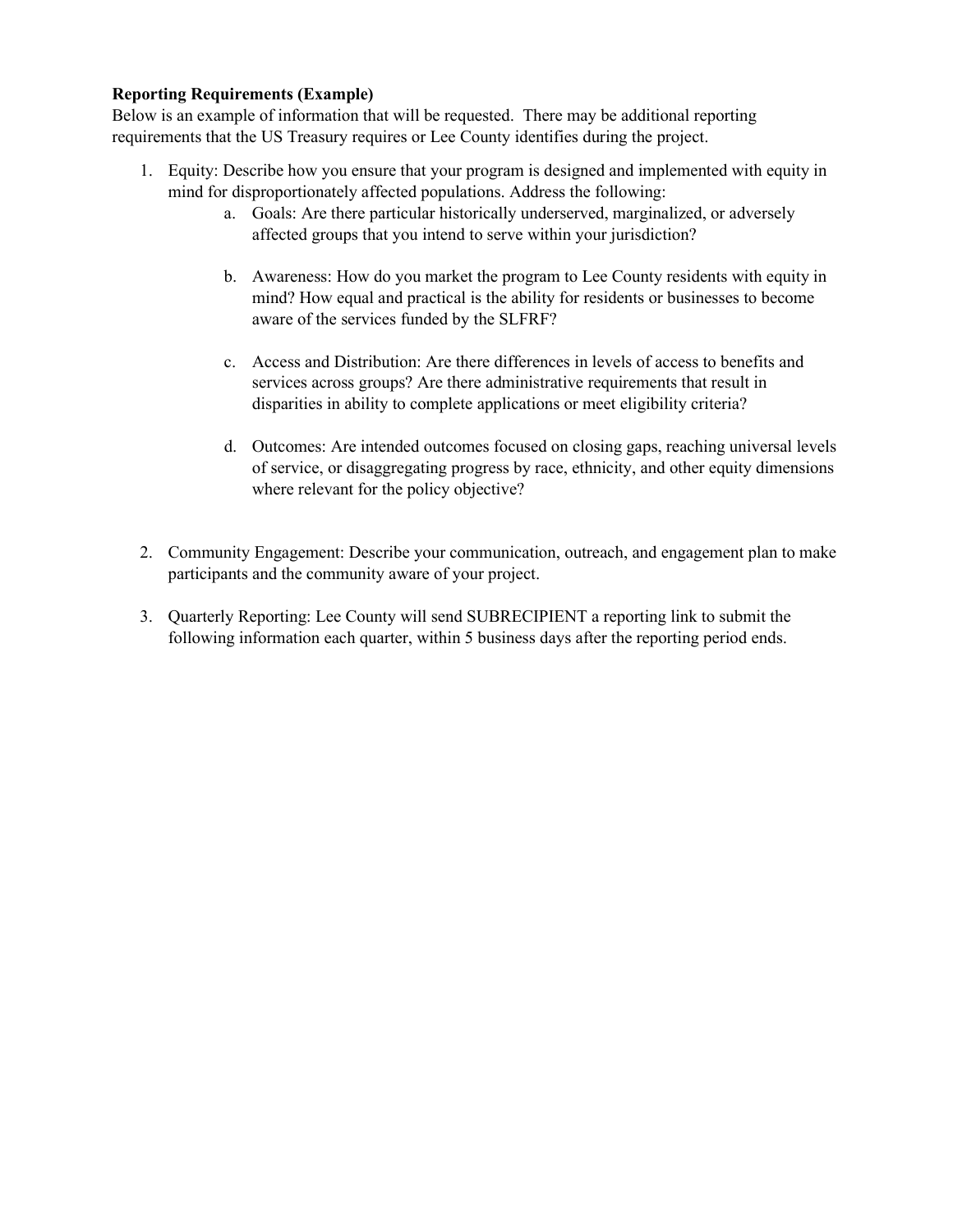Schedule:

| <b>Reporting Periods</b>             | <b>Notes</b>                            |
|--------------------------------------|-----------------------------------------|
| Award – December 31, 2021            | Due 5 working days after end of quarter |
| January $1 - \text{March } 31, 2022$ |                                         |
| April 1 – June 30, 2022              |                                         |
| July $1$ – September 30, 2022        |                                         |
|                                      |                                         |
|                                      |                                         |
|                                      |                                         |
|                                      |                                         |

#### A. Disadvantaged Communities Summary

How much of the grant has been expended to serve disadvantaged communities through program or service that is provided at a physical location in a Qualified Census Tract (for multi-site projects, if a majority of sites are within Qualified Census Tract);

How much of the grant has been expended to serve disadvantaged communities through program or service where the primary intended beneficiaries live within a Qualified Census Tract;

How much of the grant has been expended to serve disadvantaged communities through program or service for which the eligibility criteria are such that the primary intended beneficiaries earn less than 60 percent of the median income for the relevant jurisdiction (e.g., State, county, metropolitan area, or other jurisdiction); or

How much of the grant has been expended to serve disadvantaged communities through program or service

for which the eligibility criteria are such that over 25 percent of intended beneficiaries are below the federal poverty line.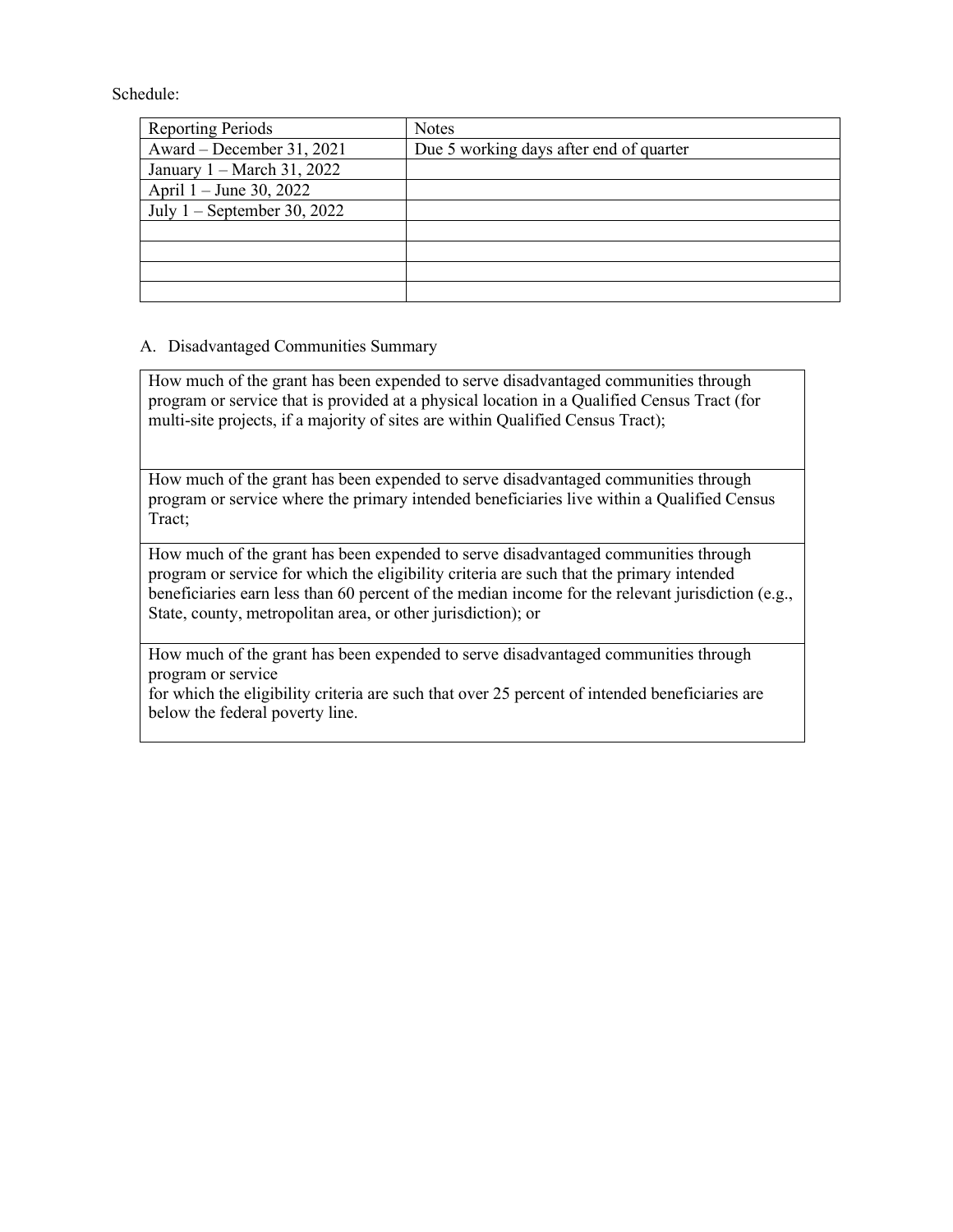#### B. Performance Success Summary

| Project Status: Choice                                                                                                                         |
|------------------------------------------------------------------------------------------------------------------------------------------------|
| • Not Started                                                                                                                                  |
| • Completed less than 50 percent<br>• Completed 50 percent or more                                                                             |
| • Completed                                                                                                                                    |
|                                                                                                                                                |
| Provide a success story or summary of successes from this program that can be shared<br>publicly. Always protect the privacy of beneficiaries. |
| Provide a report of key outputs for the past period [between and                                                                               |
| Units of service provided for adults, children, youth, families, and seniors by service or                                                     |
| program                                                                                                                                        |
| Units of service provided for special populations including developmental, congenital and<br>$\bullet$                                         |
| physical disabilities, senior citizens and veterans by service or program                                                                      |
| Funding by program type and source of funding (public, private, and uninsured)                                                                 |
| Provide a report of key outcomes for the past period [between]<br>and                                                                          |
| adult inpatient hospitalization                                                                                                                |
| youth inpatient hospitalization                                                                                                                |
| adult outpatient                                                                                                                               |
| use of telemedicine<br>$\circ$                                                                                                                 |
| collaborative care<br>$\Omega$                                                                                                                 |
| youth outpatient                                                                                                                               |
| use of telemedicine<br>$\circ$                                                                                                                 |
| collaborative care<br>$\circ$                                                                                                                  |
| school based services<br>$\circ$                                                                                                               |
| detoxification, rehabilitation, and treatment                                                                                                  |
| emergency services/public safety                                                                                                               |
| mobile crisis intervention<br>$\circ$                                                                                                          |
| involuntary transportation<br>$\circ$                                                                                                          |
| <b>Baker Act admissions</b><br>$\circ$                                                                                                         |
| custody/treatment diversion<br>$\circ$<br>court ordered involuntary medication<br>$\circ$                                                      |
| partnerships                                                                                                                                   |
| prevention/early interventions                                                                                                                 |
| diversions from residential treatment                                                                                                          |
| <b>Baker Act admissions</b><br>$\Omega$                                                                                                        |
| treatment/system of care/patient experience                                                                                                    |
| activation/completion<br>$\circ$                                                                                                               |
| referrals proposed/completed<br>$\circ$                                                                                                        |
| patient follow-up<br>$\circ$                                                                                                                   |
| readmission rates<br>$\circ$                                                                                                                   |
| medication adherence<br>$\circ$                                                                                                                |
| patient safety-medication errors/incident reports<br>$\circ$                                                                                   |
| wait times<br>$\circ$                                                                                                                          |
| patient satisfaction<br>O                                                                                                                      |
| productivity/employee management                                                                                                               |
| employee satisfaction,<br>$\circ$                                                                                                              |
| care team communication<br>O                                                                                                                   |
| care team training<br>O                                                                                                                        |

- o patient contact/non-contact hours per staff
- o no shows/cancellations